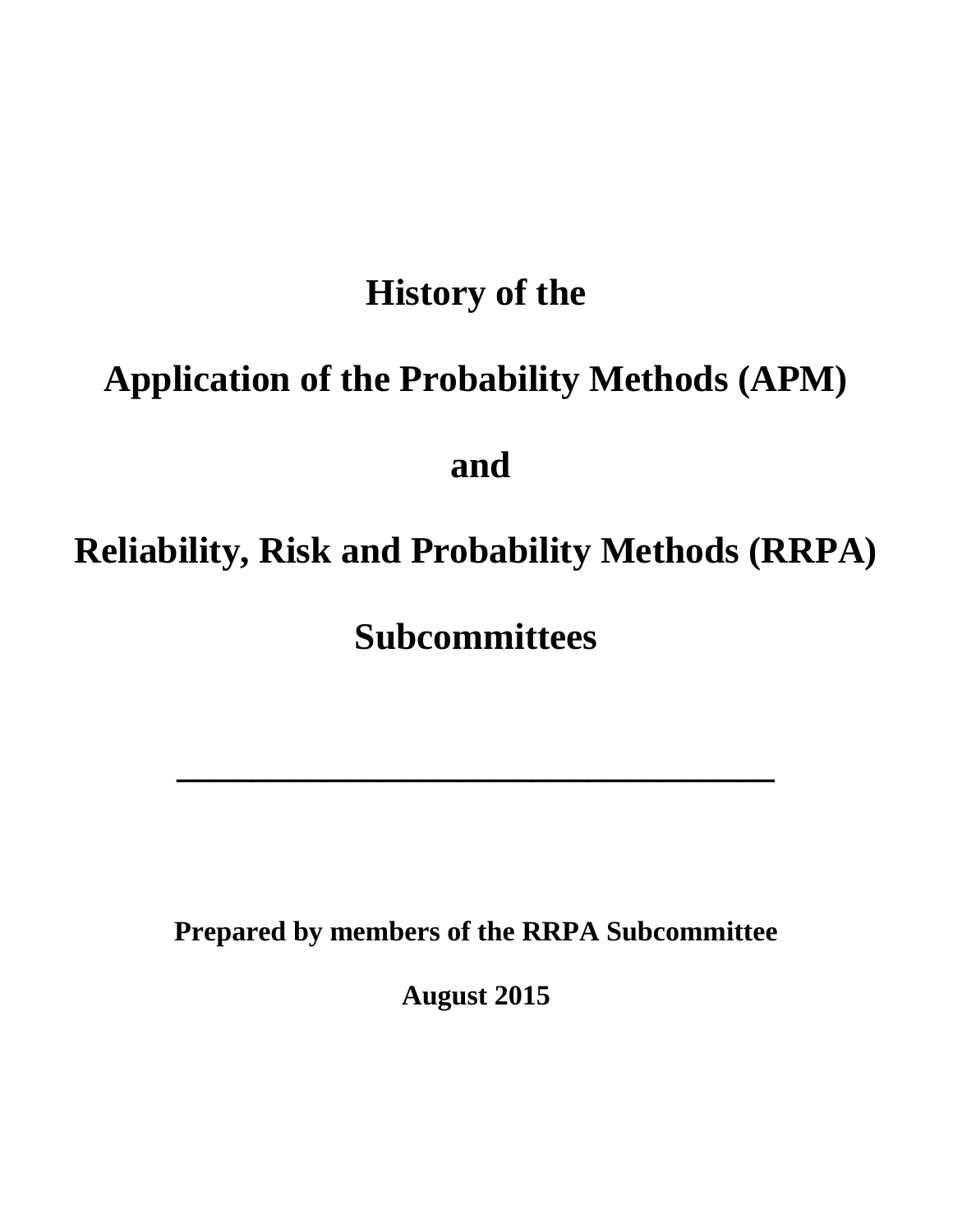| <b>Contents</b> |                                                                                                                                                                                                                                                                                                                                                                                                                                                                                                             |                                                                |
|-----------------|-------------------------------------------------------------------------------------------------------------------------------------------------------------------------------------------------------------------------------------------------------------------------------------------------------------------------------------------------------------------------------------------------------------------------------------------------------------------------------------------------------------|----------------------------------------------------------------|
|                 | 1. Introduction                                                                                                                                                                                                                                                                                                                                                                                                                                                                                             | 1                                                              |
|                 | 2. Formation of the Application of Probability Methods Subcommittee<br>2.1 Background and creation of the APM Subcommittee<br>2.2 Early development of the APM Subcommittee (1948-1963)                                                                                                                                                                                                                                                                                                                     | 2<br>$\mathbf{2}$<br>3                                         |
| 3.              | Evolution of the APM and RRPA Subcommittees<br>3.1 APM Subcommittee (1963-1996)<br>(a) Subcommittee scope<br>(b) Subcommittee structure<br>(c) Activities                                                                                                                                                                                                                                                                                                                                                   | 5<br>5<br>5<br>5<br>6                                          |
|                 | 3.2 Reliability, Risk and Probability Applications Subcommittee (RRPA) (1996-to date)<br>(a) Subcommittee scope<br>(b) Subcommittee structure<br>(c) Activities                                                                                                                                                                                                                                                                                                                                             | 9<br>9<br>10<br>12                                             |
|                 | 4. Subcommittee Chairs                                                                                                                                                                                                                                                                                                                                                                                                                                                                                      | 14                                                             |
| 5.              | Tutorials                                                                                                                                                                                                                                                                                                                                                                                                                                                                                                   | 15                                                             |
|                 | 6. Subcommittee Papers                                                                                                                                                                                                                                                                                                                                                                                                                                                                                      | 18                                                             |
| 7.              | <b>Standards</b><br>7.1 Introduction<br>7.2 IEEE Standard 762<br>7.3 IEEE Standard 859                                                                                                                                                                                                                                                                                                                                                                                                                      | 24<br>24<br>24<br>26                                           |
|                 | 8. Liaison Activities                                                                                                                                                                                                                                                                                                                                                                                                                                                                                       | 29                                                             |
|                 | 9. Awards and Recognitions<br>9.1 IEEE Fellow Awards<br>9.2 IEEE PES Outstanding Young Engineer Award<br>9.3 IEEE PES Life Time Achievement Award<br>9.4 IEEE Charles Proteus Steinmetz Award<br>9.5 IEEE Richard Harold Kaufmann Award<br>9.6 IEEE PES Outstanding Power Engineering Educator Award<br>9.7 IEEE PES Roy Billinton Power System Reliability Award<br>9.8 IEEE PES Prize Paper Award<br>9.9 IEEE PES Technical Committee Recognition Award<br>9.10 IEEE PES Working Group Recognition Awards | 31<br>31<br>31<br>32<br>32<br>32<br>32<br>32<br>33<br>33<br>33 |
|                 | 10. Panel Sessions                                                                                                                                                                                                                                                                                                                                                                                                                                                                                          | 34                                                             |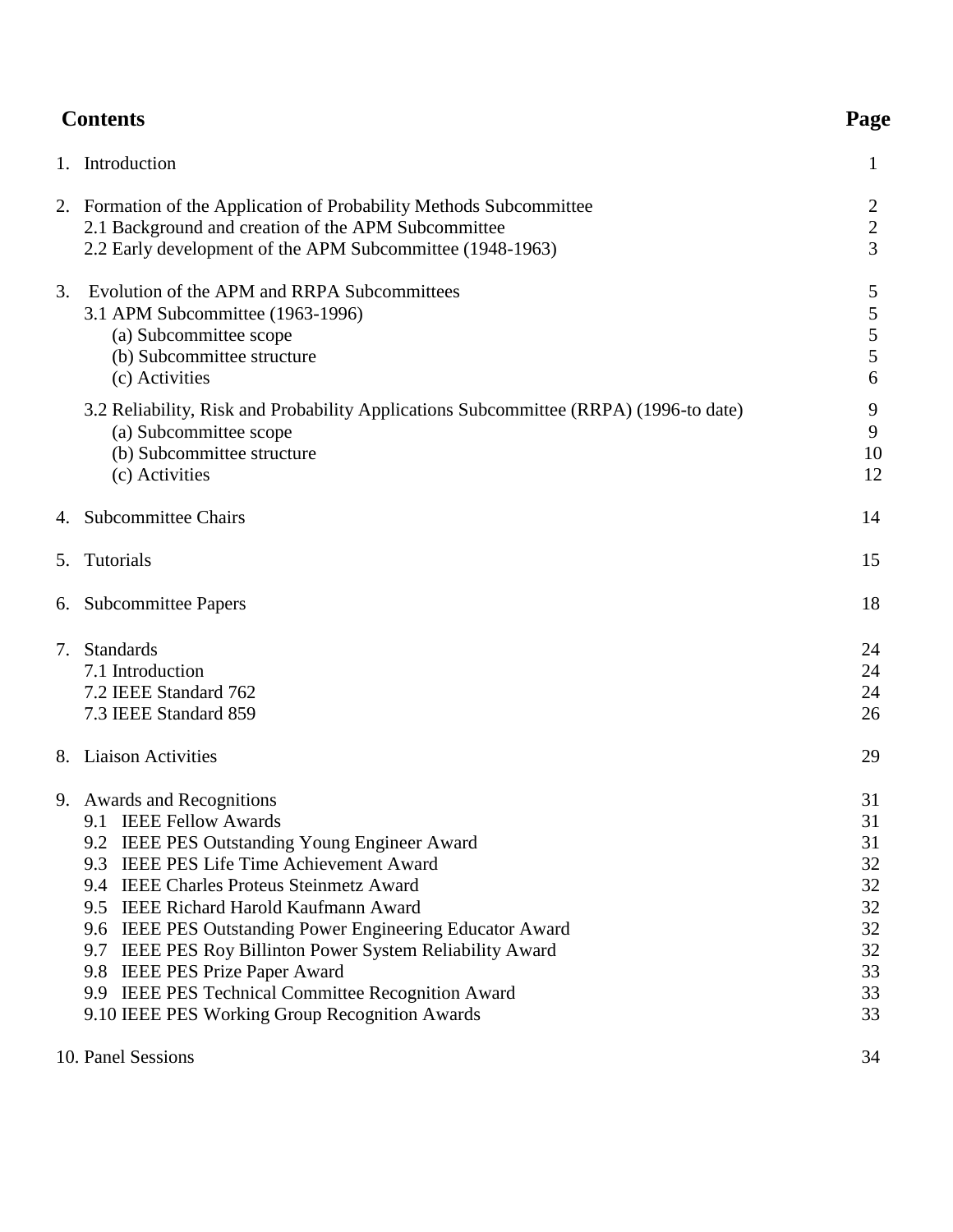## **1. Introduction**

The Application of Probability Methods (APM) and the Reliability, Risk and Probability Methods (RRPA) Committees have been instrumental over many decades in developing concepts, ideas and techniques relating to power system reliability modeling and applications, and for propagating these developments in the form of reports, papers, tutorials and panel sessions. The details of these historical developments are easily lost or forgotten with the passage of time. Therefore our goal in initiating this effort was to highlight the history of the Application of Probability Methods Subcommittee which started in 1948 and renamed as the Reliability, Risk and Probability Applications Subcommittee in 1996.

This history document has been developed based on early subcommittee papers published, meeting minutes available since 1974 (with a gap of 1982-1988 minutes), and notes kept by individual members. The activity was initiated by RRPA SC Chair, Milorad Papic at the 2014 IEEE-PES GM. The overall preparation of this history document was coordinated by Murty Bhavaraju. The RRPA SC acknowledges the significant effort devoted by Roy Billinton and Ronald Allan in preparing this document. In addition, we received inputs from other members, in particular, Milorad Papic, Joydeep Mitra, Chanan Singh, James McCalley, Doug Logan and Lina Bertling Tjernberg.

The document highlights many of the aspects associated with this historical development including the historical evolution itself, together with details of the most important outcomes such as reports, papers, tutorials and panel sessions. It also includes recognition of those committee members who have received IEEE awards and/or who have chaired the committee and various task forces and working groups. Unfortunately a complete list of all task forces and working groups with start and end dates, scopes, and reports/papers published could not be included in this document due to lack of past information. Similarly membership lists could not be provided. Additional work is required to develop accurate information for these sections and hopefully these can be added in the future. It is intended to update the document on a regular basis (perhaps every four or five years).

The minutes of the APM and RRPA meetings are not included in the document but those that are available are posted at<http://sites.ieee.org/pes-rrpasc/> . We acknowledge Roy Billinton for providing the scanned copies of the 1974-2000 meeting minutes. It would be appreciated if any members can provide the missing minutes from 1982 to 1988 so these can be added.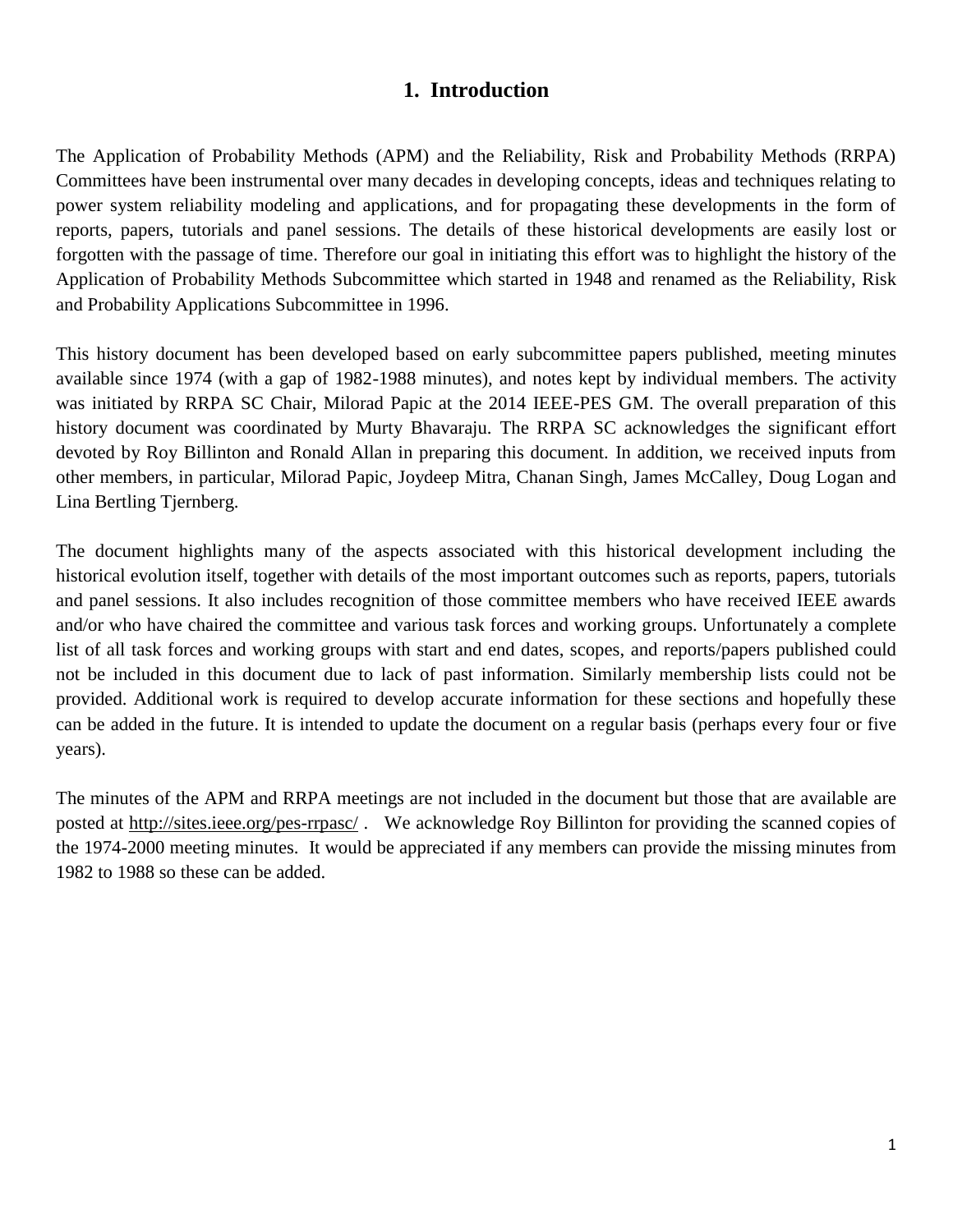## **2. Formation of the Application of Probability Methods Subcommittee**

## **2.1 Background and creation of the APM Subcommittee**

This document is concerned with the history of the APM Subcommittee and its subsequent transition to the RRPA Subcommittee. It is important, however, to recognize that these subcommittees were preceded by early pioneering work and papers by a small group of enthusiasts who were true pioneers in the need to develop and utilize probability methods in power system planning and engineering. It is therefore important that this document begins outside the APM/RRPA domain by highlighting some of this early pioneering work and explains how this work led to the formation and subsequent development of the APM and RRPA Subcommittees.

The first published material on the application of probability methods in electric power systems occurred over eighty years ago. Some of the early publications in this area are:

 "Fundamental Considerations in Preparing a Master System Plan", W.J. Lyman, Electrical World, Vol. 101, No. 24, June 17, 1933, pp. 788-792.

"Spare capacity fixed by probabilities of outage", S.A. Smith, Jr., Electrical World, Vol. 101, 1934, pp. 222-225.

"Service Reliability Measured by Probabilities of Outage", S.A. Smith, Jr., Electrical World, Vol. 103, March 10, 1934, pp. 371-374.

"The use of theory of probability to determine spare capacity", P.E. Benner, General Electric Review, Vol. 37, No. 7, 1934, pp. 345-348.

"Considerations involved in making system investments for improved service reliability", S.M. Dean, EEI Bulletin, Vol. 6, 1938, pp. 491-496.

These five papers simply indicate some of the early pioneering work and are by no means an exhaustive list. In fact between 1933 and 1965, a total of at least 96 papers were published on these and related topics. All 96 papers are listed in the following bibliography paper:

"Bibliography on Application of Probability Methods in the Evaluation of Generating Capacity Requirements", R. Billinton, IEEE Paper 31 CP 66-62, IEEE Winter Power Meeting, New York, 1966.

Papers continued to be published subsequent to the early ones noted above. The following four very important papers were presented in 1947 at a meeting of the American Institute of Electrical Engineering (AIEE) by G. Calabrese, W.J. Lyman, H.P. Seelye and C.W. Watchorn:

"Generating Reserve Capacity Determined by the Probability Method", G. Calabrese, AIEE Transactions, 1947, Vol. 66, pp. 1439-50.

"Calculating Probability of Generating Capacity Outages", W.J. Lyman, AIEE Transactions, Vol. 66, 1947, pp. 1471-77.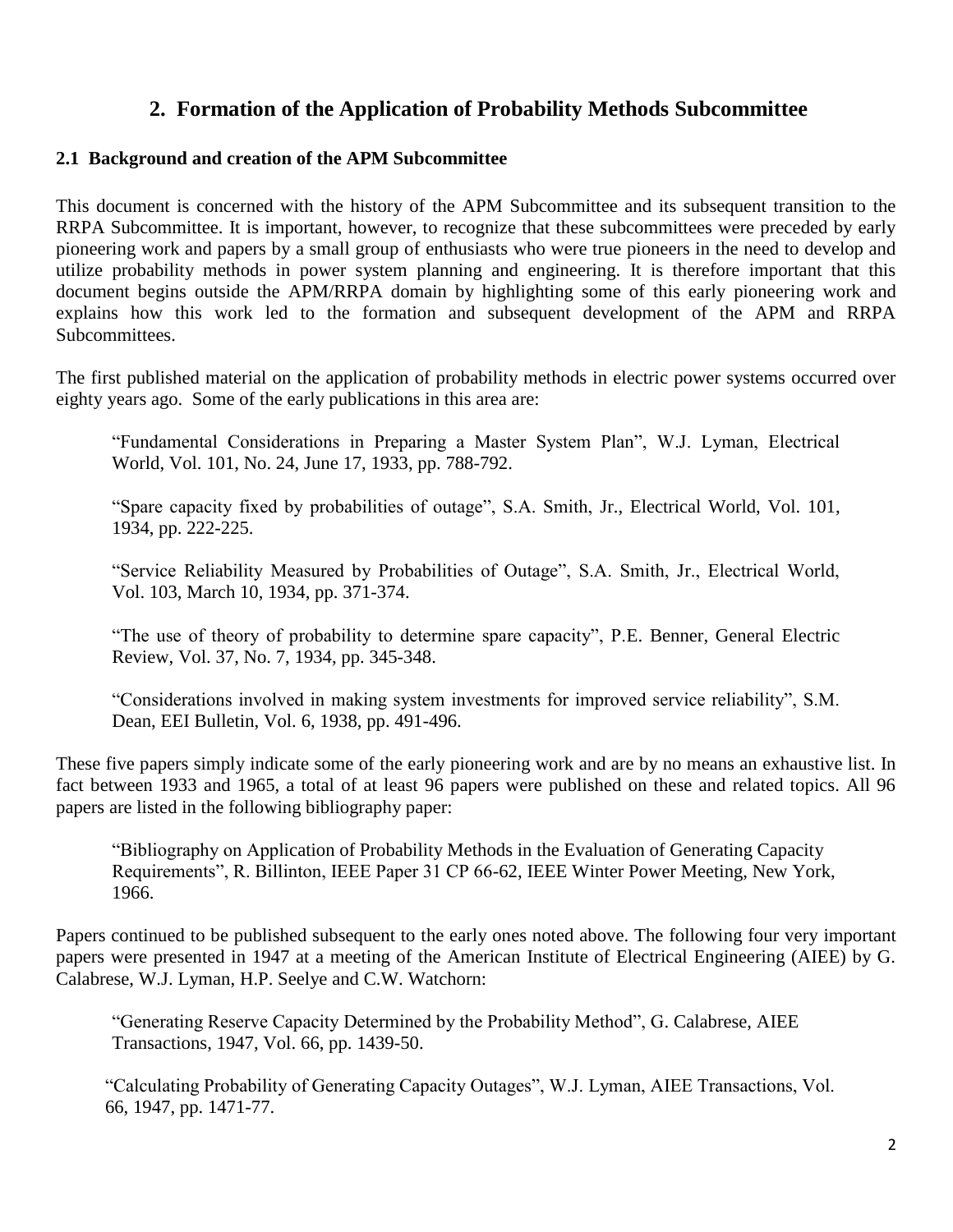"Outage Expectancy as a Basis for Generator Reserve", H.P. Seelye, AIEE Transactions, Vol. 66, 1947, pp. 1483-88.

"Probability Methods Applied to Generating Capacity Problems of a Combined Hydro and Steam System", E.S. Loane, C.W. Watchorn, AIEE Transactions, Vol. 66, 1947, pp. 1645-57.

These four papers can be considered pioneering because they provided the stimulus for the creation of the first Application of Probability Methods Subcommittee in 1948. This was organized jointly by the AIEE and the Edison Electric Power Institute (EEI), and was known as the Joint Subcommittee on Application of Probability Methods (APM) to Power System Problems of the AIEE Committees on Power Generation and System Engineering. The APM Subcommittee's first Chair was G. Calabrese.

### **2.2 Early development of the APM Subcommittee (1948-1963)**

The Joint APM Subcommittee was very active and produced the following AIEE Committee Report in 1949 under the chairmanship of G. Calabrese. The data in this report were collected by members of the EEI. The report also contains important comprehensive definitions on equipment outage classifications:

"Outage Rates of Steam Turbines and Boilers and of Hydro Units", AIEE Committee Report, AIEE Transactions, Vol. 68, Pt. I, 1949, pp. 450-57. G. Calabrese (Chair), W.R. Blakeley, H. Duryea, R.G. Hook, H.A. Lott, W.J. Lyman, K.W. Miller, H;.W. Phillips, C.A. Roberts, H.B. Smith, H.P. St. Clair, G.M. Tatum, V.A. Thiemann, C.W. Watchorn.

The data collection activity continued and the following report was published in 1954 by the Joint APM Subcommittee still chaired by G. Calabrese. The data and information in this subsequent paper are an extension of the material in the earlier paper:

"Forced Outage Rates of High-Pressure Steam Turbines and Boilers", AIEE Committee Report, AIEE Transactions, Pt. III-B, (Power Apparatus and Systems), Vol. 73, December 1954, pp. 1438-42. Also Combustion, New York, N.Y., October 1954, pp. 57-61. G. Calabrese (Chair), G.W. Bills, C.R. Cahn, V.M. Cooke, E.D. Early, R.N. Fitch, R.G. Hooke, L.K. Kirchmayer, W.J. Lyman, C.W. Minard, B.B. Mohr, H.B. Smith, H.T. Stranrud, V.A. Thieman, C.W. Watchorn.

The Joint APM Subcommittee, now chaired by C.W. Watchorn, published the following paper containing the final results of a five year nationwide survey of the forced outage rates (FOR) of horizontal steam turbines in 1957. The data described in this paper were collected by the Prime Movers Committee of the EEI:

"Forced Outage Rates of High-Pressure Steam Turbines and Boilers", AIEE Joint Sub-Committee Report, AIEE Transactions (Power Apparatus and Systems), Vol. 76, June 1957, pp. 338-43. Also Combustion, Vol. 28, February 1957, pp. 43-46. C.W. Watchorn (Chair), H.A. Adler, C.R. Cahn, G. Calabrese, V.M. Cook, W.G. Dempler, E.D. Early, R.M. Fitch, K.L. Hicks, A.P. Jones, C. Kirst, E.S. Loane, C.W. Minard, B. B. Mohr, H.B. Smith, V.A. Thiemann.

This paper is considered seminal because the discussion and closure led to positive forward steps in the activities and scope of the Joint APM Subcommittee. It can be seen from the above papers and reports that the early activities of the Joint APM Subcommittee centered primarily on generating plant and the associated outage data. Although the discussion to the above paper notes that the described surveys should be continued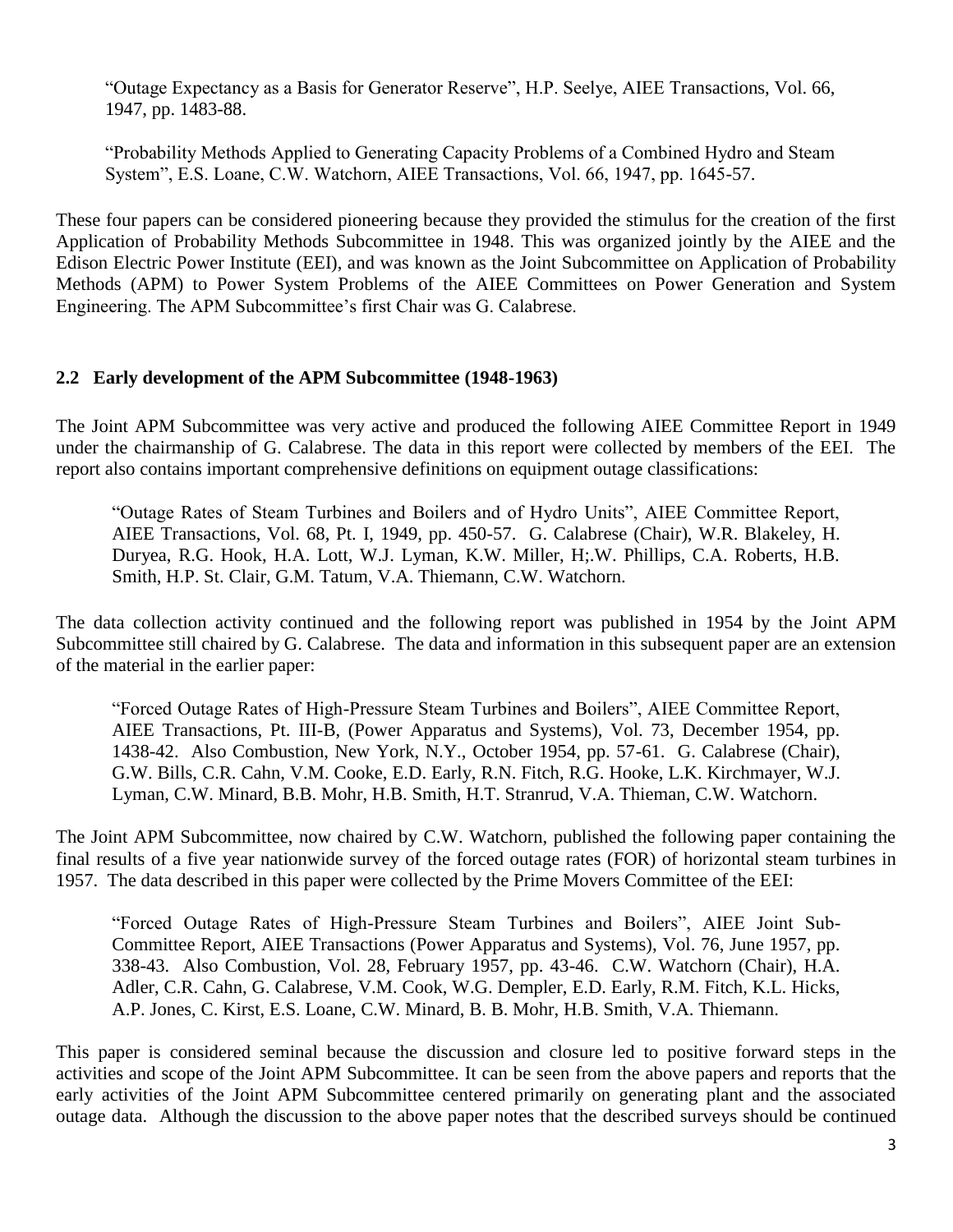and data collected to provide FOR values, in his closure, the chairman C.W. Watchorn, stated that data should be collected "*for all facilities of an electric power system that affect service reliability*". He also stated that "*the subcommittee stands ready to sponsor the publication of such data as they are made available*". These proposals led the Joint APM Subcommittee to expand its focus from just generating plant to the overall power system and fostered the subsequent scopes of the APM and RRPA Subcommittees.

The initial step in the expanding scope centered on the assessment of generating capacity. A Working Group of the AIEE APM Subcommittee, now chaired by L.K. Kirchmayer, published the following paper in 1961. This is also a seminal and important paper because it summarizes and illustrates basic power generation system reliability concepts that are still in use today:

"Application of Probability Methods to Generating Capacity Problems", AIEE Committee Report, AIEE Transactions, Pt. III, (Power Apparatus and Systems), Vol. 79, 1960 (February 1961 section), pp. 1165-77. L.K. Kirchmayer (Chair), H.A. Adler, A.K. Falk, C.D. Galloway, K.L. Hicks, C. Kist, H.D. Limmer, E.S. Loane, C.W. Watchorn, H.S. Worcester.

The AIEE APM Subcommittee produced the following manual in 1961 that outlined a comprehensive procedure for recording outage data using digital equipment:

"Manual for Reporting the Performance of Generating Equipment", AIEE Subcommittee on Application of Probability Methods", 1960, Revised January 3, 1961.

In 1963, the structure and responsibility of the APM Subcommittee changed because of Institutional changes. The American Institute of Electrical Engineering (AIEE) and the Institute of Radio Engineers (IRE) merged to form the Institute of Electrical and Electronics Engineers (IEEE) on January 1, 1963. The APM Subcommittee continued to function but now under the auspices of the Power System Engineering Committee of the IEEE Power Engineering Society. The history and activities of the APM Subcommittee subsequent to this change are described in Section 3.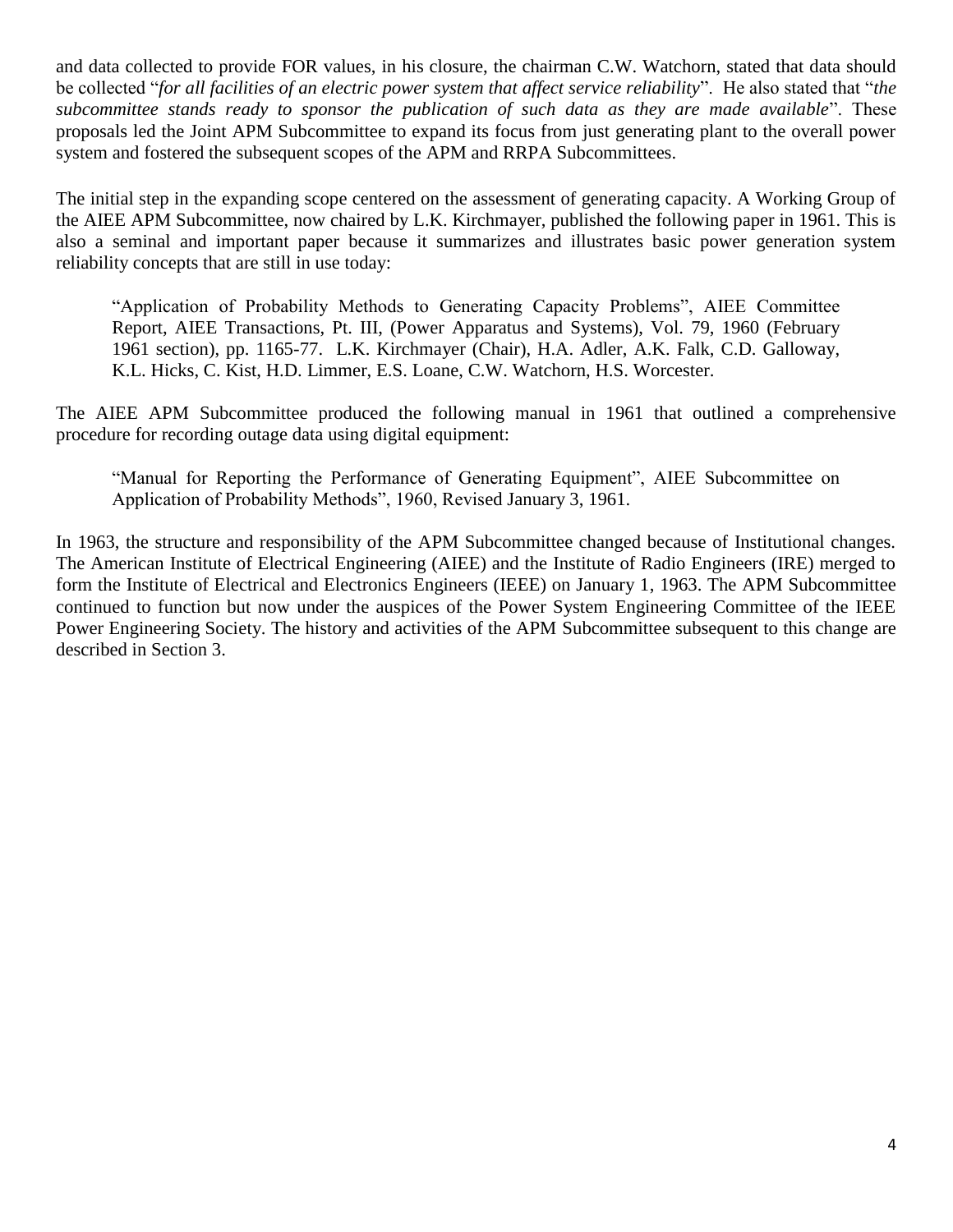## **3. Evolution of the APM and RRPA Subcommittees**

## **3.1 Application of Probability Methods (APM) Subcommittee (1963 to 1996)**

## **(a) Subcommittee Scope**

The primary focus of the APM Subcommittee under the auspices of the AIEE was on generating plant outage data and generating capacity reliability evaluation as noted in Section 2. Following the creation of the IEEE in 1963, the scope and activities of the APM Subcommittee were considerably extended. In particular, significant attention was also given to the performance of transmission and distribution systems. The scope of the APM Subcommittee was reviewed and subsequently defined as the following:

**APM Subcommittee Scope:** Study, review and foster the application of probability methods in the planning, design and operation of all phases of electric power systems. Sponsor technical sessions covering the application of probability techniques in the studies of generation, transmission, distribution and overall power systems. Cooperate with IEEE committees, other professional societies, and technical organizations in collecting and analyzing performance data needed in the application of these methods.

At this point in time, the APM Subcommittee was organized jointly with the Transmission and Distribution, Power Generation, Switchgear, and Nuclear Power Engineering Committees and had liaison members from these Committees. This joint sponsorship ended in 1995 when a major reorganization of committees occurred and the APM Subcommittee subsequently became the Reliability, Risk and Probability Applications (RRPA) Subcommittee (see Section 3.2).

A number of parallel efforts by task forces and working groups of the APM Subcommittee, electric power utilities and the Edison Electric Institute were created to extend the definitions, develop models and calculate performance indices for generation, transmission and distribution systems. Although the interest in transmission and distribution system reliability came somewhat later than for generating systems, it followed a similar pattern of creation and extension of procedures and requirements advanced by electric power utilities.

The time span between 1963 and 1996 was a prolific and productive period for the APM Subcommittee and its associated Working Groups and Task Forces. During this period, the subcommittee established many liaisons, both formal and informal, established two IEEE Standards, created a Reliability Test System that has been recognized throughout the world as being of considerable significance, organized a number of tutorials and panel sessions, and published reports and papers that highlighted current practices and state-of-the-art thinking as well as proposing forward ideas and thinking. These activities are summarized briefly in the following paragraphs.

## **(b) Subcommittee Structure**

Initially, the APM Subcommittee was formed with only one working group (WG) designated as "Performance Records for Optimizing System Design (PROSD)" with the following scope:-

**PROSD Scope:** Investigate the performance record activities of other power industry groups and the objectives of such activities, define and recommend performance record requirements for use in optimizing power system design, keep abreast of the developments in reliability analysis in the related fields, recommend methods of using performance data in optimizing system design and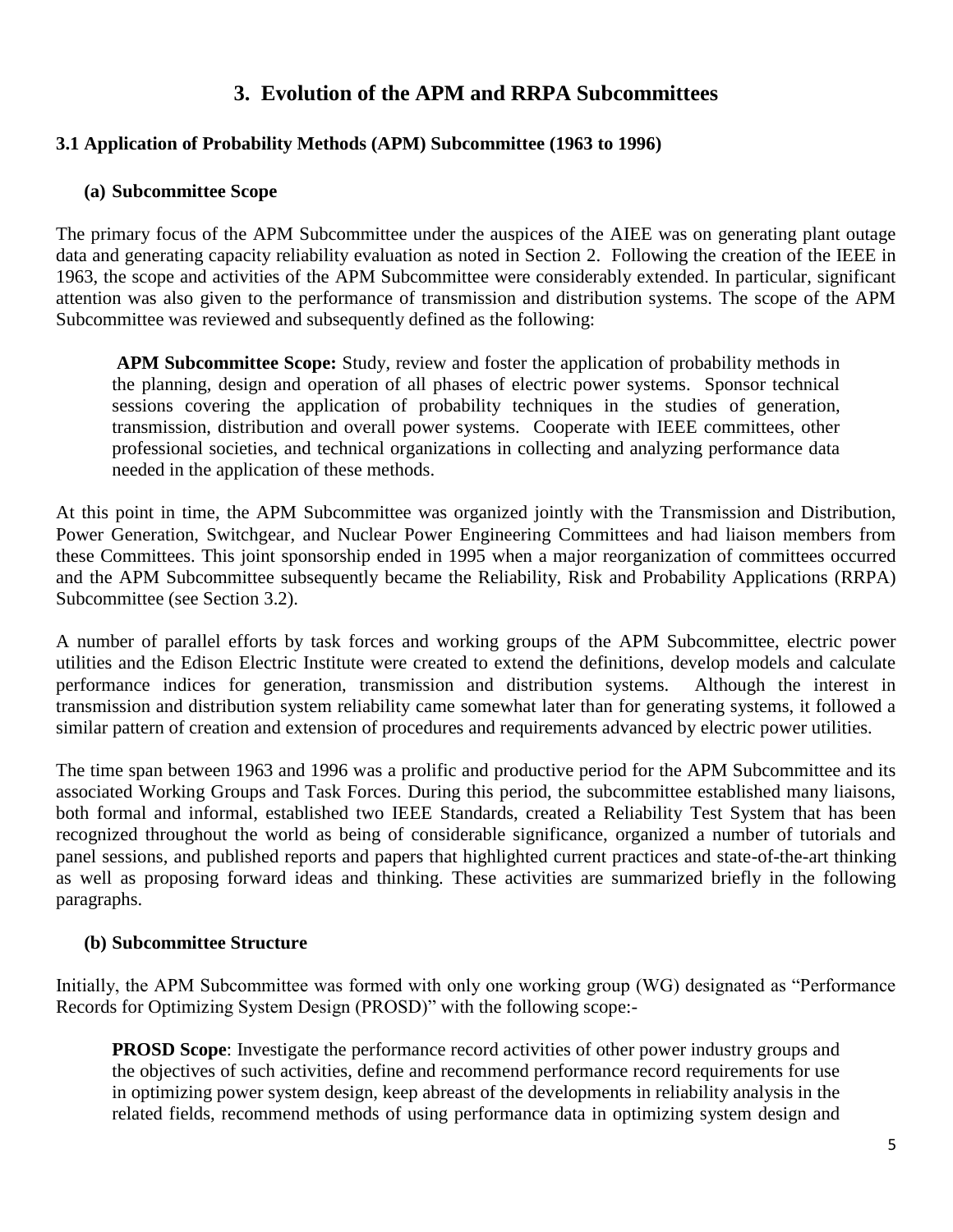encourage the dissemination of knowledge in this field, including the publication of technical papers.

The APM Subcommittee also formed ad-hoc task forces (TF). These were intended to be short-lived with specific tasks. Once these tasks had been completed, preferably by the publication of relevant reports and/or papers, the TF was disbanded. Sometimes a TF would be disbanded without appropriate reports or papers because the task, once studied, did not warrant such output.

The question of reorganizing the APM Subcommittee to include more than one WG was discussed at the Subcommittee meeting in July 1990 and a motion was passed to form a TF to consider an alternative structure to the APM Subcommittee. The TF Chair provided a summary of possible APM restructuring at the February 1991 meeting which was discussed in detail. It was agreed that three specific WGs should be formed with PROSD being one of them. The WG names and scopes were presented at the July 1991 meeting and Subcommittee members were asked to provide comments. A motion to accept this proposed structure was made and approved at the January 1992 meeting of the APM Subcommittee. The name of the PROSD WG was also changed to the Performance Records (PR) WG. The new names and scopes are as follows:-

**Probabilistic Decision Making WG:** To investigate and suggest the uses of probability techniques to support engineering decisions in the development of power systems. These techniques provide a framework for multi-objective trade-off analysis, resource analysis, value based reliability assessments, analysis of uncertainties, decision analysis, and cost/benefit analysis.

**Probability Applications in Power System Analysis WG:** To identify the needs and to develop probability techniques for the analysis of power systems. The scope of the activity covers new analytical applications and analytical techniques for the study of power system reliability assessment, probabilistic power flow, production costing, and similar probabilistic applications.

**Performance Records WG**: To define and recommend recording requirements of equipment and performance indices, methods of data analysis and the objectives of groups in power industry for the collection of performance records.

Chairs for the three WGs were appointed at the January 1992 APM Subcommittee meeting and a steering committee was established to assign the existing TFs to the three new WGs. Each WG Chair reported on the activities of their assigned TF at the July 1992 meeting. The Chairs of two WGs, the Probability Applications and the Probability Decision Making WGs, asked at the July 1994 meeting to be relieved of their chair duties due to work commitments and it was decided at the January 1995 meeting to merge these two WGs under a single Chair.

## **(c) Activities**

The biannual meetings of the APM Subcommittee, generally held at the Winter and Summer Meetings of the IEEE-PES, were largely focused on the three areas of ongoing WG and TF activities, liaisons with other IEEE groups and external organizations, and new activities. As stated in Section 3.1(a), the Subcommittee was very active in the 1963 – 1996 period. A brief summary of its many achievements is presented in the following paragraphs.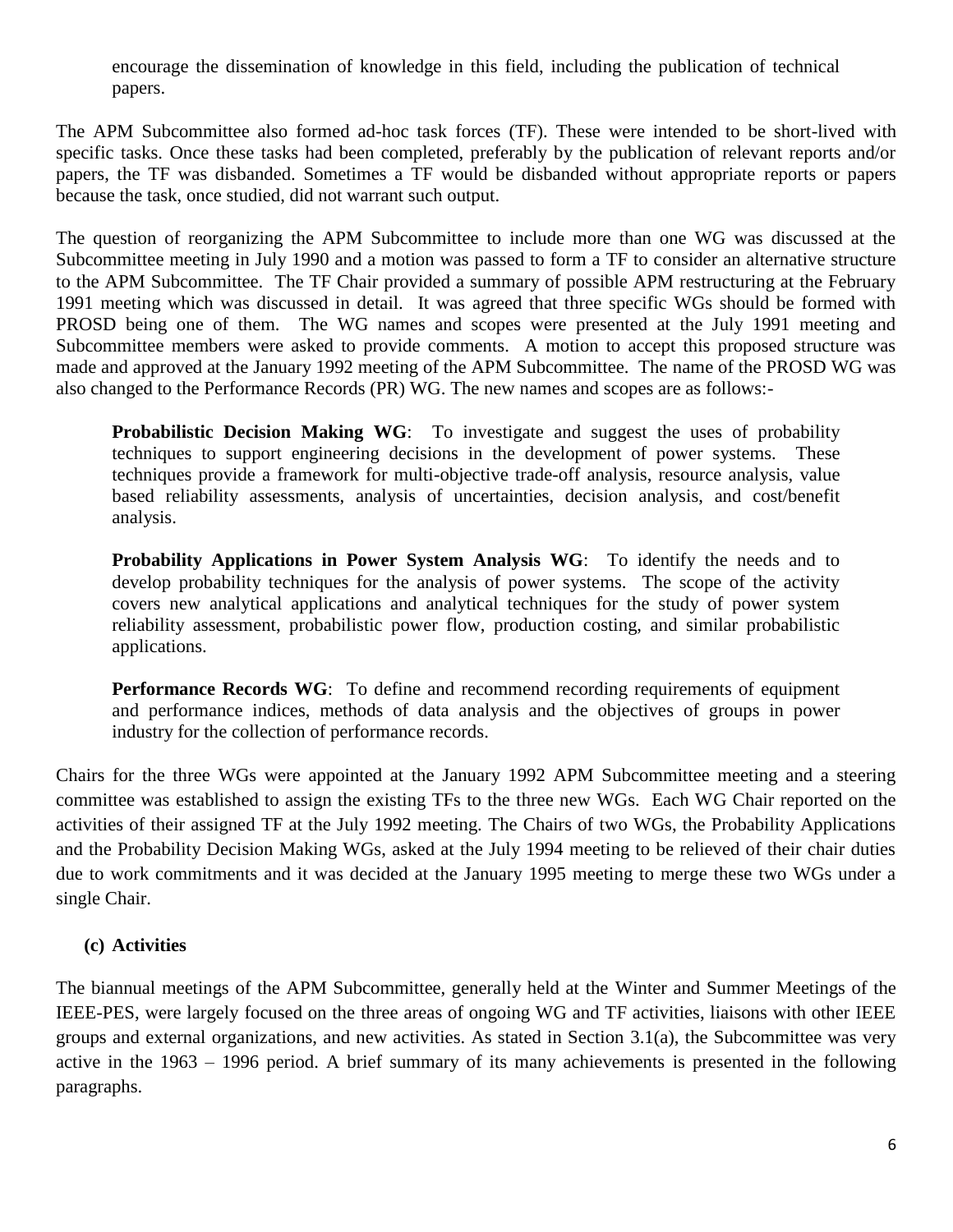## **Liaisons**

Liaisons with groups and individuals external to the APM Subcommittee are important activities embedded in the Subcommittee scope. Liaisons present tremendous opportunities to obtain and disseminate information, knowledge and expertise. The biannual IEEE-PES meetings provide great opportunities to meet and discuss common problems and objectives with a wide range of individuals. Section 8 provides a brief sample of some of the liaison activities associated with both the APM and the RRPA Subcommittees.

## **Standards and Test Systems**

The Subcommittee was instrumental in developing two IEEE Standards, one dealing with generating plant (IEEE Standard 762) and the other dealing with transmission systems (IEEE Standard 859). These have become widely accepted internationally and have been regularly reviewed, updated and reaffirmed. A detailed discussion of these activities is provided in Section 7.

In addition, the Subcommittee created a test system comprising generation units and transmission lines. Although not a standard in the true sense of the word, it is widely regarded as *the system* for testing new models, techniques and methodologies because results can be compared against known values, therefore establishing accuracy and precision of the approach. This test system in known as the IEEE Reliability Test System (IEEE-RTS) and is described in publication 9 of Section 6. An APM Subcommittee TF extended the RTS in 1999 (IEEE RTS-1996) to include multi-area networks, substation configurations and other enhancements (publication 25).

## **Bibliographies**

A bibliography independent of the APM Subcommittee was published in 1972 ("Bibliography on the Application of Probability Methods in Power System Reliability Evaluation", IEEE Transactions PAS-91, No. 2, March/April 1972, pp.649-66). This publication illustrates the range and depth of the activity in generation, transmission and distribution reliability assessment prior to 1970. In addition it shows that the occupations and number of participants working and publishing in this area also increased considerably compared to the electric power utility dominance that existed prior to 1960.

The APM Subcommittee recognized that bibliographies of this type are extremely useful as a means of disseminating information and began regularly publishing bibliographies at 4-5 yearly intervals. These bibliographies are listed in Section 6 as publications 8, 10, 13, 17 and 24.

## **Tutorials and Panel Sessions**

In order to disseminate knowledge and understanding, the APM Subcommittee organized a number of tutorials, given by internationally recognized experts in particular areas of activity. The first tutorial entitled "Probability Analysis of Power System Reliability" was presented in 1971 and was co-sponsored by the IEEE Power Engineering Education Committee and the IEEE Transmission and Distribution Committee. Details of this tutorial and others sponsored by the APM Subcommittee are presented in Section 5.

The APM Subcommittee sponsored/co-sponsored a number of panel sessions on a wide range of issues during the 1963-1996 period, providing considerable discussion and interest. The details of these activities are presented in Section 10. A panel session on "Reliability Issues in Today's Electric Power Utility Environment" at the 1996 Winter Power Meeting in Baltimore resulted in suggestions made following the presentation that the Panel TF should prepare and submit a paper on this subject for review. The resulting paper is shown as publication 23 in Section 6.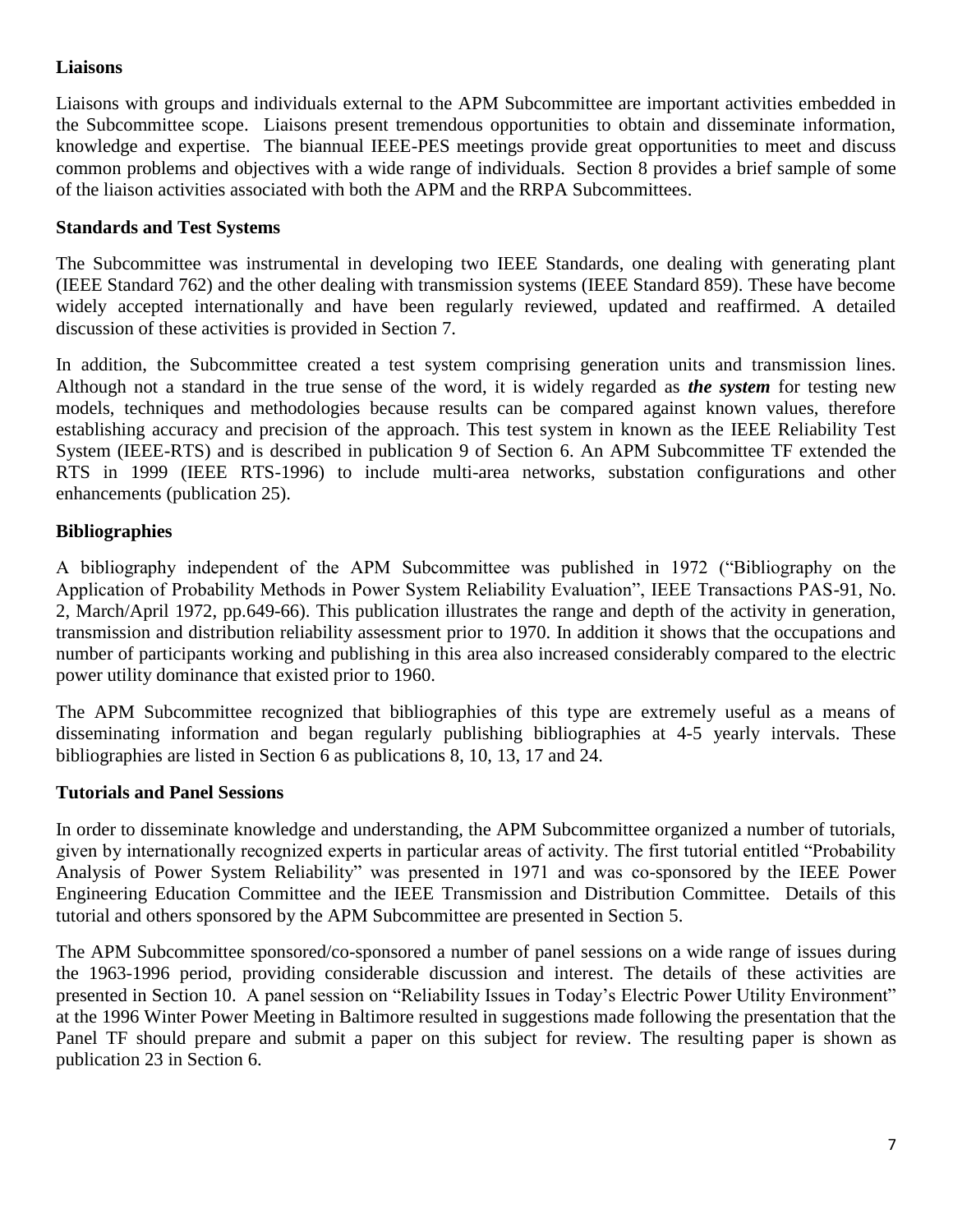### **WG and TF Publications**

The Task Forces set up by the APM Subcommittee dealt with a wide range of utility concerns regarding power system reliability and proposed new approaches for assessing data and evaluating system reliability. A basic aim of all WG and TF activities was to produce an authoritative report and/or paper describing the knowledge gained during the activity and proposals for future ideas and developments. The titles and participants of publications resulting from these activities are presented in Section 6. This section briefly reviews some of these activities and publications.

One of the first tasks under the IEEE APM Subcommittee was to extend the earlier work of the AIEE APM Subcommittee in regard to definitions of terms for reporting and analyzing outages of generating equipment, transmission and distribution facilities and interruptions. These activities resulted in publications 1 (dealing with generating plant) and 2 (dealing with transmission and distribution) in Section 6.

Publication 1 created a set of definitions for reporting and analyzing generating unit outage states. However, it was noted in 1968 by V.M. Cook that *"the instructions for generating unit reporting provided by the Edison Electric Institute included a list of definitions of terms which were sufficient for the proposed reports by EEI but which were not complete enough for use by groups making probability calculations for reserve problems in system planning"*. An Ad Hoc Working Group on Definitions chaired by V.M. Cook was formed following discussion by the APM Subcommittee at the 1968 IEEE Winter Power Meeting. The results of their work are presented in publication 3. In 1970, the Ad Hoc Committee on Definitions was expanded to create the TF on Models for Peaking Units and produced publication 4 in 1972. Publications 3 and 4 are important documents that laid the groundwork for the future development of IEEE Standard 762.

Publication 2 centered on developing a set of terms and definitions for reporting and analyzing outages in transmission and distribution networks. It was created in 1968 by a joint Working Group of the PROSD WG, the APM Subcommittee and the System Planning Subcommittee. A series of TFs were created under the PROSD WG to focus on specific areas of study, applications and research.

One concern that was raised during the 1970s was associated with common mode outages and their effect on system reliability. A TF was therefore set up to address this issue. The results of this activity were presented in publication 5 noted in Section 6. This addressed the definition and collection of data for common mode outages of multiple transmission lines which are on the same right-of-way for a measurable part of their length.

The PROSD WG continued to work actively within its scope on outage data collection and the evaluation of bulk electric system reliability indices. The WG presented their results in publications 6 and 7 and further extended the concepts almost a decade later in publications 11 and 12 noted in Section 6.

Publications 14, 15 and 18 in Section 6 are the output of a three stage process initiated by the APM Subcommittee in 1988 and center on identifying techniques and approaches for monitoring, measuring, predicting and applying reliability indices in the planning and operation of bulk power systems. Each paper focused on different aspects of the overall problem. The three papers were developed by three Sub TFs of the Bulk System Reliability Indices TF of the APM Subcommittee PROSD WG.

Publication 16 reviewed and summarized the current industry practices in bulk outage data collection and analysis.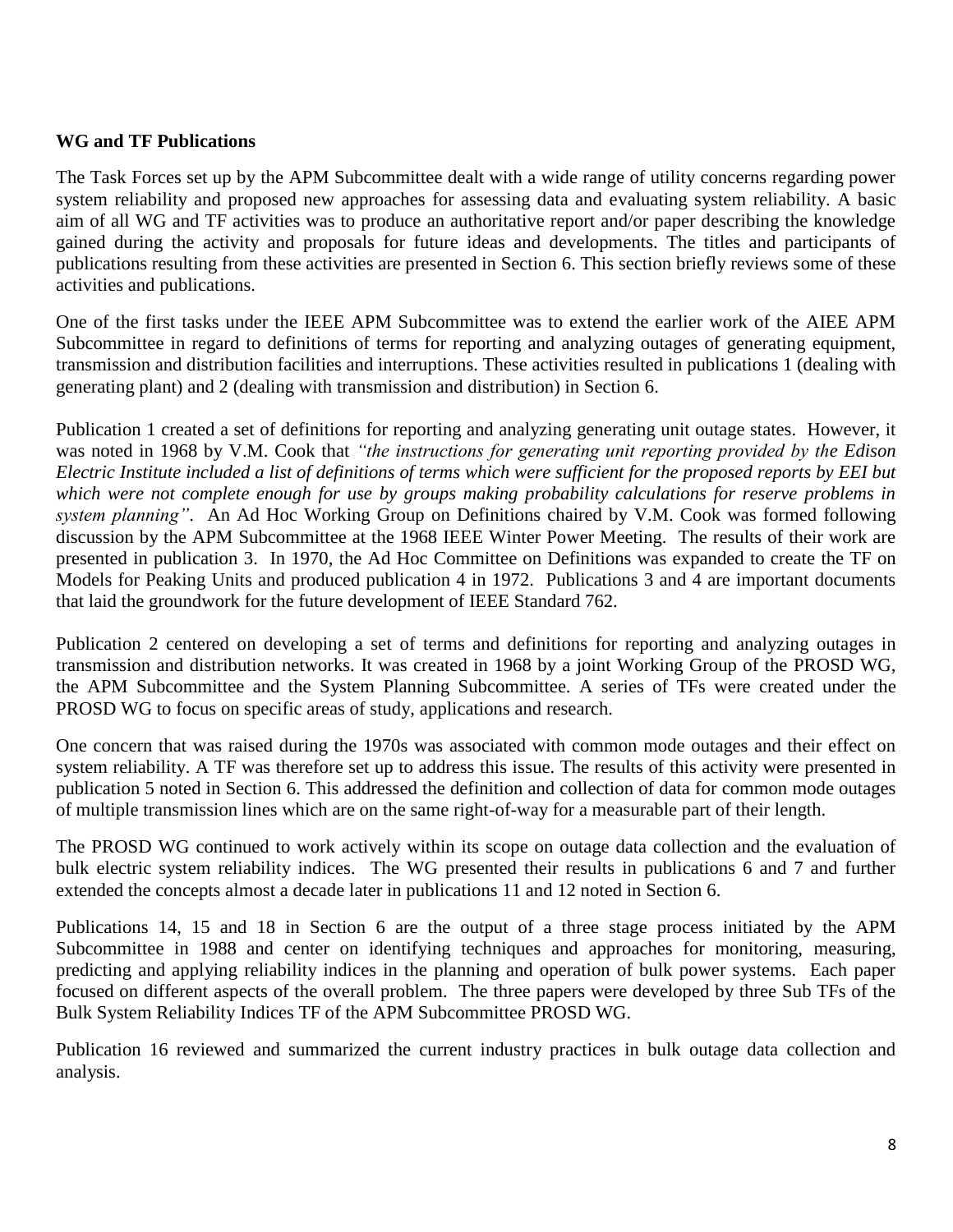Publication 19 presented the results of an APM Subcommittee TF that was set up to review the progress made in the past twenty years or so pertaining to the effect of protection systems on bulk power system reliability evaluation.

In response to questions regarding the pooling of generator outage data and concerns that there were no industry recommended standards or practices on data pooling, the APM Subcommittee agreed at the 1989 WPM to establish a TF on this subject. Publication 20 presents and explains some fundamental concepts of pooling data to improve estimators of generating unit performance indices. The paper delineates the two major reasons for pooling and recommends the correct method for pooling in both cases.

One ongoing activity in the APM Subcommittee since its inception was the advancement of probability methods in the analysis of generation and transmission system reliability. The publications in Section 6 clearly illustrate the attention given to bulk power system (BPS) concerns. The focus of publication 21 is on BPS delivery point performance with the objective of presenting a useful set of terms and procedures to consistently report BPS delivery point reliability.

Publication 22 illustrates the application of reliability and value of service analysis in system planning. This paper arose from additional work by the TF following their panel presentation in 1993 (Panel Session 2 in Section 10).

The APM Subcommittee established a TF in 1995 to investigate maintenance strategies and their effect on reliability. This involved sending a questionnaire to selected utilities concerning their strategies for scheduling maintenance. The TF concluded its work in 1999 and publication 26 is a summary of the full report.

## **3.2 Reliability, Risk and Probability Applications Subcommittee (RRPA) (1996-date)**

## **(a) Subcommittee Scope**

The APM Subcommittee was informed that in 1995 there would be a re-organization of the IEEE-PES committees and subcommittees. The APM Subcommittee was ultimately assigned to a new committee designated as the Power System Analysis, Computing and Economics (PSACE) Group. All the existing subcommittees were to be reviewed and there was a possibility that some subcommittees could be merged depending on their scope. The new Chair of the APM Subcommittee initiated a process to rename the APM Subcommittee and define a clear scope to justify a separate subcommittee. A poll was conducted concerning alternative subcommittee names and scopes. After discussion, the name approved at the January 1996 subcommittee meeting was the **Reliability, Risk and Probability Applications (RRPA)** Subcommittee with the following scope:

**RRPA Subcommittee Scope**: Study, review, and foster the development, application, and dissemination of probabilistic and other methods for dealing with reliability, uncertainty and risk assessment in the planning, design, operation and management of all phases of electric power systems. Review technical papers and conduct paper sessions, organize panel sessions, update or develop industry guides and develop position papers. Cooperate with IEEE Committees and other professional and technical organizations in these activities.

The initial overall task for the RRPA SC was to satisfy the objectives of the existing TFs and WGs established by the APM SC and develop new objectives under the assigned scope. The work of the existing TFs and the discussion and formation of new activities continued throughout the changes in WGs and renaming the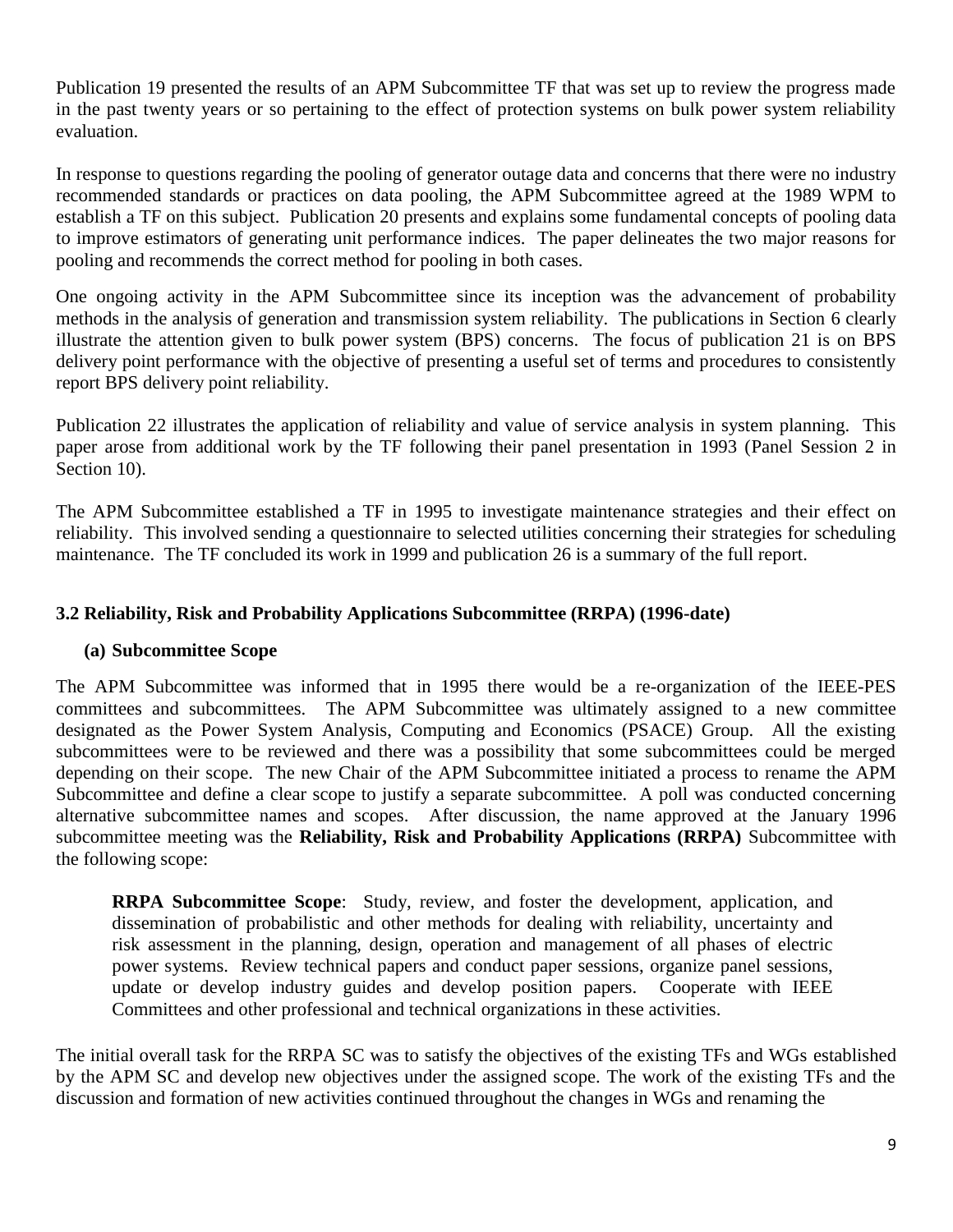subcommittee. This was accomplished over a period of time during which activities were completed and/or closed, and new activities resulting in TFs and WGs were initiated.

The following briefly illustrates the evolution of the RRPA SC structure under the new scope and some of the resulting activities and outcomes.

## **(b) Subcommittee Structure**

The RRPA SC inherited the basic structure of the APM SC and therefore many of the early activities of the RRPA Subcommittee were continuations of those initiated by the APM Subcommittee. The Probability Applications (PA) and Probabilistic Decision Making (PDM) WGs held separate meetings with new Chairs at the IEEE-PES January 1996 WPM. The focus was on existing TF activities and new directions. The PDM WG was considered to be a valuable forum to identify trends and issues in probabilistic decision making and held a discussion with several presentations on current activities in the industry related to probabilistic decision making at the IEEE-PES February 1997 WPM. At this meeting, the PA WG discussed forming a new TF on probabilistic aspects of deterministic criteria. This TF designated as Probability Aspects of Reliability Criteria held its first meeting at the IEEE-PES February 1998 WPM. The TF Chair provided a working document on this subject at the IEEE-PES February 1999 WPM. This document was subsequently used to develop a paper on probabilistic security assessment for operations, which was presented by its Chair at the 2004 GM in Denver. The TF was then closed. The paper is listed as publication 27 in Section 6.

As noted in Section 7, Standard 762 and 859 needed to be reinstated in an unmodified form prior to making any changes and action was taken to accomplish this. Standard 762 provides the basis for the NERC GADS data collection which is structured on base load units and now needed to consider non-base load generation. The RRPA SC therefore created a new TF at the 2002 WPM to develop a major revision of Standard 762 to meet the new industry requirements. Members of the RRPA SC were also encouraged to join the Standards Association so that they could participate in the development and revision of IEEE Standards. The Standard 762 group was initially formed as a TF and upgraded to a WG in accordance with the Standard Association Revision requirements. A summary report on the progress of the Standard 762 WG was presented to the RRPA SC at the 2003 IEEE PES GM in Toronto.

The Winter Power Meeting in New York held in January 2002, was the last IEEE-PES WPM, as it was decided by the PES that only one General Meeting (GM) would be held each year. The first GM was held in Chicago in July, 2002, where it was reported that the PSACE Ad Committee had announced hard deadlines for meetings, sessions, etc. and the dates for proposed activities must be submitted 26 weeks prior to the Conference.

The existing Reliability of Distribution Systems TF, which was traditionally focused on data collection, was assigned a new mandate at the 2004 GM to promote distribution reliability by creating test systems, methods and results and new members were solicited.

In accordance with new directives, the RRPA SC commencing in 2002 began using reduced terms for the SC officers. Rather than 5 year terms, 2 or if necessary, 3 year terms became the norm.

Based upon extensive discussion at the RRPA SC meeting held at the Probability Methods Applied to Power Systems Conference in September 2004 at Ames, Iowa it was decided at the 2005 IEEE-PES GM meeting in San Francisco to create a TF designated as Planning Power Systems Operating under Competitive Electricity Market Conditions.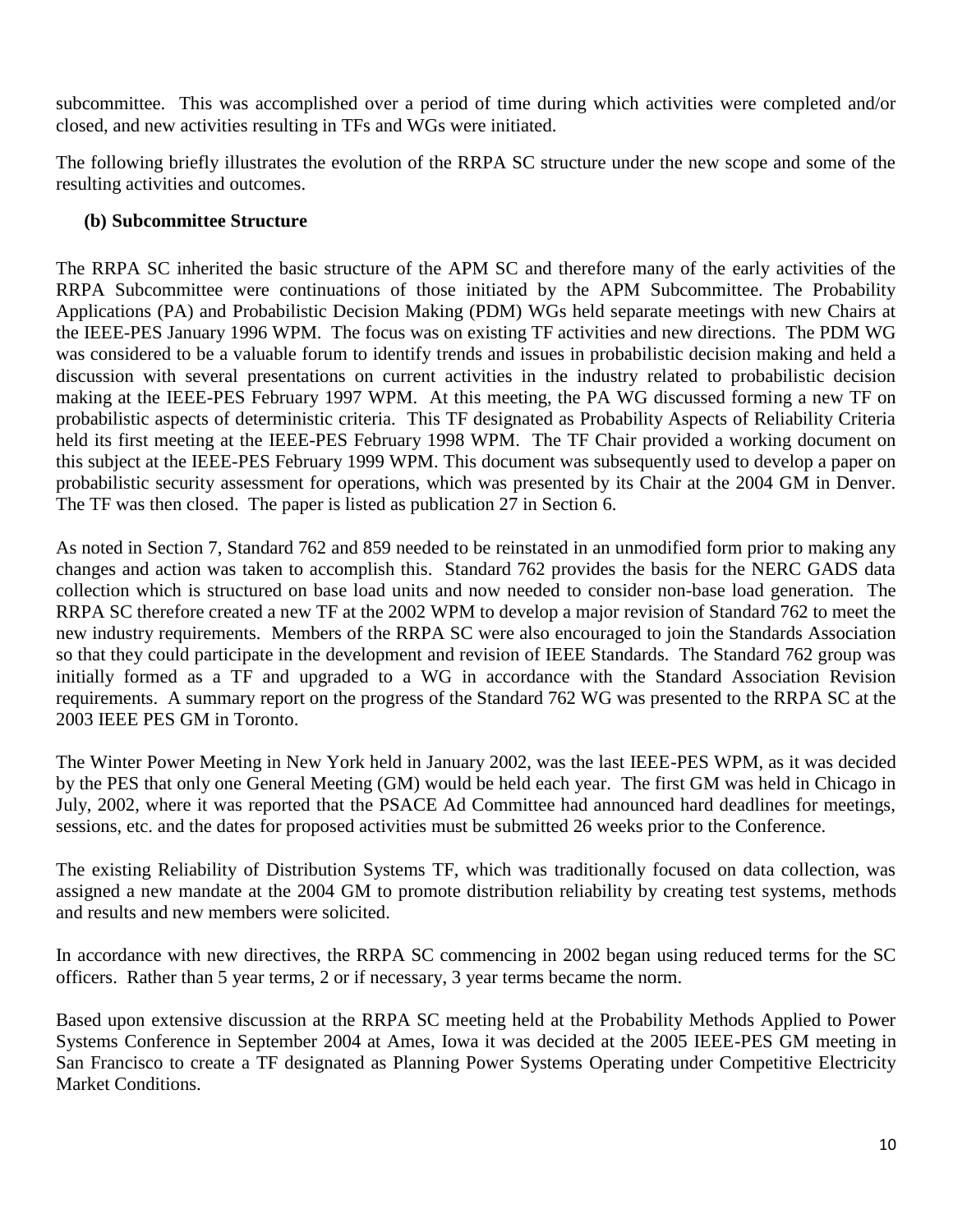Due to declining interest and attendance limitations it was agreed at the 2005 IEEE PES GM to close both the Probabilistic Decision Making Applications and the Probability Applications in Power Systems WGs and focus on other areas. The RRPA SC also formed a new WG to consider possible revisions in IEEE Standard 859- 1987. A further TF in this area entitled Developments in Definitions and Terminology Associated with Collection of Transmission Outage Data was approved at the PES-GM-2007.

A procedure was discussed and approved for RRPA SC officer elevation and election at the 2009 GM in Calgary. This procedure involved the Vice-Chair stepping up to Chair and the Secretary stepping up to Vice-Chair, with normal terms of two years. A new Secretary is elected at the relevant RRPA SC meeting. It was noted at the 2013 GM meeting of the RRPA SC that according to recent PSACE policy and procedures, the office of RRPA SC Secretary should be appointed by the incumbent Chair and the immediate Past Chair.

The RRPA SC agreed at the 2009 GM to renew the Reliability of Distribution Systems TF for another three years with a scope focused on test systems under the title of Test Systems for Distribution System Reliability Analysis.

The following new TFs were established at the 2010 GM in Minneapolis.

- "Probability Applications for Common Mode Events on Power System Equipment"
- "Development of a Guide to address Wind Generation Compliance related to IEEE Std. 762 and the Reporting of Outage Events"
- "Probability Applications for Cyber Physical Energy Systems"
- "Probability Applications for Cascading Failures". This is an existing TF in another SC requesting RRPA participation.

The RRPA SC created a TF on Reliability Impacts of Demand Response Integration in 2012. This TF created considerable interest and generated the two panel presentations noted as Panel Session 21 and 24 in Section 10.

The TF on Probability Applications for Common Mode Events on Power System Equipment was upgraded in 2012 to a WG to incorporate the widening of this area of interest. The WG on common mode events has been very active since its inception in 2010. Its work over the last five years produced one panel session and three conference papers as shown in Sections 10 and 6 respectively.

Due to the present lack of activity and the need to increase focus in other areas, it was decided at the 2013 RRPA SC meeting to close the TF on Reliability of Distribution Systems.

The RRPA SC created a WG on Loss-of-Load Expectation Best Practices to extend an activity previously initiated and hosted by NERC, and held its first meeting at the 2012 GM in San Diego. The purpose of this WG is to organize at least a one whole day meeting each year at which participants in industry studies share their current experiences, propose and organize suitable panel sessions and produce review papers on the subject. The Loss-of-Load Expectation Working Group (LOLEWG) has been very active since its inception and has satisfied its objective to hold extended meetings at each IEEE-PES GM covering a wide range of topics on generation adequacy assessment. It also facilitated Panel Session 25 shown in Section 10. In 2014 it held an associated meeting at the 2014 PMAPS Conference in Durham, UK.

The RRPA SC continues to work in a wide range of important areas in power system adequacy and security as shown by the material in Sections 6, 7, 8 and 10. The RRPA SC introduced a new Organization, Policies and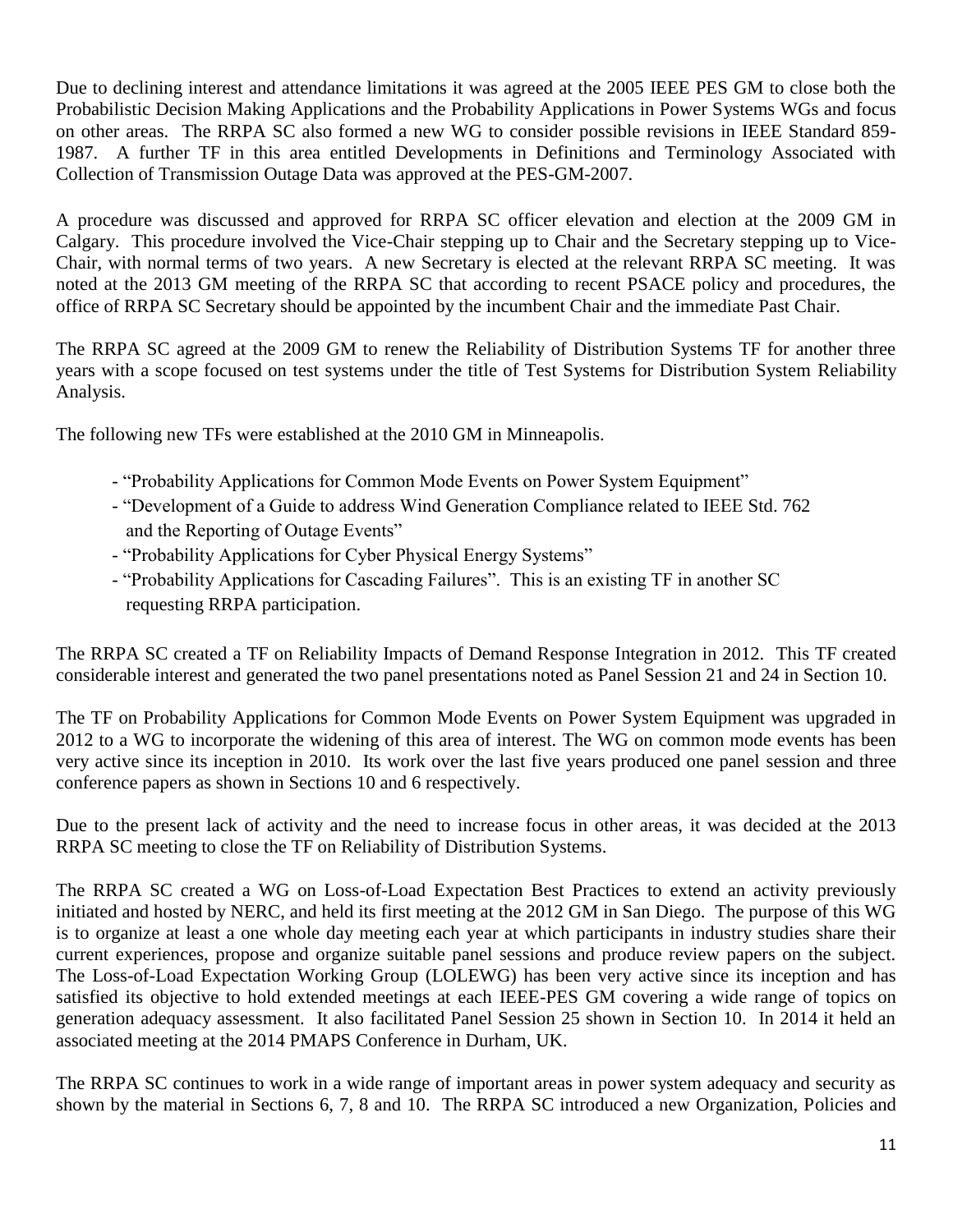Procedures Manual at its meeting on July 28<sup>th</sup>, 2015 during the 2015 IEEE PES GM in Denver. This manual defines the organization of RRPA SC, the scope of the SC and the duties of its officers. Membership qualifications are stipulated and certain relevant operating procedures are defined. The Manual contains a wide range of important information that will be discussed in detail at future RRPA SC meetings.

### **(c) Activities**

As previously noted, the RRPA SC inherited the ongoing activities of the APM SC and instituted new tasks in accordance with its scope. A brief outline of some of the activities initiated by the RRPA SC is presented in the following paragraphs. The details are shown in the various Sections.

## **Liaisons**

As with the APM SC, co-operation with IEEE groups and other professional and technical organizations is an important aspect of the RRPA SC mandate. Section 8 provides a brief sample of some of the liaison activities associated with both the APM and the RRPA Subcommittees.

### **Standards**

As noted in Section 2.2(b), work continued on IEEE Standards 762 and 859. New rules and regulations in regard to IEEE Standards were set by the IEEE, to which the RRPA SC TFs and WG responded. These important ongoing projects are described in detail in Section 7.

### **Tutorials and Panel Sessions**

The RRPA SC continued the educational approach used by the APM SC and sponsored/co-sponsored a number of tutorials and panel sessions. However there has been a significant change in the number of such activities. During the APM period, the SC organized three tutorials and a similar number of panel sessions. During the more recent and shorter RRPA period, the SC has organized four tutorials and 23 panel sessions, which is a significant increase. Initially this seems to be a remarkable development but there is an underlying and understandable reason for this change. Although partly dependent on the focus taken by PES in general, it is mainly due to the maturity of the subject matter underpinning the APM and RRPA SCs. In the early days, the focus was on developing ideas, techniques and methodologies for assessing and monitoring reliability. The output at that time was therefore mainly on creating transaction-type papers that documented, propagated and archived this information together with the occasional tutorial and panel session. More recently, the focus has been towards applications and implementations. These are more appropriately dealt with as panel sessions with the occasional tutorial. This change in focus is also reflected in the number and type of publications (*see next sub-section*). The following paragraphs highlight some of these tutorials and panel sessions.

The tutorial "Electric Delivery System Reliability Evaluation" initially created for the 2005 GM in San Francisco was also presented by request at the 2006 GM in Montreal. A modified version in the same area was presented at the IEEE T&D Conference & Exposition in Dallas in 2006. The tutorial on "Probabilistic T&D System Reliability Planning" presented in 2007 was primarily focused on the application of reliability techniques in transmission and distribution planning. In response to requests, a tutorial was designed and presented in 2007 entitled "Asset Management – Maintenance and Replacement Strategies" which illustrates how maintenance is a strategic element in asset management. The above noted tutorials were designed to provide a good balance between reliability theory and application, and appeal to a wide audience. Details on these tutorials are provided in Section 5.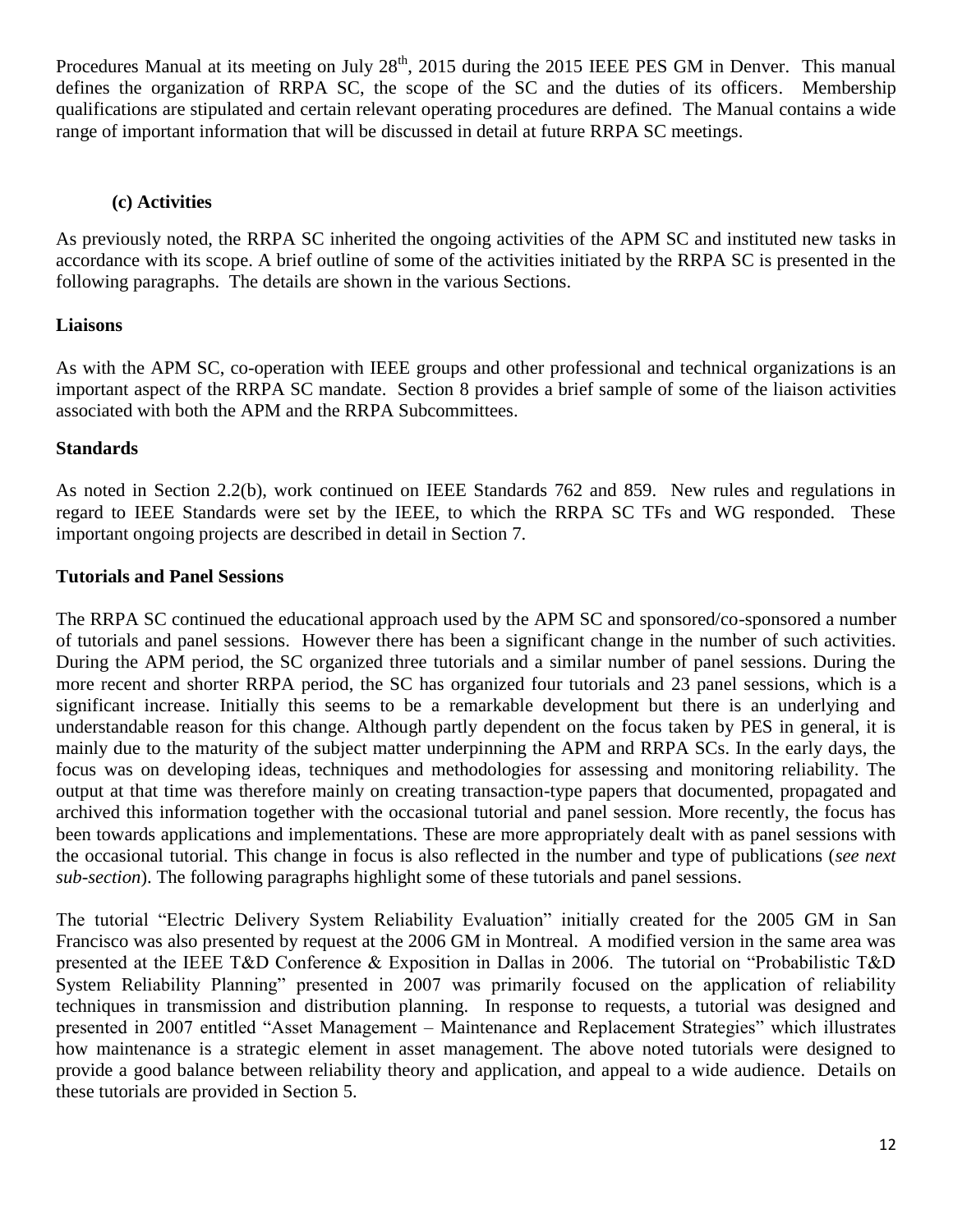As noted above, panel session activity at IEEE PES GMs increased significantly over the last two decades including those organized by the RRPA SC. The panel sessions sponsored or co-sponsored by the RRPA SC are listed in Section 10. These panel sessions cover a wide range of topics and associations. In many cases, they arise due to WG and TF activity in the RRPA SC. In other cases, they are due to requests for participation by another SC or TF.

Panel Session 7 was presented in Singapore at the 2000 IEEE PES WPM. This was the first IEEE PES WPM held outside North America.

The RRPA SC TFs and WGs were particularly active in creating panel sessions in the last few years. As shown in Section 10, thirteen panel sessions  $(14 – 26)$  were presented in the 2010 to 2015 period and were received very favorably.

## **WG and TF Publications**

Section 6 presents the WG and TF publications developed by the APM SC and by the RRPA SC. This includes the publications initiated by the APM SC and completed under the auspices of the RRPA. Section 6 does not include the APM SC and RRPA SC tutorial documents published by the IEEE-PES. These publications are shown in Section 5 and designated by their IEEE Course Text Number.

It can be noted from Section 6 that the number and type of publications also show that there has been a significant change. During the APM period, the SC published a total of 25 papers, approximately one per year, made up of 24 transaction papers and one conference paper. During the RRPA period, however, the SC published only seven papers, approximately one every three years, made up by one transaction paper and six conference papers. This again reflects the comments made under "**Tutorials and Panel Sessions**" during the APM period where the focus was on developing ideas, techniques and methodologies for assessing and monitoring reliability which resulted in transaction-type papers that documented and propagated this information together with the occasional tutorial and panel session. More recently, the focus has been towards applications and implementations, which has resulted more appropriately in an increased number of panel sessions and conference-type papers.

Publications 27 to 32 with the exception of 28 were developments by the WG and TFs of the RRPA SC. Publication 28 arose from an activity by the Computer and Analytical Methods Subcommittee (CAMS) on which the RRPA SC was a co-sponsor.

The conference paper numbers are shown on publications 28 to 32 and can be used to obtain copies from the conference record.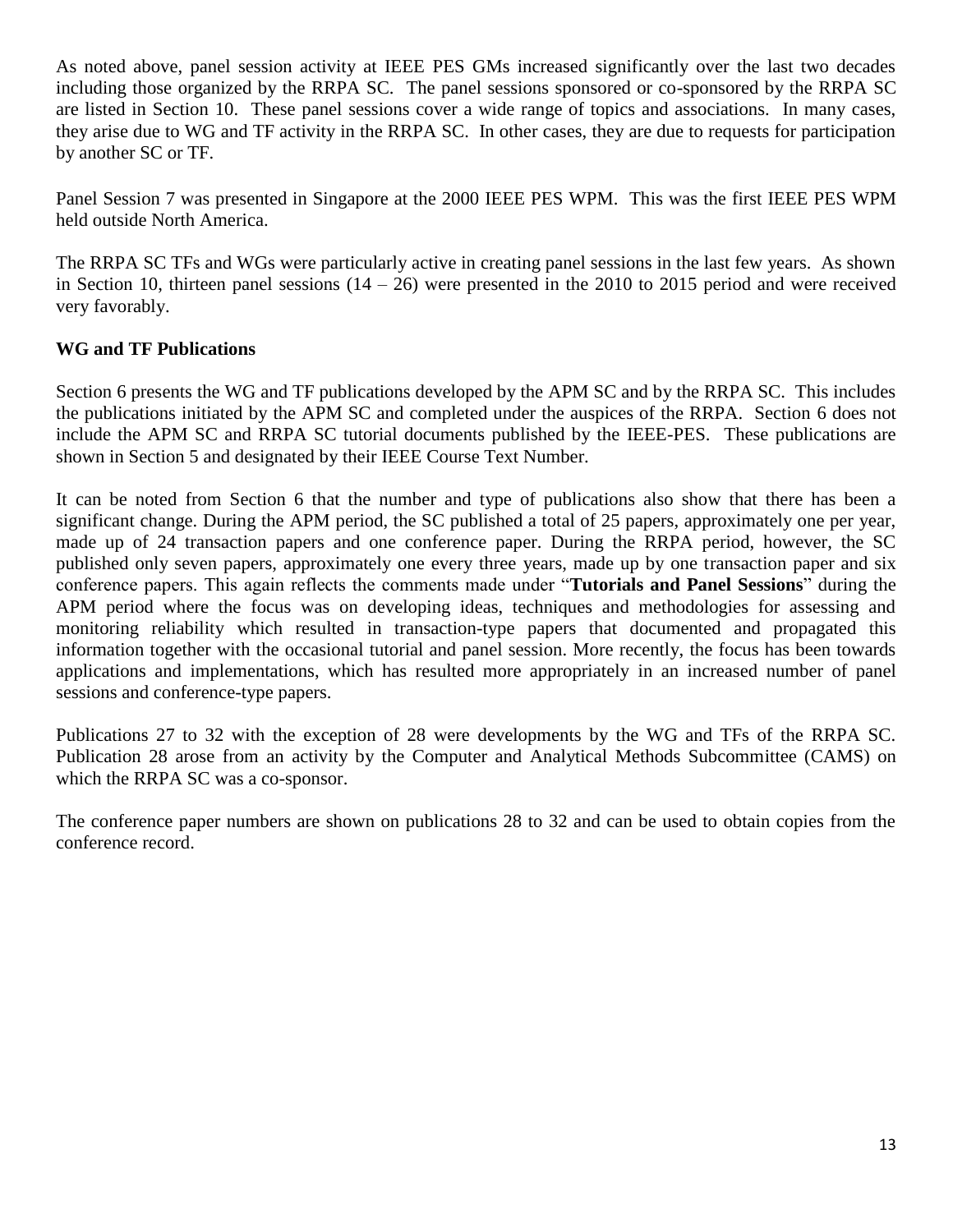## **4. Subcommittee Chairs**

Subcommittee Chairs are listed below:

| 1948 - 1953      | G. Calabrese                                   |
|------------------|------------------------------------------------|
| 1953 - 1958      | C.W. Watchorn                                  |
| 1958 - 1963      | L.K. Kirchmayer                                |
| 1963 - 1968      | Z.G. Todd                                      |
| 1968 - 1972      | A.D. Patton                                    |
| 1972 - 1976      | R.J. Ringlee                                   |
| 1976 - 1980      | R. Billinton                                   |
| 1980 - 1984      | M.P. Bhavaraju                                 |
| 1984 - 1990      | N.D. Reppen                                    |
| 1990 - 1995      | N.S. Rau                                       |
| 1995 - 2002      | C. Singh<br>(APM name changed to RRPA in 1996) |
| $2002 - 2004$    | C. Grigg                                       |
| $2004 - 2006$    | J. D. McCalley                                 |
| $2006 - 2009$    | A. W. Schneider, Jr.                           |
| $2009 - 2011$    | J. Mitra                                       |
| $2011 - 2013$    | L. Bertling Tjernberg                          |
| $2013 - 2014$    | A. Ford                                        |
| $2014$ - Present | M. Papic                                       |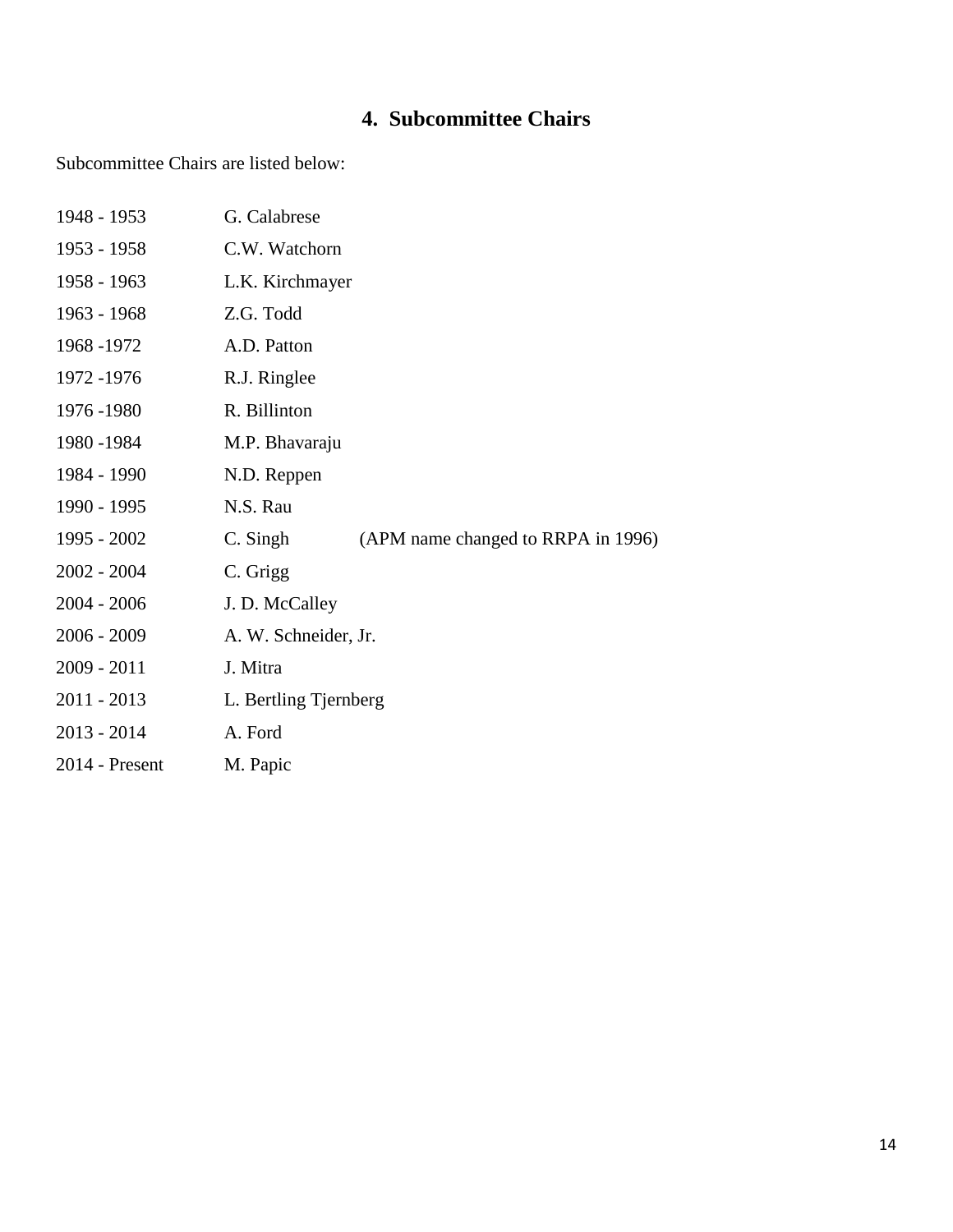## **5. Tutorials**

1. IEEE Tutorial Course, "Probability Analysis of Power System Reliability", 1971, Course Text 71 M 30- PWR.

**Coordinator:** A.J. Wood;

**Contributors:** P.F. Albrecht, A.D. Patton, R. Billinton, M.P. Bhavaraju, B.E. Biggerstaff, R.J. Ringlee, J.H. Cooper, P.B. Shortley.

**Scope:** The need for educational activities in the area of applying probability methods for electric power system reliability analysis has long been recognized by the Application of Probability Methods Subcommittee of the IEEE's Power System Engineering Committee. Over the past two decades, this group has written reports comparing various analytical techniques and has actively encouraged the definition, collection and proper processing of the statistical data required. This tutorial session is devoted to continuing the first part of this work, the application of probability methods to the quantitative analysis of power system reliability.

**Topics:** Basic probability and statistics for reliability analysis; Markov process and Monte Carlo simulation; Generating capacity reliability evaluation; Composite system reliability methods; Reliability methods for spinning reserve; Reliability procedures for substations; Reliability procedures for subtransmission and distribution systems; Bibliography on the application of probability methods in power system reliability evaluation.

2. IEEE Tutorial Course, "Power System Reliability Evaluation", 1982, Course Text 82 EHO 195-8-PWR; **Coordinators**: R. Billinton, M.P. Bhavaraju;

**Contributors**: R.N. Allan, M.P. Bhavaraju, R. Billinton, J. Endrenyi, G.E. Marks, N.D. Reppen.

**Scope**: This tutorial presents the basic concepts and the recent developments in the quantitative reliability evaluation of generation, transmission and distribution systems. It also illustrates the utilization of these concepts in reliability worth analysis. One important aspect which is not covered in this tutorial is that of outage data collection and analysis. This aspect is, however, briefly discussed under each type of reliability evaluation.

**Topics**: Basic concepts in reliability evaluation; Generation system reliability evaluation; Bulk power system reliability evaluation; Station system reliability evaluation; Distribution system reliability evaluation; Reliability economics.

3. IEEE Tutorial Course, "Reliability Assessment of Composite Generation and Transmission Systems", 1990, Course Text 90EH0311-1-PWR.

**Coordinators**: R. Billinton, R.N. Allan.

**Contributors**: R.N. Allan, M.P. Bhavaraju, R. Billinton, C.C. Fong, M.V.F. Pereira, R.J. Ringlee, L. Salvaderi, C. Singh.

**Scope:** This tutorial presents the basic concepts and the recent developments in quantitative reliability evaluation of composite generation and transmission systems. It also illustrates the utilization of these concepts in reliability worth analysis. One important aspect which is not specifically covered in this tutorial is that of outage data collection and analysis. This aspect is, however, briefly discussed under each type of reliability evaluation.

**Topics**: Reliability concepts of composite power systems; Basic probability and reliability concepts; Concepts of data for assessing the reliability of composite systems; Bulk system reliability measurement and Ontario Hydro experience; Composite system adequacy assessment – the contingency enumeration approach; Monte Carlo simulation techniques; Monte Carlo based composite reliability evaluation modelling aspects and computational results; Application of contingency evaluation techniques to practical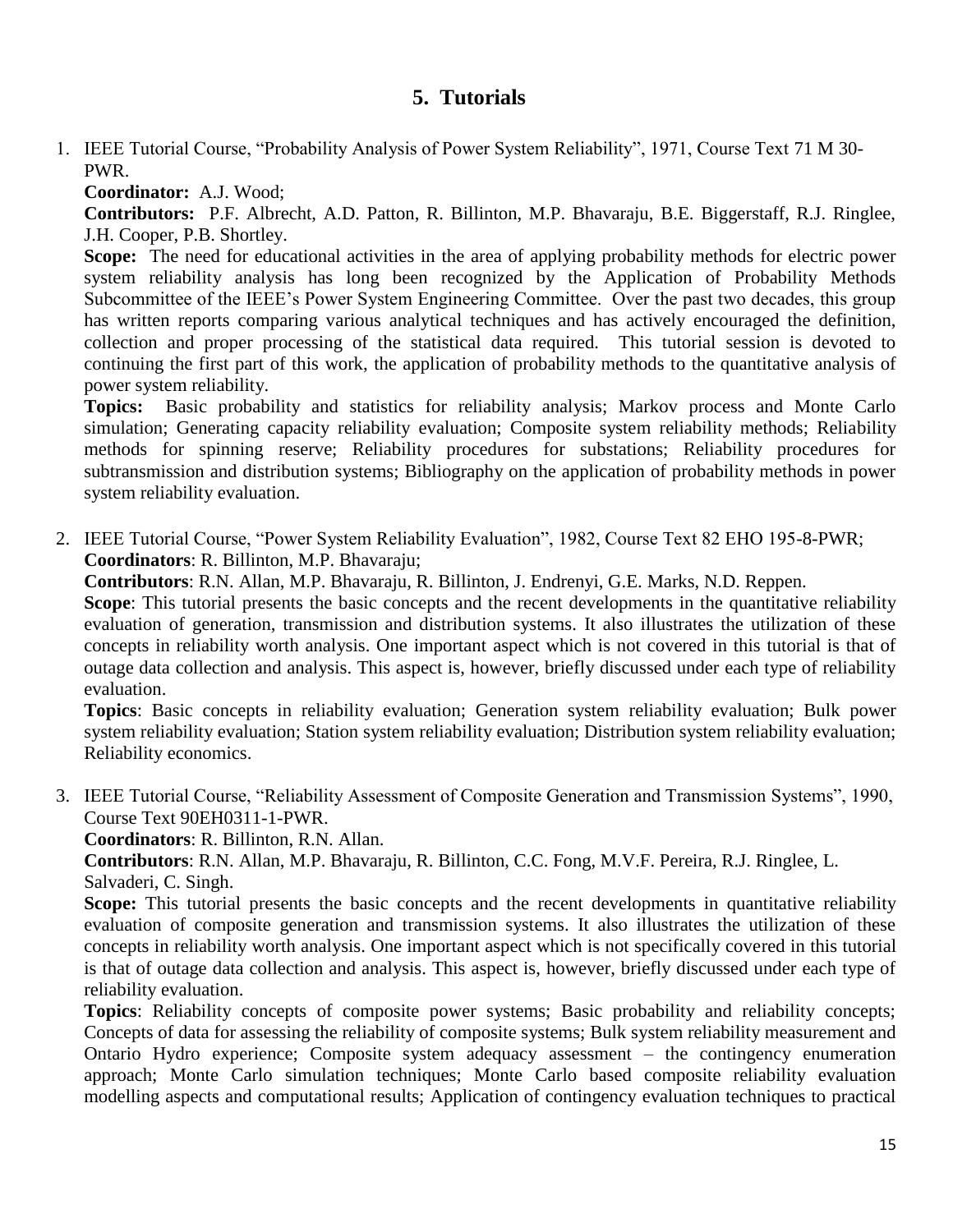systems; Thoughts on the applications of composite system reliability methods, cost benefit analysis and future trends.

4. IEEE Tutorial Course, "Electric Delivery System Reliability Evaluation, 2005, 2006 Course Text 05TP175. **Coordinator:** J. Mitra;

**Contributors:** M.P. Bhavaraju, R. Billinton, R.E. Brown, J. Endrenyi, W. Li, A.P. Meliopoulos, C. Singh. **Scope:** In preparing this tutorial, the focus has been to cover issues that are both fundamental and of practical and contemporary relevance. The topics covered have been carefully selected and organized to meet these objectives. The electric delivery infrastructure consists of bulk power systems and distribution systems. The fundamental methods of analyzing these systems for reliability have been presented. Analytical, empirical and simulation-based methods have been discussed. It was recognized that the actual use and application of these methods are contingent upon the availability and understanding of data, and so a chapter has been devoted to the treatment of this important topic. Finally, some of the most important areas of application have been addressed – maintenance and planning. Over the past decade, the introduction of competition, open access and environmental issues have presented some unprecedented, complex challenges to the reliability operation of the electric power system. Some of the major issues and paradigms have been identified and discussed.

**Topics:** Analytical techniques for bulk power system reliability assessment; Monte Carlo simulation and intelligent search methods; Distribution system reliability: analytical and empirical techniques; Data requirements, practices and recommendations, Reliability and maintenance, Generation system reliability in competitive markets; Application of reliability evaluation in transmission planning.

- 5. IEEE Tutorial Course, "Reliability of Electric Delivery Systems", 2006. No Course Text; **Coordinator:** J. Mitra; **Contributors:** C. Singh, S.S. Venkata, R.E. Brown. (Offered at the T&D Conference & Exposition in Dallas).
- 6. IEEE Tutorial Course, "Probabilistic T&D System Reliability Planning"; 2007, Course Text 07TP182; **Coordinator:** A.A. Chowdhury;

**Contributors:** R. Billinton, R.E. Brown, A.A. Chowdhury, G. Gross, G. Hamoud, J.D. McCalley, C. Singh, S.S.(Mani) Venkata.

**Scope:** This tutorial would prove useful to anyone interested in gaining deeper understanding of transmission and distribution systems reliability evaluation, and engaged in conducting the business of electric power and energy - practicing engineers, regulators, transmission service providers, energy traders, students and academics. The materials included in the tutorial present a strong balance between basic reliability theories and their practical applications, and are presented by some of the renowned experts in the power system reliability field.

**Topics:** Application of reliability techniques in transmission system planning and analysis; Monte Carlo simulation techniques for transmission system reliability analysis; Predictive distribution reliability and risk assessment; Data concepts and requirements for value based T&D reliability planning; Estimating component reliability indices for electric transmission decision problems; Use of the probabilistic valuebased approach in transmission planning and asset management; Assessment of economic impacts of reliability in transmission planning.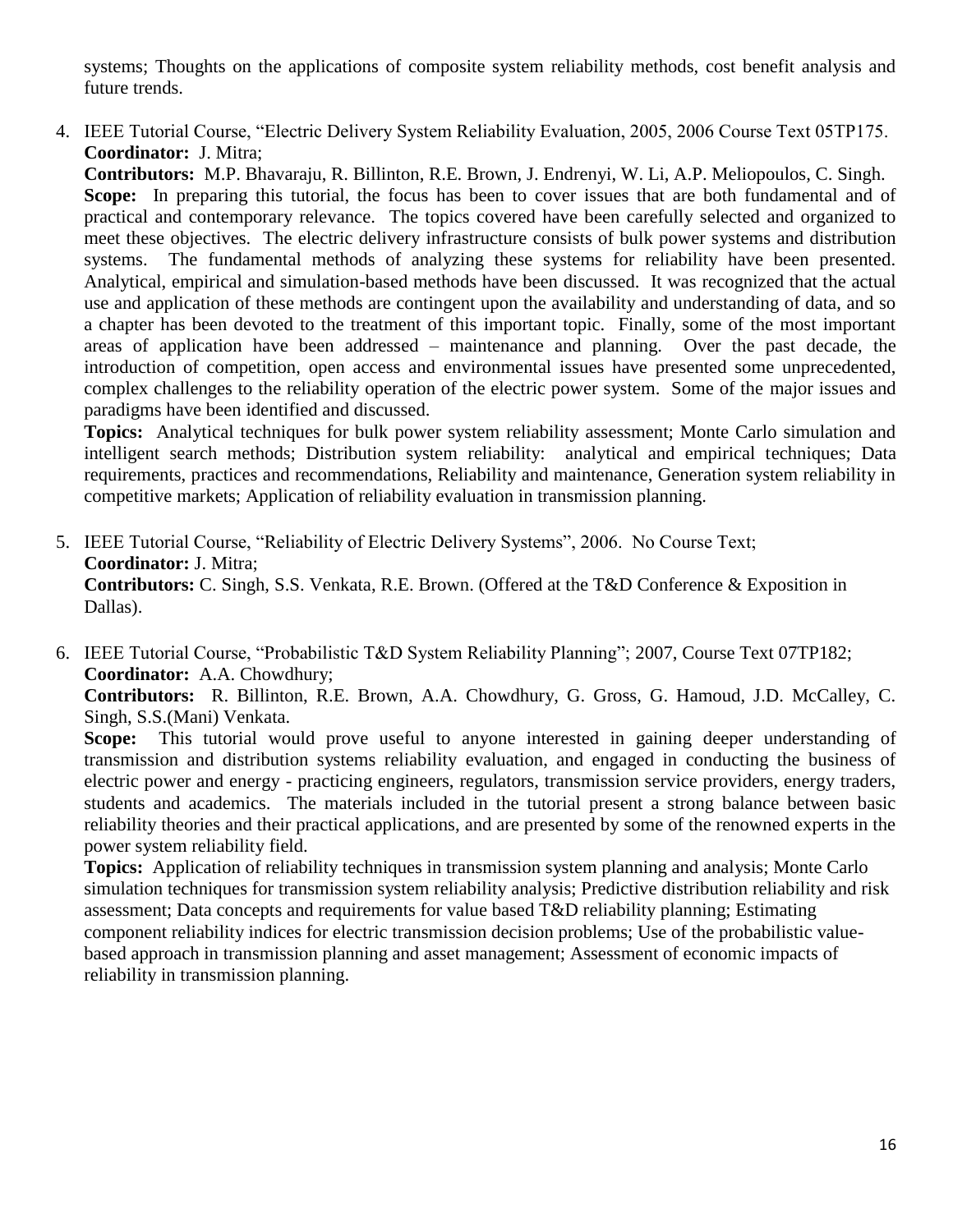7. IEEE Tutorial Course, "Asset Management - Maintenance and Replacement Strategies", 2007. No Course Text;

**Coordinator:** L. Bertling;

**Contributors:** G. Anders, L. Bertling, G. Cliteur, J. Endrenyi, A. Jardine, W. Li. Offered GM 2007 in Tampa, FL.

**Scope:** The focus of the tutorial is on how maintenance is turned into a strategic tool for asset management. It gives a review of maintenance policies, and shows the link to probabilistic approaches, and the reliabilitycentered maintenance methods. It shows how condition based monitoring could be used for optimizing maintenance decisions. Furthermore, it introduces computer programs for decision support in the management of equipment maintenance. Finally, it shows applications at transmission companies using risk based asset management.

8. IEEE Tutorial Course, "Understanding Cascading Phenomenon: Methodologies and Industry Practice for Analysis of Cascading Failures" PES GM 2015, No Course Text (Presentations are available) **Coordinators:** M. Vaiman and M. Papic

**Contributors:** B. Cummings, I. Dobson, M. Forte, P. Hines, M. Kezunovic, E. Litvinov, V. Madani, D. Novosel, M. Papic, R. Quint, D. Subatki, V. Terzija, M. Vaiman, V. Vittal

Scope: Interconnected power grids throughout the world are operated reliably but occasionally suffer massive blackouts with multibillion dollar costs to society. Cascading failures present severe threats to power grid reliability and security, and thus reducing their likelihood, and timely detection, mitigation and prevention of cascades are of significant importance. This tutorial developed by the IEEE Cascading Failures Working Group and PACME Working Groups provides an overview of the cascading phenomenon and explains methods, technologies and tools that are currently being used to predict, detect, mitigate and restore from cascading failures. This full day tutorial covers the existing industry practices for analysis of cascading failures and presents relevant industry standards and guides. Close attention is given to the new technologies such as synchrophasor technology for better detection and mitigation of cascading outages. The tutorial also explains the root causes and mechanisms of propagation of the past blackouts and discusses the lessons learned. The tutorial is intended for power system engineers and power engineering students.

**Topics:** Overview of Cascading Outages Phenomenon; Framework for Analysis of Cascading Outages; Current Tools and Emerging Technologies for Prediction and Detection of Cascading Outages; Current Tools and Emerging Technologies for Prevention and Mitigation of Cascading Outages; Industry Experience in the Analysis of Cascading Outages; Restoration from Cascading Failures; Analysis of Past Blackouts Caused by Cascading Outages: Lessons Learned.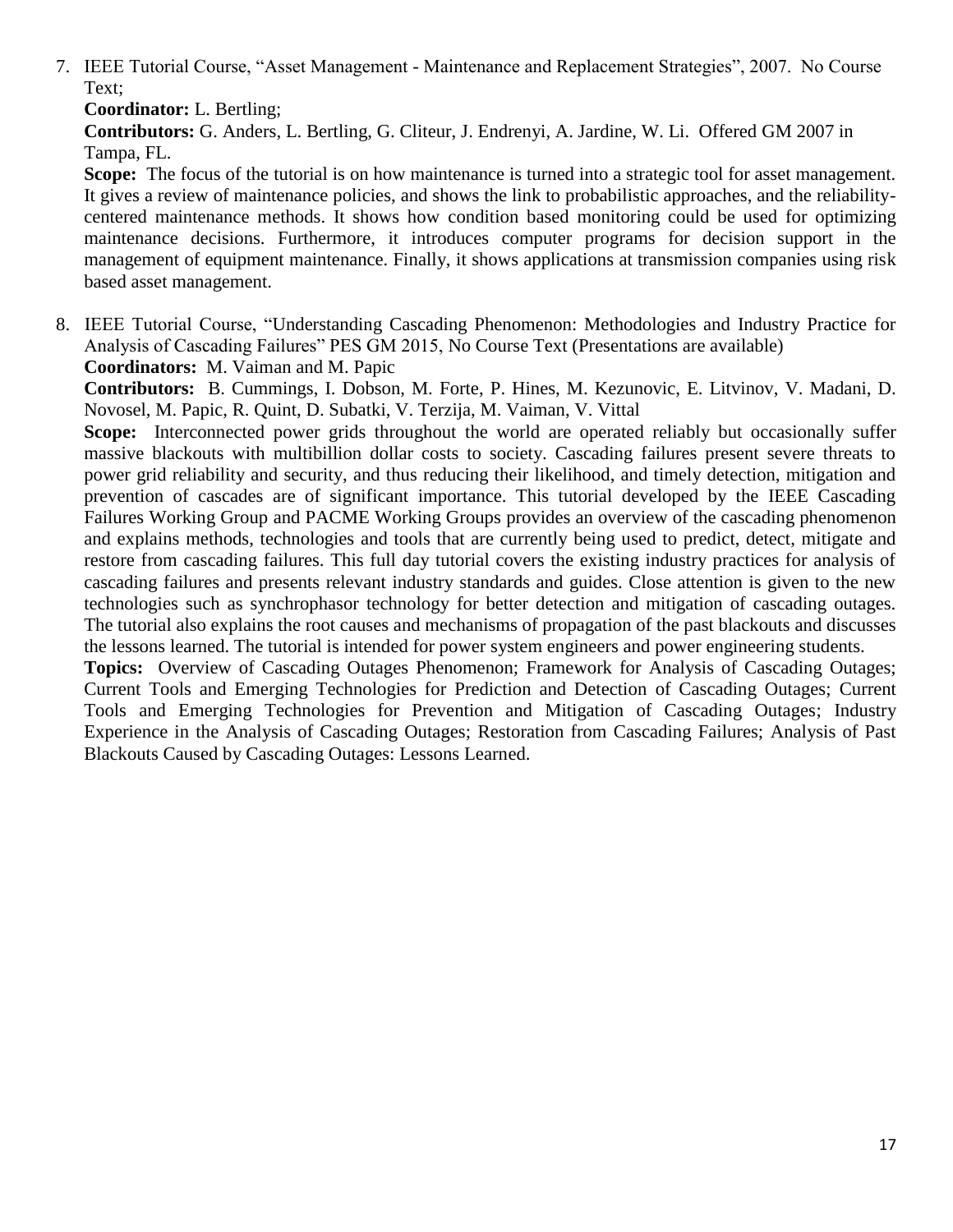## **6. Subcommittee Papers**

- 1. "IEEE Committee Report on Proposed Definitions of Terms for Reporting and Analyzing Outages of Generating Equipment", IEEE Transactions, Vol. PAS-85, No. 4, April 1966, pp. 399-393.
	- APM Members: H.A. Adler, R.N. Fitch, J.L. William, Jr.

Definitions prepared by a Working Group of the IEEE Joint Subcommittee of the Application of Probability Methods and the Power Generation Committee in co-operation with the Equipment Availability Subcommittee of the Prime Movers Committee of the Edison Electric Institute.

2. "IEEE Committee Report on Proposed Definitions of Terms for Reporting and Analyzing Outages of Electrical Transmission and Distribution Facilities and Interruptions", IEEE Transactions, Vol. PAS-897, No. 5, May 1968, pp. 1318-1325. Members of the Joint Working Group: Z.G. Todd (Chair), D.T. Edgly, M.C. Galyano, W.D. Masters, A.D. Patton, K.G. Richardson, S.W. Shields, A.L. Taalston, A.J. Wood.

Definitions prepared by the Joint Working Group on Performance Records for Optimizing System Design of the Subcommittees on the Application of Probability Methods (A.D. Patton, Chair) and System Planning of the IEEE Power System Engineering Committee.

3. "Suggested Definitions Associated with the Status of Generating Station Equipment and Useful in the Application of Probability Methods for System Planning and Operation". Conference Paper C 72 599-9 1972 IEEE Winter Power Meeting, V.M. Cook (Chair), R.J. Ringlee, J.P. Whooley.

Ad Hoc Working Group on Definitions of the Application of Probability Methods Subcommittee (R.J. Ringlee, Chair).

4. "A Four-State Model for Estimation of Outage Risk for Units in Peaking Service". IEEE Transactions on Power Apparatus and Systems, Vol. PAS-91, No. 2, March/April 1972, pp. 618- 627.

A.B. Calsetta (Chair), P.F. Albrecht, V.M. Cook, R.J. Ringlee, J.P. Whooley.

A report prepared by the Task Force on Models for Peaking Service Units of the Application of Probability Methods Subcommittee (R.J. Ringlee, Chair).

5. "Common Mode Forced Outages of Overhead Transmission Lines". IEEE Transactions on Power Apparatus and Systems, Vol. PAS-95, No. 3, May/June 1976, pp. 859- 863.

H.G. Saddock (Chair), M.P. Bhavaraju, R. Billinton, C.F. De Sieno, J. Endrenyi, G.E. Jorgensen, A.D. Patton, D.L. Piede, R.J. Ringlee, J.A. Stratton.

A report prepared by the Task Force on Common Mode Outages of Bulk Power Supply Facilities of the Application of Probability Methods Subcommittee (R. Billinton, Chair).

6. "List of Transmission and Distribution Components for Use in Outage Reporting and Reliability Calculations".

IEEE Transactions on Power Apparatus and Systems, Vol. PAS-95, No. 4, July 1976, pp. 1210-15. M.B. Guertin (Chair), P.F. Albrecht, M.P. Bhavaraju, R. Billinton, G.E. Jorgenson, A.N. Karas, W.D. Masters, A.D. Patton, R.J. Ringlee, R.P. Spence.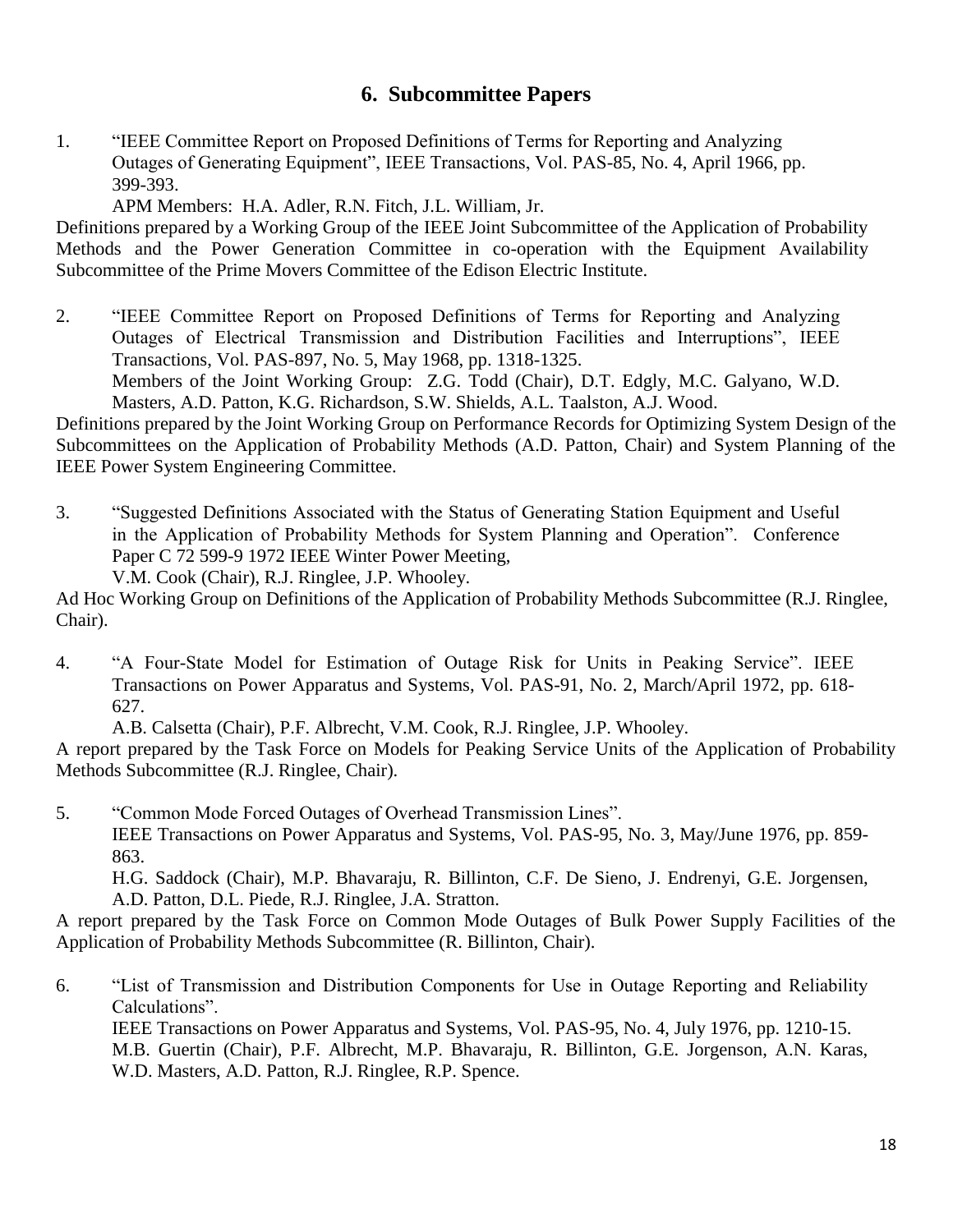A report prepared by the Working Group on Performance Records for Optimizing System Design (M.B. Guertin, Chair), of the Application of Probability Methods Subcommittee (R. Billinton, Chair).

7. "Reliability Indices for Use in Bulk Power Supply Adequacy Evaluation". IEEE Transactions, Vol. PAS-99, No. 4, 1978, pp. 1097-1103. M.B. Guertin (Chair), P.F. Albrecht, M.P. Bhavaraju, R. Billinton, G.E. Jorgensen, A.N. Karas, W.D. Masters, A.D. Patton, N.D. Reppen, R.P. Spence

A report prepared by the IEEE PROSD Working Group on Performance Records for Optimizing System Design (M.P. Bhavaraju, Chair), of the Application of Probability Methods Subcommittee (R. Billinton, Chair).

8. "Bibliography on the Application of Probability Methods in Power System Reliability Evaluation 1971 – 1977".

IEEE Transactions on Power Apparatus and Systems, Vol. PAS-97, No. 6, Nov/Dec. 1978, pp. 2235-2242.

R. Billinton (Chair), D. Taylor, A.D. Patton.

A Report prepared by the Bibliography Task Force of the Application of Probability Methods Subcommittee (R. Billinton, Chair).

9. "IEEE Reliability Test System". IEEE Transactions, Vol. PAS-98, Nov/Dec. 1979, pp. 2047-2054. P.F. Albrecht (Chair), M.P. Bhavaraju, B.E. Biggerstaff, R. Billinton, G.E. Jorgensen, N.D. Reppen, P.B. Shortley,

A report prepared by the Reliability Test System Task Force of the Application of Probability Methods Subcommittee (R. Billinton, Chair).

10. "Bibliography on the Application of Probability Methods in Power System Reliability Evaluation 1977 – 1982". IEEE Transactions on Power Apparatus and Systems, Vol. PAS-103, No. 2, February 1984, pp. 275- 282.

R.N. Allan (Chair), R. Billinton, S.H. Lee.

A report prepared by the Bibliography Task Force of the Application of Probability Methods Subcommittee (M.P. Bhavaraju, Chair).

11. "Proposed Terms for Reporting and Analyzing Outages of Electrical Transmission and Distribution Facilities".

IEEE Transactions, Vol. PAS-104, 1985, pp. 337-348.

D.W. Forrest (Chair), P.F. Albrecht, R.N. Allan, M.P. Bhavaraju, R. Billinton, G.L. Landgren, M.F. McCoy, N.D. Reppen.

A report prepared by the Transmission and Distribution Outage Definition Task Force of the Application of Probability Methods Subcommittee (N.D. Reppen, Chair).

12. "Bulk Power System Reliability Concepts and Applications".

IEEE Transactions on Power Systems, Vol. 3, No. 2, February 1988, pp. 109-117.

J. Endrenyi (Chair), M.P. Bhavaraju, K.A. Clements, K,J. Dhir, M.F. McCoy, K. Medicherla, N.D.

Reppen, L.A. Salvaderi, S.M. Shahidehpour, C. Singh, J.A. Stratton.

A report prepared by the Task Force on Bulk Power System Reliability of the Application of Probability Methods Subcommittee (N.D. Reppen, Chair).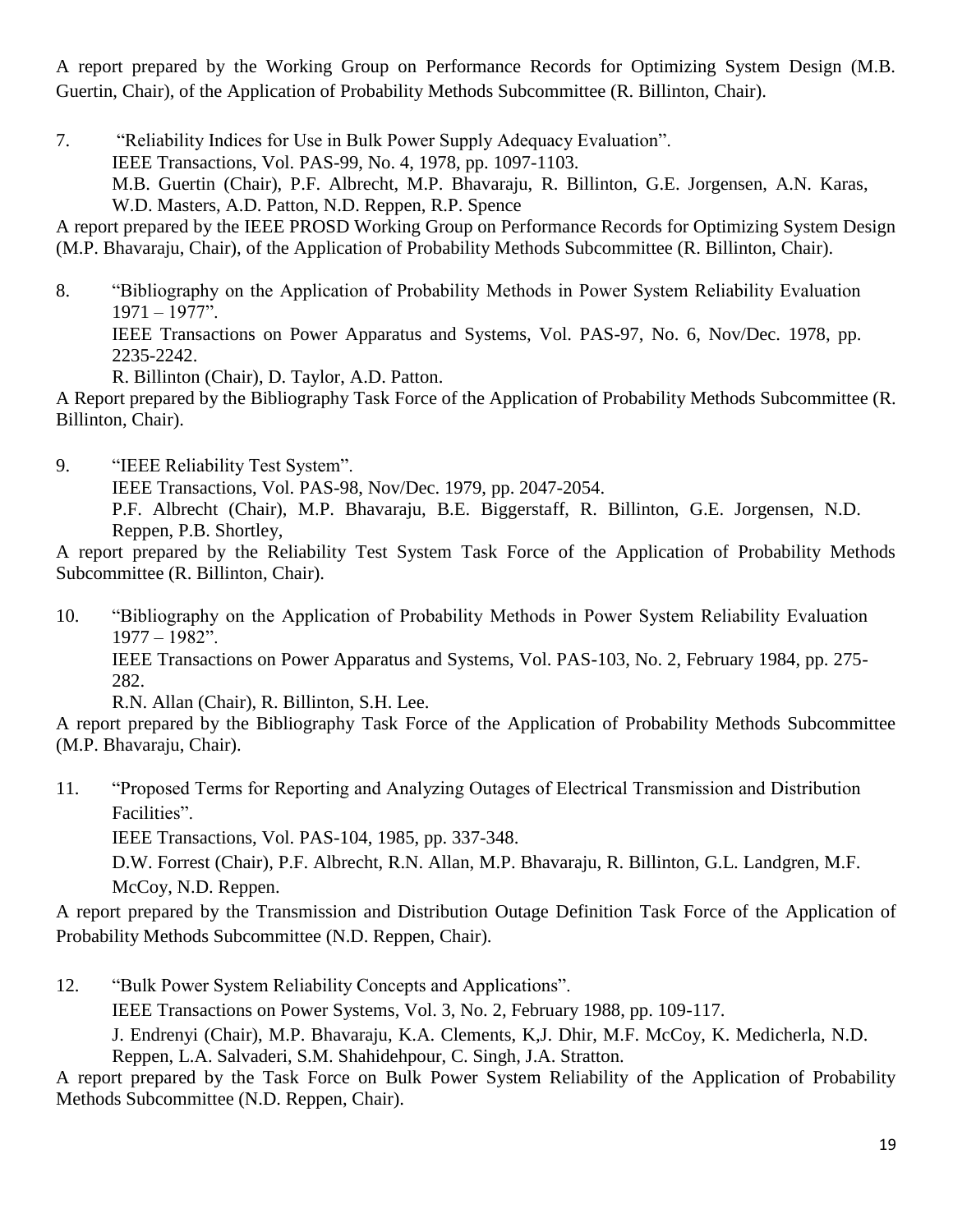13. "Bibliography on the Application of Probability Methods in Power System Reliability Evaluation 1982 – 1987". IEEE Transactions on Power Systems, Vol. 3, No. 4, November 1988, pp. 1555-1564. R.N. Allan (Chair)", R. Billinton, S.M. Shahidehpour, C. Singh. A report prepared by the Bibliography Task Force of the Application of Probability Methods Subcommittee

(N.D. Reppen, Chair).

14. "Bulk System Reliability – Measurements and Indices". IEEE Transactions, PWRS, Vol. 4, No. 3, August, 1989, pp. 829-835. C.C. Fong (Chair), R. Billinton, R.O. Gunderson, P.M. O'Neill, J. Raksany, A.W. Schneider Jr., B. Silverstein.

A report prepared by the Bulk System Reliability Indices Task Force (R. Billinton, Chair), of the Performance Records for Optimizing System Design Working Group (M.G. Lauby, Chair), of the Application of Probability Methods Subcommittee (N.D. Reppen, Chair).

15. "Bulk System Reliability – Predictive Indices". IEEE Transactions, PWRS, Vol. 5, No. 4, November 1990, pp. 1204-1213. R.N. Allan (Chair);, R.B. Adler, R. Billinton, C.C. Fong, G.A. Hinschberger, R.P. Ludorf, M.F. McCoy, T.C. Mielnik, P.M. O'Neill, N.D. Reppen, R.J. Ringlee, L. Salvaderi

A report prepared by the Bulk System Reliability Indices Task Force (R. Billinton, Chair) of the Performance Records for Optimizing System Design Working Group (T.C. Mielnik, Chair), of the Application of (Probability Methods Subcommittee (N.S. Rau, Chair).

16. "Current Industry Practices in Bulk Transmission Outage Data Collection and Analysis" IEEE Transactions on Power Systems, Vol. 7, No. 2, February 1992, pp. 158-166 R.O. Gunderson (Chair), M.P. Bhavaraju, R. Billinton, D. Klempel, M.A. Klopp, M.G. Lauby, R.P. Ludorf, M.F. McCoy, T.C. Mielnik, A.W. Schneider, Jr., E.P. Weber, S.T. White.

A report prepared by the Task Force on Bulk Transmission Outage Data Collection of the Working Group on Performance Records for Optimizing System Design, (T.C. Mielnik, Chair), of the Application of Probability Methods Subcommittee (C.H. Grigg, Chair).

17. "Bibliography on the Application of Probability Methods in Power System Reliability Evaluation 1987 – 1991". IEEE Transactions on Power Systems, Vol. 9, No. 1, February 1994, pp. 41-49. R.N. Allan (Chair), R. Billinton, A.M. Breipohl, C.H. Grigg.

A report prepared by the Bibliography Task Force of the Application of Probability Methods Subcommittee (N.S. Rau, Chair).

18. "Bulk Power System Reliability Criteria and Indices, Trends and Future Needs". IEEE Transactions on Power Systems, Vol. 9, No. 1, February 1994, pp. 181-190. R.J. Ringlee (Chair), P.F. Albrecht, R.N. Allan, M.P. Bhavaraju, R. Billinton, R.P. Ludorf, B.K. LeReverend, E. Neudorf, M.G. Lauby, P.R.S. Kuruganty, M.F. McCoy, T.C. Mielnik, N.S. Rau, B. Silverstein, C. Singh, J.A. Stratton.

A report prepared by the Bulk System Reliability Indices Task Force (R. Billinton, Chair) of the Performance Records for Optimizing System Design Working Group (T.C. Mielnik, Chair), of the Application of Probability Methods Subcommittee (N.S. Rau, Chair).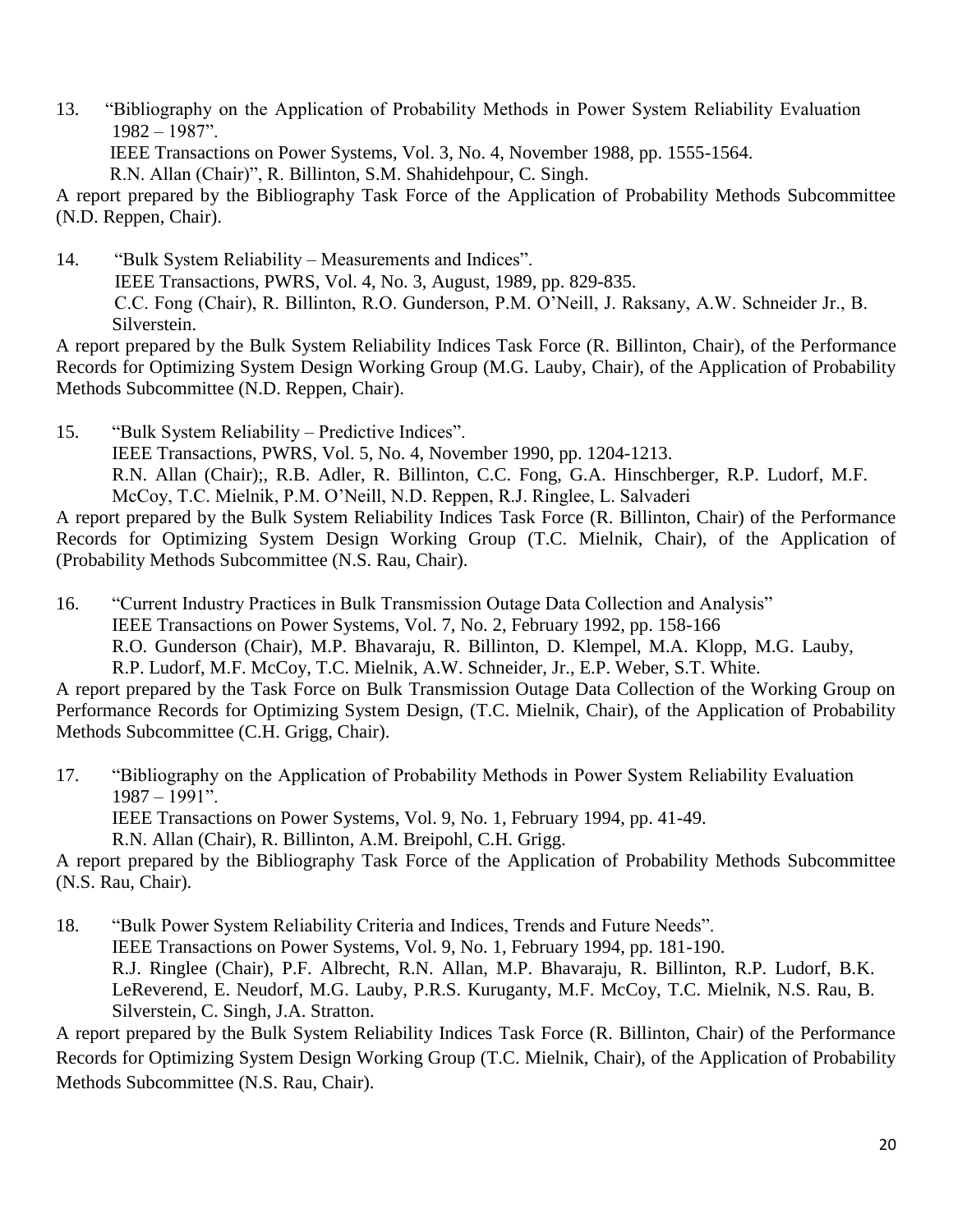19. "Effect of Protection Systems on Bulk Power Reliability Evaluation". IEEE Transactions on Power Systems, Vol. 9, No. 1, February, 1994, pp. 198-205. S.M. Shahidehpour (Chair), R. N. Allan, P. Anderson, M. Bhuiyan, R. Billinton, N. Deeb, J. Endrenyi, C. Fong, C.H. Grigg, S. Haddad, J. Hormozi, M.G. Lauby, A.W. Schnieder, Jr., C. Singh, L. Wang.

A report prepared by the Task Force on Protection System Reliability of the Performance Records for Optimizing System Design Working Group (T.C. Mielnik, Chair), of the Application of Probability Methods Subcommittee (N.S. Rau, Chair) .

20. "Pooling Generation Unit Data for Improved Estimates of Performance Indices". IEEE Transactions on Power Systems, Vol. 10, No. 4, 1995, pp. 1912-1917. A.M. Breipohl (Chair), P. Albrecht, R.N. Allan, S. Asgarpoor, M. Bhavaraju, R. Billinton, M. Curley, C. Heising, M. Mazumdar, M. McCoy. R. Niebo, A.D. Patton, N.S. Rau, R.J. Ringlee, A.W. Schneider Jr., C. Singh, L. Wang, M. Warren, P. Wong.

A report prepared by the Task Force on Generator Data Pooling of the Performance Records Working Group (C. Grigg, Chair) of the Application of Probability Methods Subcommittee (N.S. Rau, Chair).

21. "Reporting Bulk Power System Delivery Point Reliability" IEEE Transactions on Power Systems, Vol. 11, No. 3, August 1996, pp. 1262-1868. E. Weber (Chair), B. Adler, R.N. Allan, S.K. Agarwal, M.P. Bhavaraju, R. Billinton, M. Blanchard, R. d'Aquanni, R. Ellis, J. Endrenyi, D. Garrison, C.H. Grigg, M. Luchmann, J. Odem, G. Preston, N.S. Rau, L. Salvaderi, M. Schilling, A. Vojdani, T. White.

A report prepared by the Task Force on Bulk Power System Reliability Reporting Guidelines of the Performance Records Working Group (C. Grigg, Chair) of the Application of Probability Methods Subcommittee (C. Singh, Chair).

22. "Experience with Application of Reliability and Values of Service Analysis in System Planning. IEEE Transactions on Power Systems. Vol. 11, No. 3, August 1996, pp. 1489-1496. A.F. Vojdani (Chair), R.D. Williams, W. Gambel, W. Li, L. Eng.

A report prepared by the Task Force on Utility Application of Reliability in Least-Cost System Planning of the Application of Probability Methods Subcommittee (C. Singh, Chair).

23. "Reliability Issues in Today's Electric Power Utility Environment". IEEE Transactions on Power Systems, Vol. 12, No. 4, November 1997, pp. 1708-1714. R. Billinton (Chair), L. Salvaderi, J.D. McCalley, H. Chao, Th. Seitz, R.N. Allan, J. Odem, C. Fallon.

A report prepared by the Reliability, Risk and Probability Applications Subcommittee (C. Singh, Chair).

24. "Bibliography on the Application of Probability Methods in Power System Reliability Evaluation 1992  $-1996$ ".

IEEE Transactions on Power Systems, Vol. 14, No. 1, February 1999, pp. 51-57

R.N. Allan (Chair), R. Billinton, A.M. Breipohl, C.H. Grigg.

A report prepared by the Bibliography Task Force of the Reliability Risk and Probability Applications Subcommittee (C. Singh, Chair).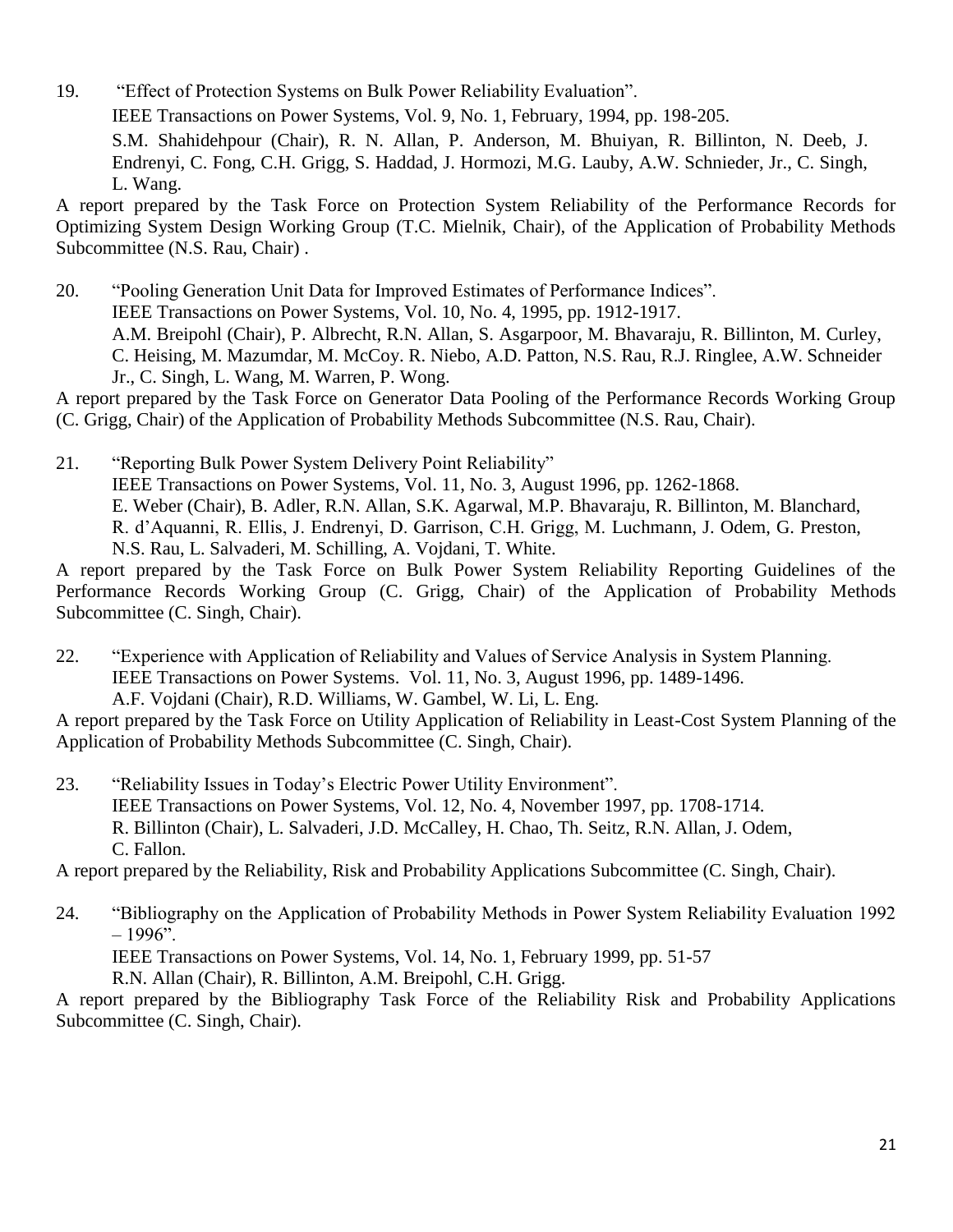25. "The IEEE Reliability Test System – 1996".

IEEE Transactions on Power Systems, Vol. 24, No. 3, August 1999, pp. 1010-1020. C.H. Grigg, and P. Wong (Co-Chairs), P.F. Albrecht, R. N. Allan, M.P. Bhavaraju, R. Billinton, Q. Chen, C.C. Fong, S. Haddad, P.R.S. Kuruganty, W. Li, R. Mukerji, A.D. Patton, N.S. Rau, N.D. Reppen, A.W. Schneider Jr., S.M. Shahidehpour, C. Singh.

A report prepared by the Reliability System Task Force of the Probability Applications Working Group (C. Grigg, Chair) of the Reliability, Risk and Probability Applications Subcommittee (C. Singh, Chair).

26. "The Present Status of Maintenance Strategies and the Impact of Maintenance on Reliability". IEEE Transactions on Power Systems, Vol. 16, No. 4, November 2001, pp. 638-646. J. Endrenyi (Chair)", S. Aboreshaid, R.N. Allan, G.J. Asgarpoor, R. Billinton, N. Chowdhury, E.N. Dialynas, M. Fipper, R.H. Fletcher, C.H. Grigg, J. McCalley, A.P. Meliopoulos, T.C. Mielnik, P. Nitu, N.S. Rau, N.D. Reppen, L. Salvaderi.

A report prepared by the Task Force on Impact of Maintenance Strategy on Reliability of the Probability Applications Working Group (C.H. Grigg, Chair), of the Reliability, Risk and Probability Applications Subcommittee (C. Singh, Chair).

27. "Probabilistic Security Assessment for Power System Operations".

PES General Meeting, 2004.

J. McCalley (Chair), S. Asgarpoor, L. Bertling, R. Billinton, H. Chao, J. Chen, J. Endrenyi,

R. Fletcher, A. Ford, C. Grigg,, G. Hamoud, D. Logan, A.P. Meliopoulos, M.N. Rau,

L. Salvaderi, M. Schilling, Y. Schlumberger, A. Schneider, C. Singh.

A report prepared by the Task Force on Probabilistic Aspects of Reliability Criteria, (J. McCalley, Chair), of the Reliability, Risk and Probability Applications Subcommittee (J. McCalley, Chair).

28. "Initial Review of Methods for Cascading Failure Analysis in Electric Power Transmission Systems",

PES General Meeting, 2008. Conference Paper No. 08GM0856

A report prepared by the IEEE PES CAMS Task Force on Understanding, Prediction, Mitigation and Restoration of Cascading Failures.

- 29. "On Use of Reliability Test Systems: A Literature Survey". PES General Meeting, 2011. Conference Paper No. 2011GM1328. L. Bertling (RDTS TF Chair), P. Bangalore, L. Tuan,
- 30. "Overview of Common Mode Outages in Power Systems". PES General Meeting 2012. Conference Paper No. 2012GM1460. M. Papic (PACME WG Chair). K. Awodele, R. Billinton, C. Dent, D. Eager, G. Hamoud, G.P. Jirutitijaroen, M. Kumbale, J. Mitra, N. Samaan, A. Schneider, C. Singh,

31. "Effects of Dependent and Common Mode Outages on the Reliability of Bulk Electric System – Part I: Basic Concepts". PES General Meeting 2014. Conference Paper No. 14PESGM0423 M. Papic, (PACME WG Chair); S. Agarwal, J. Bian, R. Billinton, C. Dent, I. Dobson, P. Jirutitijaroen, W. Li, T. Menten, J. Mitra, A. Schneider, C. Singh, V. Vadlamudi,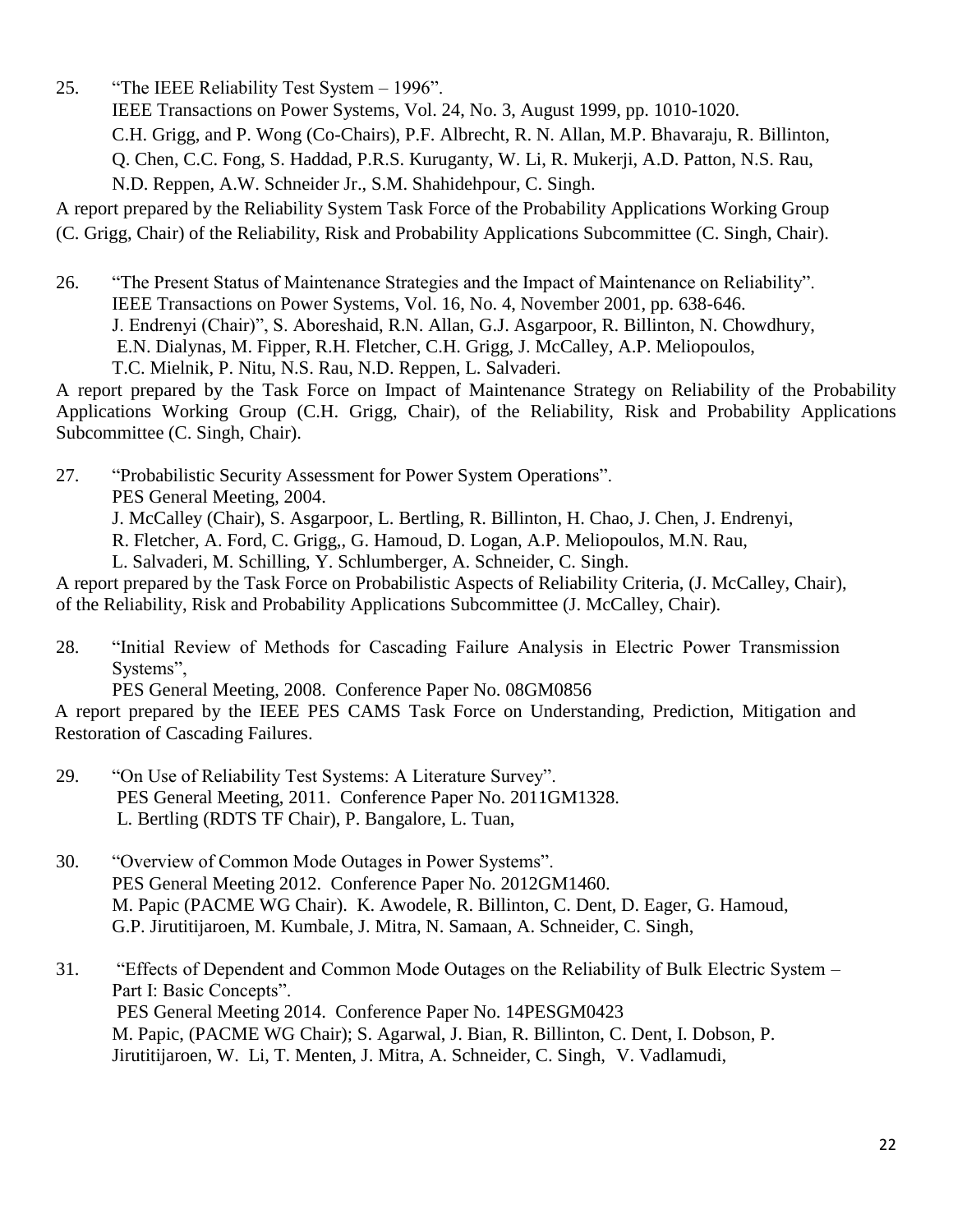32. "Effects of Dependent and Common Mode Outages on the Reliability of Bulk Electric System – Part II: Outage Data Analysis". PES General Meeting 2014. Conference Paper No. 14PESGM0424 M. Papic, (PACME WG Chair); S. Agarwal, J. Bian, R. Billinton, C. Dent, I. Dobson, P. Jirutitijaroen, W. Li, T. Menten, J. Mitra, A. Schneider, C. Singh, V. Vadlamudi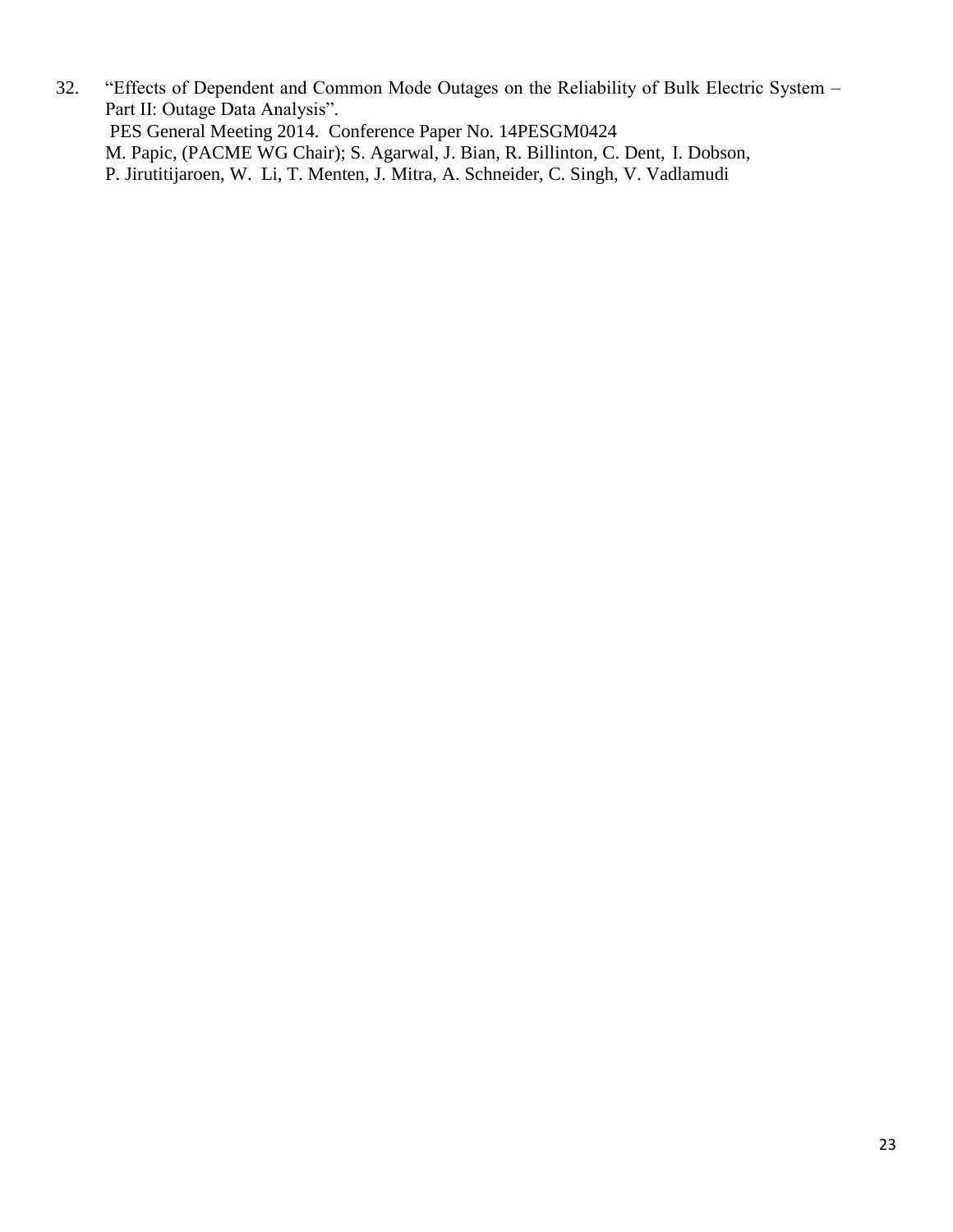## **7. Standards**

## **7.1 Introduction**

The IEEE is a world-class organization in the creation and maintenance of standards, with these being recognized by many utilities and technical organizations around the world. Each committee and subcommittee is responsible for creating and maintaining standards relevant to their scope. The APM and RRPA Subcommittees have been responsible for developing two relevant standards, namely IEEE Standard 762 and IEEE Standard 859. The histories of these are presented in the next two subsections.

## **7.2 IEEE Standard 762**

The APM Subcommittee created the Ad Hoc Working Group on Definitions in 1968 at the IEEE Winter Power Meeting in New York to prepare a document on required reliability definitions associated with generating station equipment that could be used in the application of probability methods in system planning and operation. The Ad Hoc Working Group presented its work in the following Conference Paper given at the 1972 IEEE Winter Power Meeting:-

"Suggested Definitions Associated with the Status of Generating Station Equipment and Useful in the Application of Probability Methods for System Planning and Operation" C 72 599-9 V.M. Cook (Chair), R.J. Ringlee, J.P. Whooley Ad Hoc Working Group on Definitions of the Application of Probability Methods Subcommittee (R.J. Ringlee)

The Ad Hoc Working Group (V.M. Cook, R.C. Chan, R.J. Ringlee) continued its work in this area and presented updates at subsequent meetings. Revision No. 8 was presented at the January 31, 1977 Meeting of the APM Subcommittee. In view of ongoing parallel work being conducted by the Ad Hoc ANSI Steering Committee on Power Plant Productivity and Reliability Definitions, it was decided to delay publication until agreement was reached. Draft Revision 1 of the ANSI Steering Committee on Power Plant Data Systems Ad Hoc Committee on Power Plant Productivity was issued to members of the APM Ad Hoc Committee and several other APM Subcommittee members prior to the July 28, 1977 meeting in Mexico City.

The activities of the ANSI Committee and the then-present status of the Power Plant Productivity Definitions were briefly summarized by R.J. Ringlee at the January 30, 1978 meeting of the APM Subcommittee. This summary included a brief comment on the APM Subcommittee involvement in this area prior to formation of the ANSI Committee. J. Fragola informed the Subcommittee of the decision taken at the January 26, 1978 meeting of the ANSI group regarding the possibility and desirability of appending the Ad Hoc ANSI Committee to the APM Subcommittee for the purpose of transforming the present definitions into an IEEE Standard. The Subcommittee expressed their general approval of this intent and requested Chairman R. Billinton to act accordingly when approached by the Ad Hoc ANSI Committee Chairman E.E. Haddad.

The next meeting of the APM Subcommittee was scheduled for October 3, 1978 in Alexandria, Minnesota. It was reported to the Power System Engineering Committee at their meeting in Los Angeles on July 28, 1978 that the ANSI Committee was in the process of preparing a final draft of this report and that it would be available for circulation to APM Subcommittee members prior to the October Meeting. The final draft of the proposal prepared by the ANSI Ad Hoc Committee on Power Plant Productivity Definitions was circulated to all APM Subcommittee members prior to the meeting by P.F. Albrecht. Approval had been received from the IEEE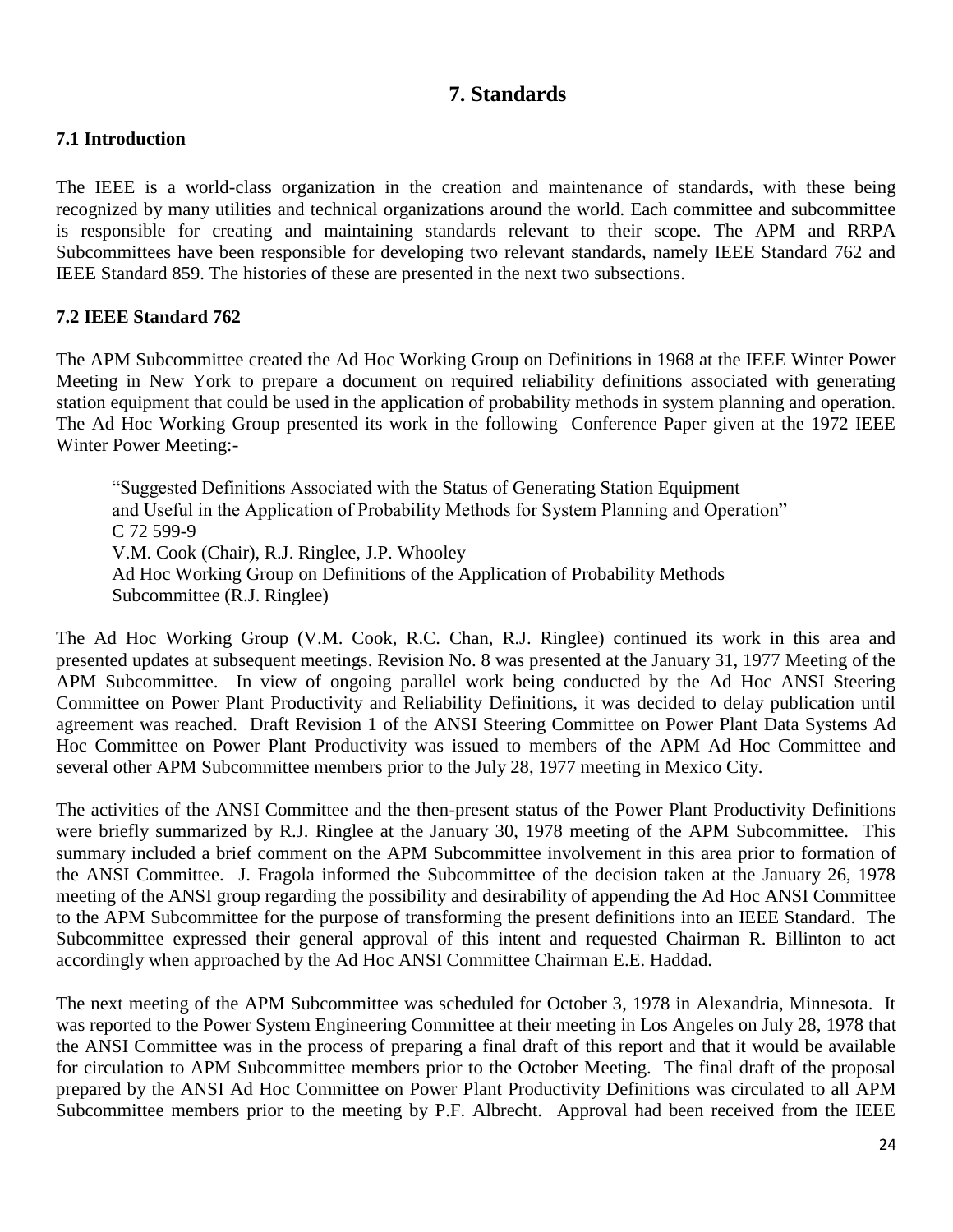Standards Board for the development of a Standard on this subject. In order to facilitate this, the ANSI Committee became a Task Force of the APM Subcommittee. Written submissions on the draft received from APM Members were ordered and presented by P.F. Albrecht at the session on Monday morning, October 2, 1978. These topics were discussed at length at this session and in a further session on Monday afternoon. Specific comments and suggested modifications were prepared and discussed at a session commencing at 8:30 p.m. on Tuesday evening. The session concluded at 2:30 a.m. P. Albrecht subsequently compiled a list of comments and suggested changes and this material was forwarded to E.E. Haddad, Task Force Chairman for consideration by the Task Force at their next meeting.

The final draft of the Task Force report was presented by P.F. Albrecht at the February 7, 1979 meeting of the APM Subcommittee in New York. A copy was circulated to each member of the APM Subcommittee on January 19, 1979. The changes incorporated since the discussion in Alexandria were detailed by P.F. Albrecht. Several minor corrections were noted by members of the Subcommittee and were subsequently incorporated by P.F. Albrecht. It was unanimously agreed that the corrected report should go forward for balloting by the PSE Committee. Chairman R. Billinton agreed to co-ordinate this with P.F. Albrecht.

The balloting by the PSE Committee on this proposed Standard was initiated and as of June 22, 1979, of the 96 members, 63 voted Yes, 15 voted No, and 18 did not vote. Several additional votes were subsequently received. This response was sufficient to permit the activity to proceed to the next phase involving reconciliation by the Power Plant Productivity Task Force of the comments contained in the negative ballots.

Chairman M.P. Bhavaraju formally informed the APM Subcommittee at the February 3, 1981 meeting in Atlanta that the Power Plant Productivity Definitions had been published as the following Trial-Use Standard (762-1980):-

"IEEE Trial-Use Standard Definitions for Use in Reporting Electric Generating Unit Reliability, Availability and Productivity" IEEE Standard 762-1980, Published December 18, 1980 E.E. Haddad (Chair), P.F. Albrecht, G.H. Applegren, B.E. Biggerstaff, S.M. DeSalvo, J.R. Fragola, J. Krasnodebski, W.L. Lavallee, R.J. Niebo, R.J. Ringlee, J.L. Weiser, J.P. Whooley, Power Plant Productivity Definitions Task Force of the APM Subcommittee.

M.P. Bhavaraju stated that comments on the Standard were invited by IEEE, and that the Task Force working on this project were charged with reviewing any comments and revising the Standard, if necessary, by the end of the trial period (December 1981).

In 1983, M.P. Bhavaraju replaced E.E. Haddad as the Chair of the Power Plant Productivity Task Force. The task force resolved the comments received on the Trial Standard and re-balloted the standard in 1984. The standard was finally approved by IEEE Standards Board in September 1985, by American National Standards Institute in February 1986, and was published as ANSI/IEEE Standard 762-1987 "IEEE Standard Definitions for Use in Reporting Electric Generating Unit Reliability, Availability and Productivity".

Standard 762 was further considered by the APM Subcommittee at the IEEE Winter Power Meeting in New York held in January 1992. The Subcommittee unanimously voted to reaffirm the Standard. The reaffirmation process involved the resolution of a small number of comments and suggested modifications. The APM Subcommittee was informed by the Standards Board at the IEEE Winter Power Meeting in Columbus held in February 1993 that the reaffirmation was approved.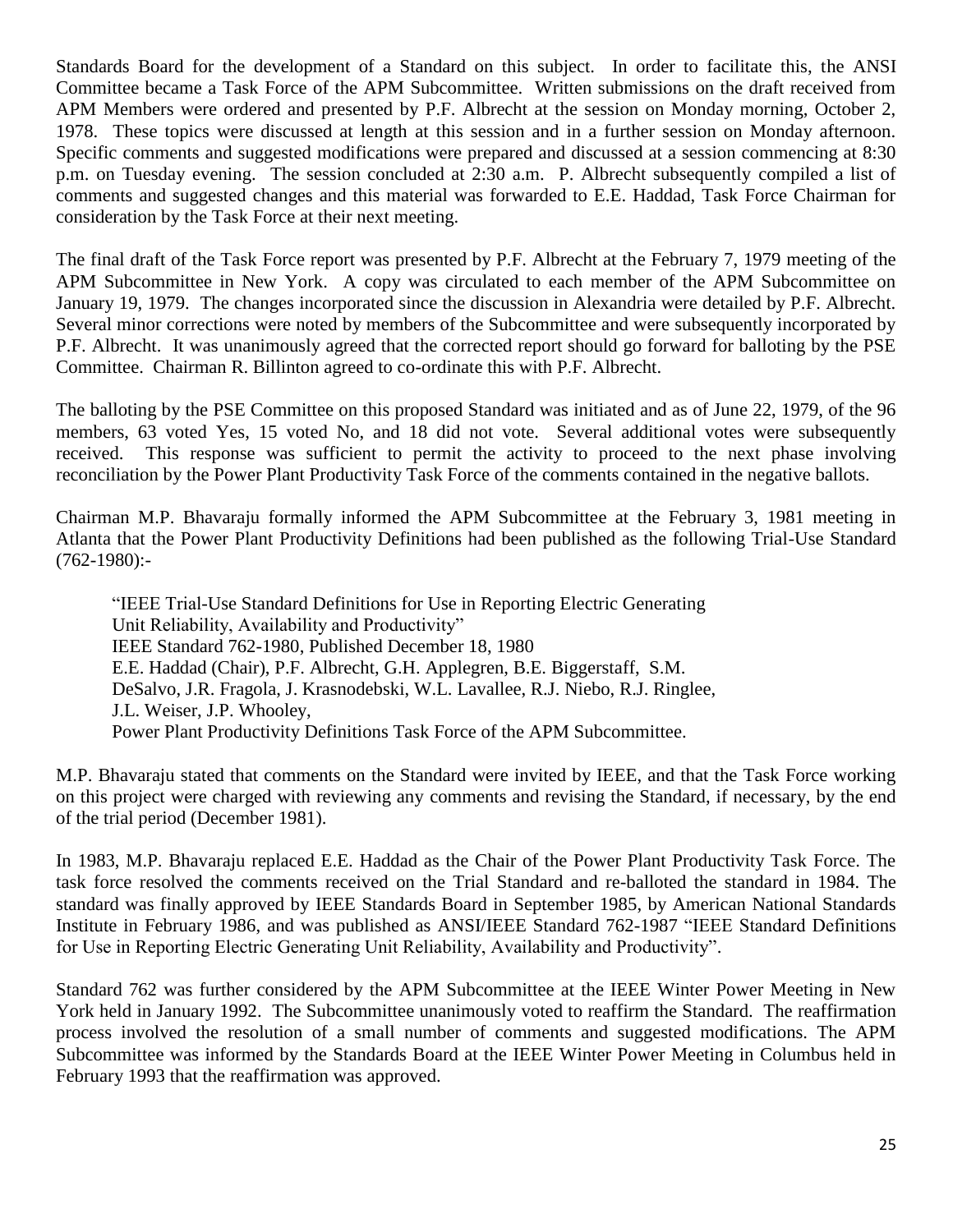Subsequently it became clear that Standard 762 needed considerable modification to meet the needs of a changing electric power industry and a major revision was initiated at the IEEE Summer Power Meeting held in Vancouver in July, 2001.

## **Revision of IEEE Standard 762 (2002-2005)**

A. Ford agreed to Chair the Working Group for revising the Standard; R. Fluegge served as Secretary. The WG met at the regular PES conferences as well as over several conference calls held between July 2002 and June 2005. Throughout the process, G.M. Curley served as liaison with NERC, maintaining consistency between GADS reporting practices and Standard 762. He also provided input on UNIPEDE practices.

Four key changes were made in Standard 762:

- Demand-based indexes were defined as a measure of probability of forced outage 'when needed'.
- Un-weighted (time-based) and capacity-weighted indexes were defined suitable for pooling data on multiple generating units.
- Indexes were defined to account for the exposure to fail during non-generating functions such as pumping hours and synchronous condensing hours.
- Outside Management Control (OMC) conditions such as natural disasters, loss of transmission lines, and strikes were defined.

The revision was completed in late 2005 and the new version was balloted on in June 2006. It was approved by the IEEE in September 2006 and by the ANSI in December 2006.

In subsequent RRPA meetings, discussions continued regarding the need to include variable energy resources in the scope of the Standard. There was debate as to whether an extension of the Standard should be developed or a stand-alone guide should be prepared. In July 2010 a Task Force was formed, Chaired by G.M. Curley, to develop a guide to address wind generation compliance related to IEEE Standard 762 and the reporting of outage events. However, this activity has not progressed much. Meanwhile, the Standard 762-2006 became due for reaffirmation. A Task Force was formed with A.W. Schneider as Chair for this purpose. The 2006 version of the Standard was successfully reaffirmed in December 2011, thereby extending its status as an active standard until 2016. Reviews lead by A.W. Schneider are presently underway to revise Standard 762 with the specific intent to incorporate renewable generation and other pertinent and related facilities.

## **7.3 IEEE Standard 859**

The APM Subcommittee was advised at the October 3, 1978 Meeting in Alexandria, Minnesota that the IEEE had authorized a revision of IEEE Standard 346-1973, IEEE Standard Definitions in Power Operations Terminology Including Terms for Reporting and Analyzing Outages of Electrical Transmission and Distribution Facilities and Interruptions to Customer Service. The purpose of revising this standard was to include definitions of a broader scope of outage events and to specify certain common terms and indices to provide a basis for information exchange. The revision task was assigned to the Performance Records for Optimizing System Design (PROSD) Working Group which set up a Task Force to review the existing standard and subsequently draft a new or revised standard.

After much deliberation it was decided to eliminate any consideration of distribution systems and to focus on transmission facilities; the reasoning being that transmission systems and distribution systems are different in design and purpose, and therefore could not reasonably be described by the same terms and definitions. This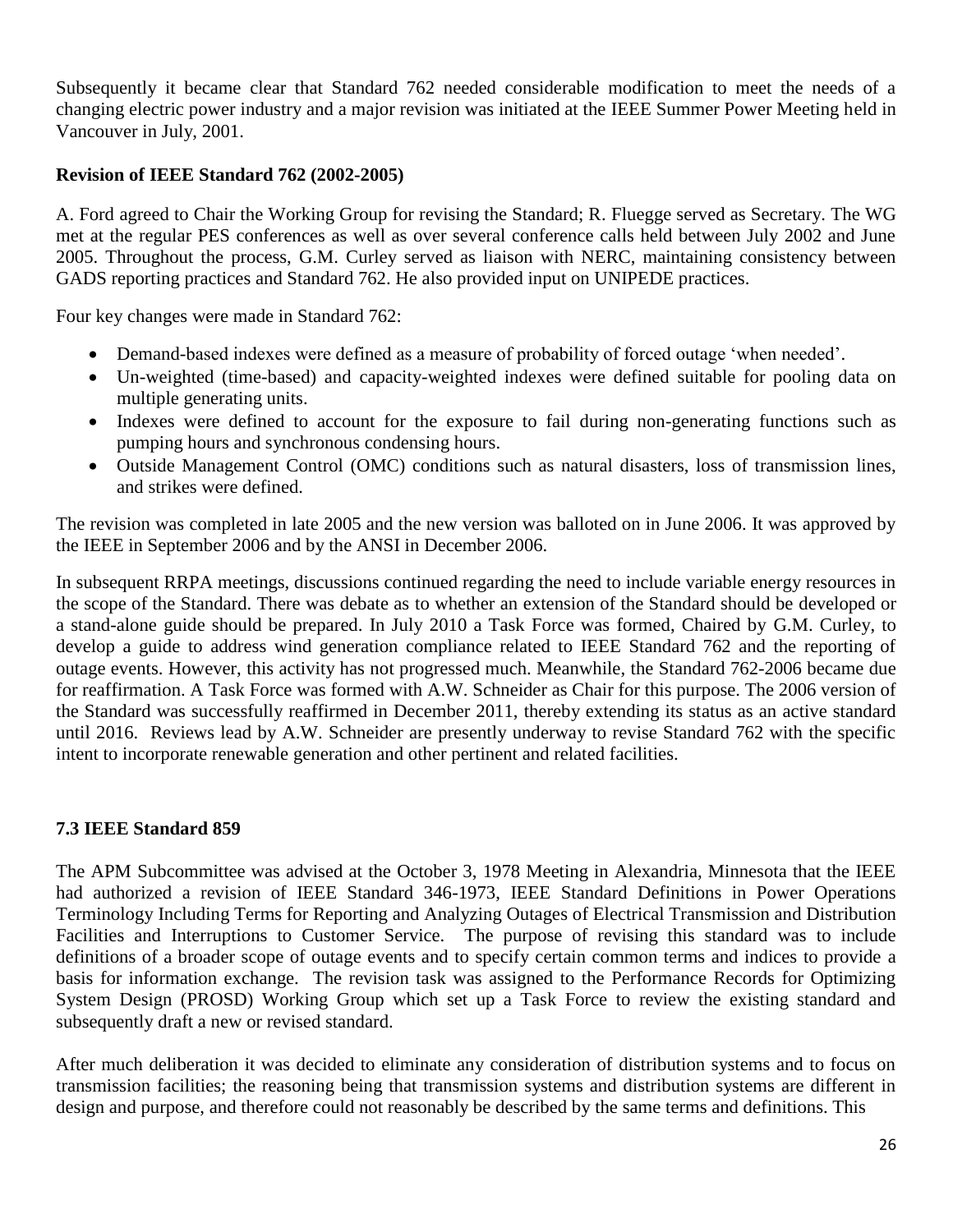decision had two consequences: (a) distribution systems should be considered separately and later, (b) the transmission standard should be assigned a new number to prevent confusion between the present work and the previous Standard 346. The project was assigned as Standard 859 and designated as IEEE Standard Terms for Reporting and Analyzing Outage Occurrences and Outage States of Electrical Transmission Facilities.

The Task Force then created a series of drafts over a significant period of time. Each draft increased the number of terms and definitions with some terms and definitions added to qualify others. There were many reasons for this including individuals having different perspectives of needs and applications, the need for measuring different design and performance parameters, utilities having different requirements and operational considerations, etc. All these differences were understandable, but the resulting document became one that would not be useful or useable, nor a document that all could agree. For this reason, it was agreed that a draft was required that itemized only those terms and definitions that could be considered basic, fundamental and acceptable by all. Individual organizations and utilities could then build on these basic terms and definitions to suit their own requirements provided these did not conflict with those in the proposed standard. To achieve this objective, a small sub-TF comprising two global industry experts (R. Billinton and R.N. Allan) were authorized to review the then-current draft and identify those terms and definitions that satisfied the above requirements. This sub-TF duly reported back to the main TF with their proposed set of terms and definitions. Their proposed draft was unanimously accepted with only a few small changes needed.

This final version was submitted for balloting to the Standards Board for the required coordination and a ballot total of 75% was received. Only two negative ballots were received, which changed to acceptance after minor modifications. Standard 859-1987 was approved by the IEEE Standards Board on June 11, 1987, as:-

"IEEE Standard Terms for Reporting and Analyzing Outage Occurrences and Outage States of Electrical Transmission Facilities"

IEEE Standard 859-1987. Published July 11, 1987

M.G. Lauby (Chair), P.F. Albrecht, R.N. Allan, M.P. Bhavaraju, R. Billinton, D.W. Forrest, G.I. Landgren, M.F. McCoy, N.D. Reppen, A.W. Schneider, Jr.

Transmission and Distribution Outage and Interruption Definitions Task Force of Performance Records for Optimizing System Design Working Group of the APM Subcommittee.

The APM Subcommittee continued its interest in Standard 859-1987 and A.W. Schneider was assigned at the February 6, 1991 IEEE WPM to lead a group to review and/or reaffirm Standard 859-1987. The APM Subcommittee unanimously approved a motion to reaffirm Standard 859-1987 at its meeting at the IEEE SPM held in July 1993 in Vancouver. The IEEE Standards Board advised the APM Subcommittee that Standard 859-1987 had been officially reaffirmed on February 1, 1994 at the IEEE WPM in New York.

The RRPA SC was informed at the 2001 SPM in Vancouver that Standard 859-1987 had expired and needed to be re-instated in an unmodified form prior to making any modifications. The balloting processes began on January 3, 2002 and required 30 days. The ballots were completed successfully and Std. 859-1987 was subsequently re-installed for an additional five years. The reaffirmation of Std. 859-1987 was approved by the IEEE-SA Standards Board on March 21, 2002.

The RRPA SC formed a WG at the 2005 GM in San Francisco to consider possible revision of IEEE Std. 859- 1987. This WG was titled "IEEE Standard Terms for Reporting and Analyzing Outage Occurrences and Outage States of Electric Transmission Facilities" and chaired by A.W. Schneider. After considerable discussion, the WG completed its work and recommended at the 2006 GM in Montreal that Standard 859-1987 be reaffirmed without change. The RRPA SC subsequently voted unanimously to recommend reaffirmation of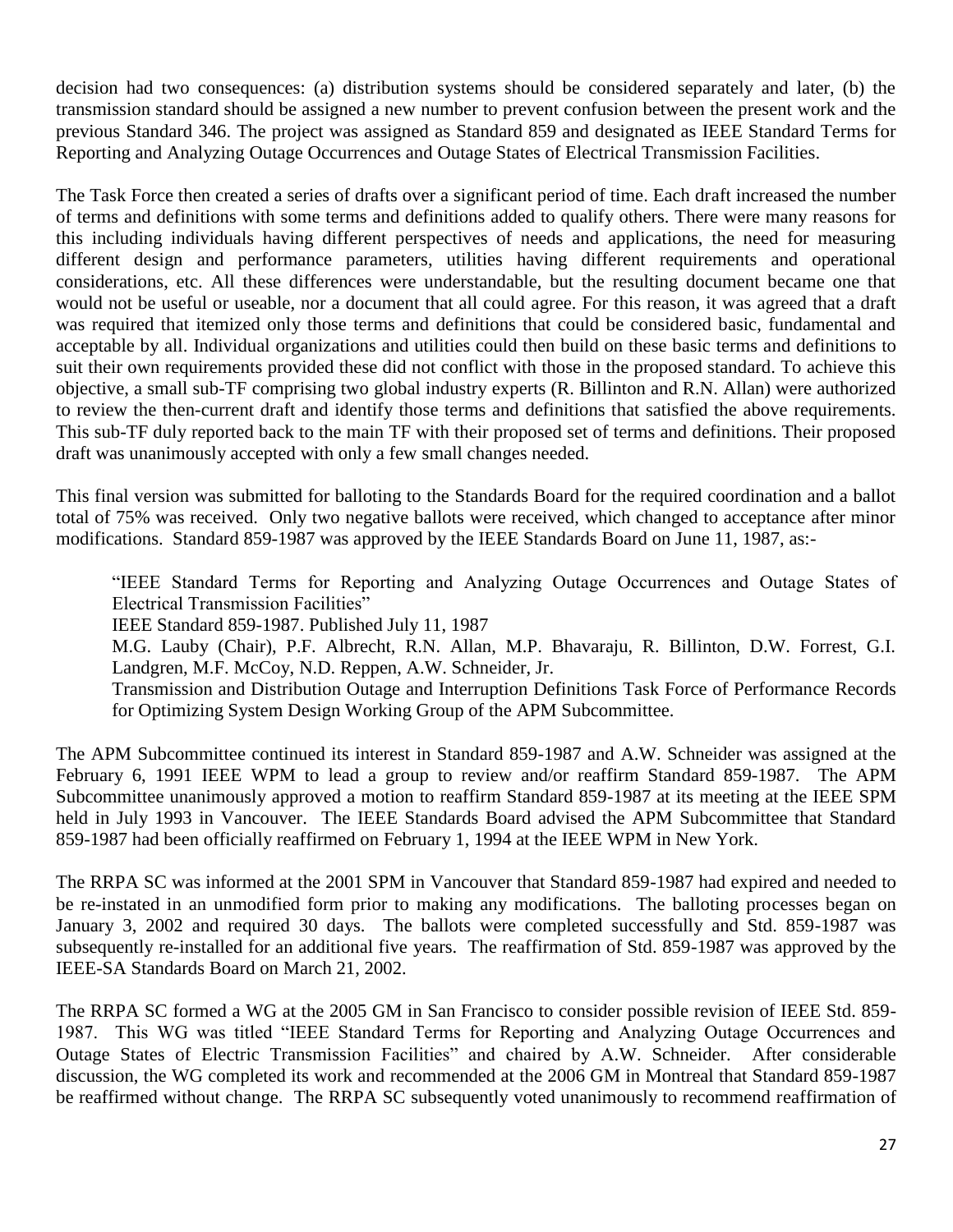the existing standard. It was reported by A. Ford at the 2008 IEEE-PES GM in Pittsburgh that Std. 859-1987 was now reaffirmed and would stand for the next five years.

The IEEE-SA Standards Board announced a new process on October 18, 2011 for maintaining active standards. This new process took effect on January 1, 2012. The major changes include extending the maintenance timeline of IEEE standards from five years to ten years and phasing out the reaffirmation and stabilizing processes by 2013. The focus is placed primarily on the revision process, and revision or withdrawal are the only available actions for maintaining active standards. In order to remain an active standard the RRPA SC is required to revise Std. 859-1987 by December 31, 2018.

A process was initiated at the 2007 IEEE-PES GM in Tampa to assemble a TF on "Developments in Definitions and Terminology Associated with Collection of Transmission Outage Data". This process will now be renewed in the near future to prepare a revised Std. 859 for review and balloting prior to the noted deadline. Reviews lead by C. Dent are presently underway to assess the relevance of Standard 859 in regard to future requirements and to determine the need for substantive changes to meet these requirements.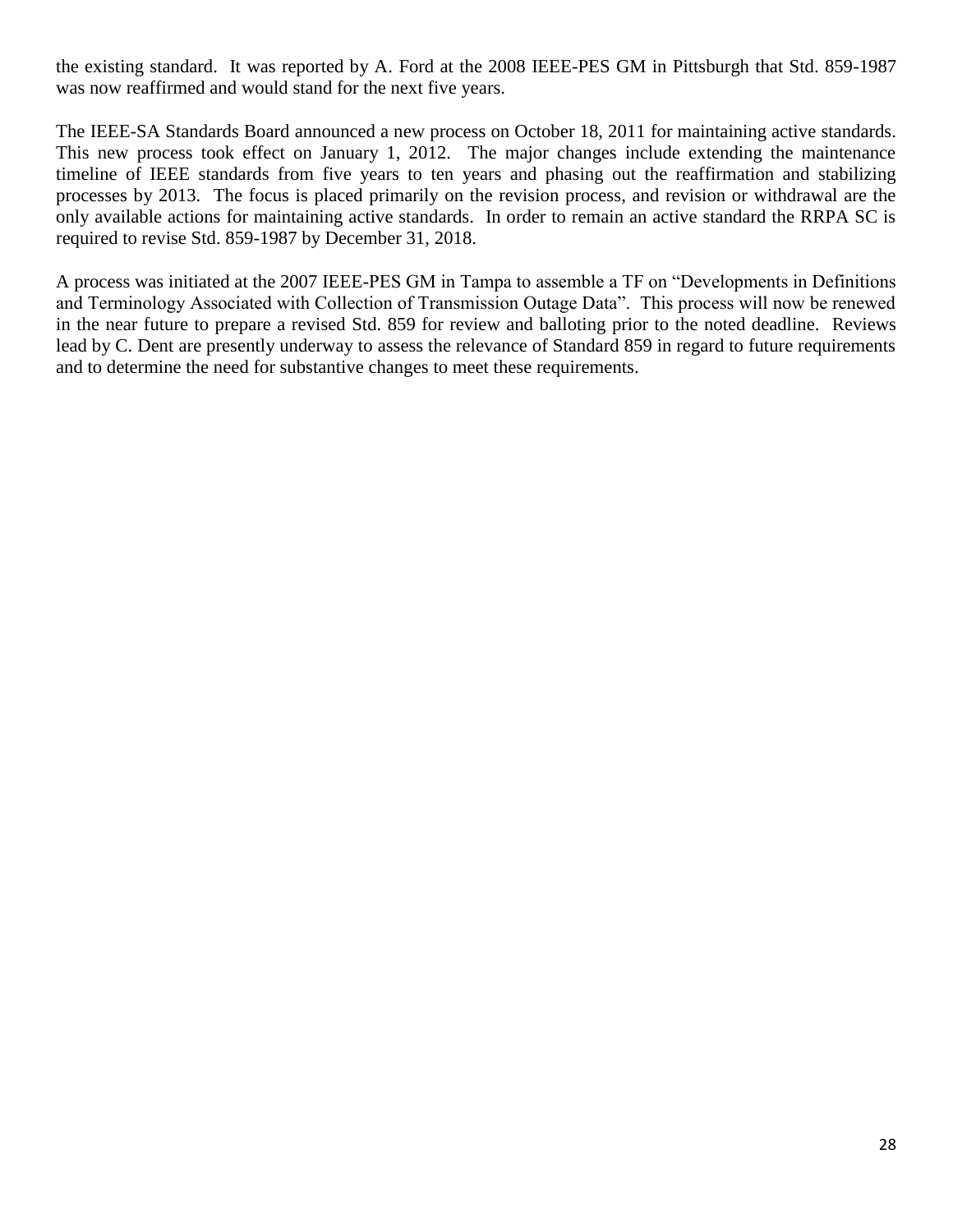## **8. Liaison Activities**

The scope of the APM Subcommittee noted in Section 3.1 includes cooperation with IEEE Committees, other professional societies and technical organizations in collecting and analyzing performance data required to apply probabilistic techniques. This mandate extends from the initial creation of the APM SC to the present RRPA SC. The scope also includes a broad range of possible liaisons that involves more than just the basic requirement of collecting and analyzing equipment and system performance data.

The initial liaison between the APM SC and the Edison Electric (Power) Institute (EEI) was created by the need for suitable equipment data that could be used for probabilistic evaluation, in addition to providing useful equipment performance data. The first APM SC was a joint committee with the EEI and chaired by G. Calabrese, a leading proponent of probabilistic analysis. As shown in Section 2, the liaison with the EEI was an important component in the successful evolution of performance data evaluation and application and lasted for many years.

The creation of the IEEE in 1963 and the establishment of the APM SC under the Power Engineering Committee created a wide range of opportunities for cooperation with other IEEE groups, in addition to liaisons with external technical organizations. It is not possible to list all the liaisons enjoyed by the APM/RRPA SC over the years. Instead, the following illustrates a range of some of the major and minor liaison activities that took place.

The first SC paper listed in Section 6 illustrates a liaison with a different IEEE Committee and the continued cooperation between the APM SC and the EEI. As noted in Section 3, the EEI liaison played an important role in the subsequent work on peaking unit model development and the creation of IEEE Std. 762.

As noted in Section 3.1, the APM SC presented its first tutorial in 1971 in cooperation with the Power Engineering Education Committee and the IEEE Transmission and Distribution Committee. Similar arrangements existed for subsequent tutorials noted in Section 5.

Liaisons between external groups and organizations were often maintained by having an APM SC member attend external meetings and report to the APM SC at its next meeting. The following paragraphs summarize some of these.

P.F. Albrecht served as APM SC liaison to Subcommittee SC-5 Reliability of the IEEE Nuclear Power Engineering Committee (NPEC). The NPEC WG on Failure Rate Manual included both P.F. Albrecht and R.J. Ringlee from the APM SC as liaison members. This activity continued for several years. The title of the proposed report was later changed from "Reliability Data Manual" to "Guide for the Collection and Presentation of Reliability Data for Nuclear Power Plants" and considered as an IEEE Standard.

In 1974, A.D. Patton served as a liaison member with the Industrial Application Society (IAS) and reported to the APM SC on Society activities and particularly on the surveys being conducted on electric power interruption costs. The APM SC was asked to review the "Reliability Measurement and Prediction" report prepared by the EEI Reliability Task Force and the APM SC Chair, R.J. Ringlee, submitted some suggestions for possible changes.

As noted in Section 7 on Standards, R.J. Ringlee served as a liaison with the Ad Hoc ANSI Steering Committee on Power Plant Productivity and Reliability Definitions, which ultimately resulted in this group assisting in the development of IEEE Std. 762.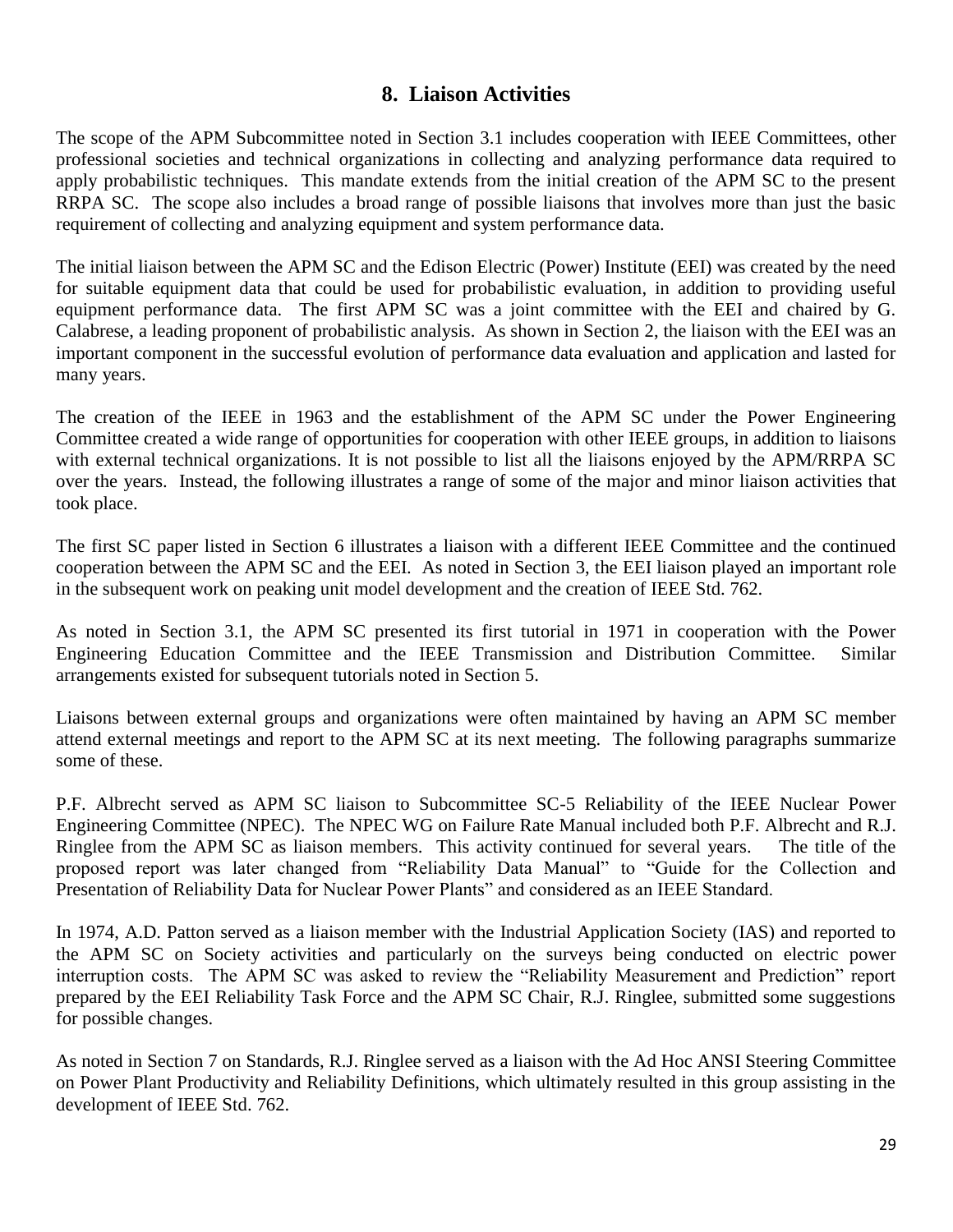P.F. Albrecht served as the APM SC representative on a TF on Coordination of Availability Engineering Activities (CAEA) Among IEEE PES Technical Committees. A draft report was prepared based on the individual PES Committee reports with the intention of forwarding possible recommendations for the Technical Operations Department (TOD).

R. Billinton served as the APM SC representative on a TF on Probabilistic Security Assessment sponsored by the System Dynamic Performance SC which resulted in a panel session on this subject at the 1981 WPM in Atlanta.

M.P. Bhavaraju reported to the APM SC at the 1981 WPM in Atlanta that a team set up by the APM and System Planning SC had reviewed Volume 2 of the PURPA 209 report and had sent comments to the U.S. Department of Energy. He also reported that Draft Std. 831, "Guide for Qualitative Common Cause Failure Analysis of Engineering Systems" prepared under the IEEE Reliability Society was reviewed and commented on by selected members of the APM SC.

The APM SC and RRPA SC had considerable association over a number of years with the HVDC Reliability Task Force through liaison member J. Hormozi, who reported extensively at APM and RRPA SC meetings on their activities regarding future panel sessions and proposed reports and papers. J. Hormozi also advised the APM SC of relevant papers such as "A Summary of North American HVDC Reliability Specifications" presented at the 1992 SPM.

Several APM SC members (R.N. Allan, M.P. Bhavaraju, R. Billinton, J. Endrenyi, L. Salvaderi) provided relevant current information on CIGRE activities to the APM SC, particularly with respect to CIGRE WG 38.03. This working group published a guide showing how to apply reliability to a system. The APM SC was also briefed on the CIGRE reliability symposium held in Montreal.

The following list briefly highlights some of the liaisons created by the RRPA SC.

- A one day tutorial on Risk Assessment and Financial Management coordinated by P. Nitu and cosponsored by the System Economics SC was presented at the 1999 WPM.
- The RRPA SC was represented on the Power System Planning and Implementation Committee by G. Hamoud, M. Papic and W. Li, each for three year terms.
- The RRPA SC maintained contact with the Probability Methods Applied to Power Systems (PMAPS) conference series through presentations on timing and conference planning. In particular, a meeting of the RRPA SC was held at the PMAPS Conference in Ames, Iowa in September 2004.
- The RRPA SC has been represented on the Wind Power Coordination Committee (WPCC) by C. Dent. The WPCC is a coordinating committee with the goal of coordinating, stimulating and assisting technical work in the area of wind power and the existing PES committees.
- The activities of the RRPA SC TF on Reliability of Distribution Systems were coordinated with related activities within the Computer and Analytical Methods (CAMS) SC by L. Bertling, who also served on the Smart Grid Coordinating Committee.
- Standards Coordinating Council (SCC) Stds. 762 and 859 A.W. Schneider, C. Dent.
- PSACE Committee Activities J. Mitra.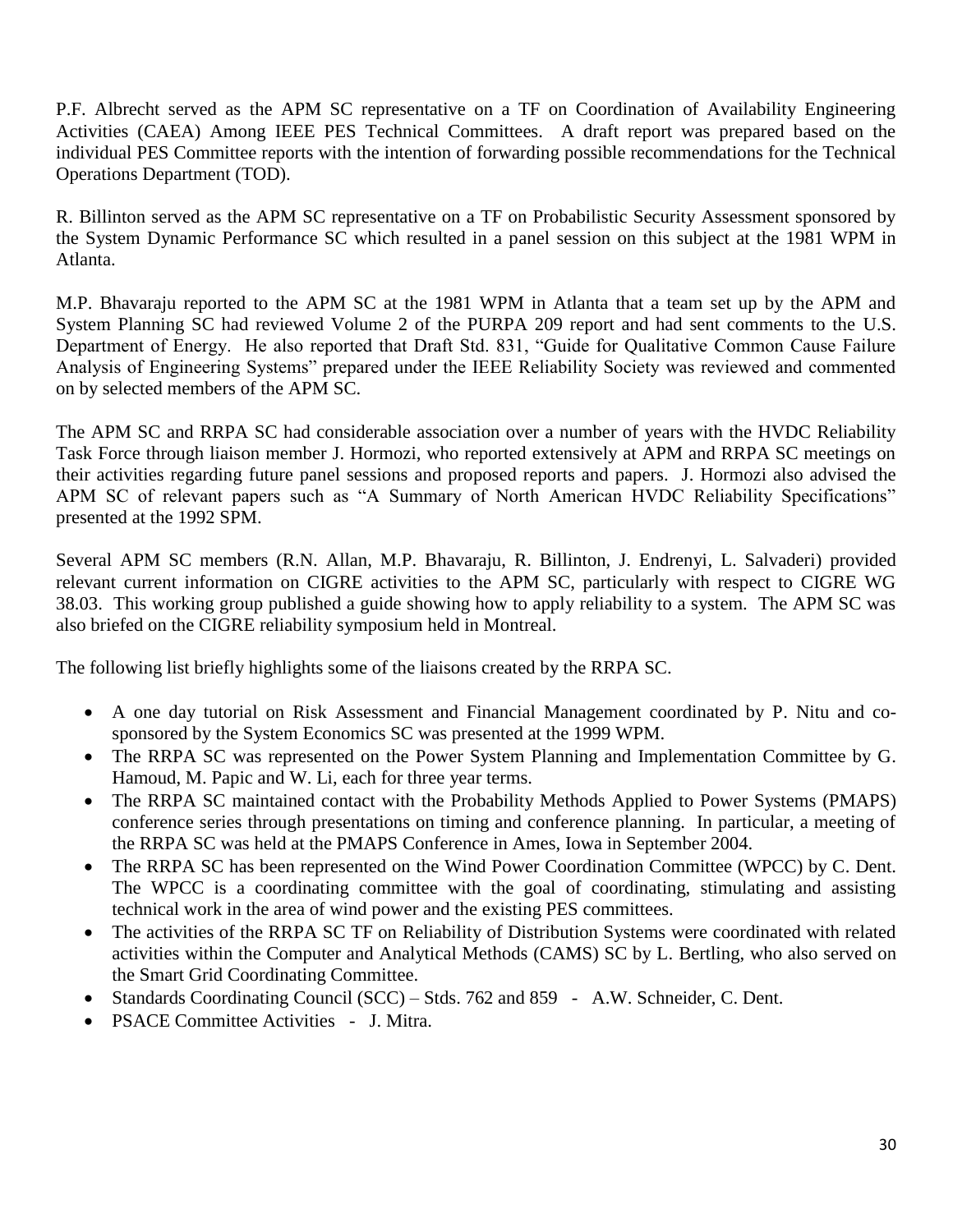## **9. Awards and Recognitions**

### **9.1 IEEE Fellow Awards**

Election to the grade of Fellow of the IEEE is a recognition of excellence. Fellows are outstanding individuals who have demonstrated exceptional performance in the fields of electrical, electronic, and software engineering.

The following list are IEEE PES members of the APM/RRPA Subcommittee who were elected to the grade of Fellow since 1974:-

1974 - R.J. [Ringlee](javascript:void(0);) 1978 - R. [Billinton](javascript:void(0);) 1980 - A.D. [Patton](javascript:void(0);) 1980 - P.F. [Albrecht](javascript:void(0);) 1987 - J. Endrenyi 1987 - M.P. [Bhavaraju](javascript:void(0);) 1988 - R.N. [Allan](javascript:void(0);) 1990 - V.T. [Sulzberger](javascript:void(0);) 1990 - N.D. [Reppen](javascript:void(0);) 1991 - C. [Singh](javascript:void(0);) 1993 - A. [Meliopoulos](javascript:void(0);) 1998 - N.S. [Rau](javascript:void(0);) 1999 - G. [Anders](javascript:void(0);) 2000 - A.M. [Leite Da Silva](javascript:void(0);) 2002 - W. [Li](javascript:void(0);) 2004 - J. [McCalley](javascript:void(0);) 2005 - M. [Schilling](javascript:void(0);) 2006 - A. [Chowdhury](javascript:void(0);) 2006 - I. [Dobson](javascript:void(0);) 2012 - M.G. [Lauby](javascript:void(0);) 2013 - L. [Goel](javascript:void(0);) 2014 - M. [Fotuhi-Firuzabad](javascript:void(0);)

## **9.2 Outstanding Young Engineer Award** (prior to 2008 named the Walter Fee Outstanding Young Engineer Award)

The IEEE PES Outstanding Young Engineer Award was established to recognize engineers 35 years of age or under "for outstanding contributions in the leadership of technical society activities including local and/or transnational PES and other technical societies, leadership in community and humanitarian activities, and evidence of technical competence through significant engineering achievements."

The following IEEE PES members of the RRPA Subcommittee received the Outstanding Young Engineer Award:-

1992 – M.G. Lauby 2003 – R.E. Brown 2012 – A.D. Dominguez-Garcia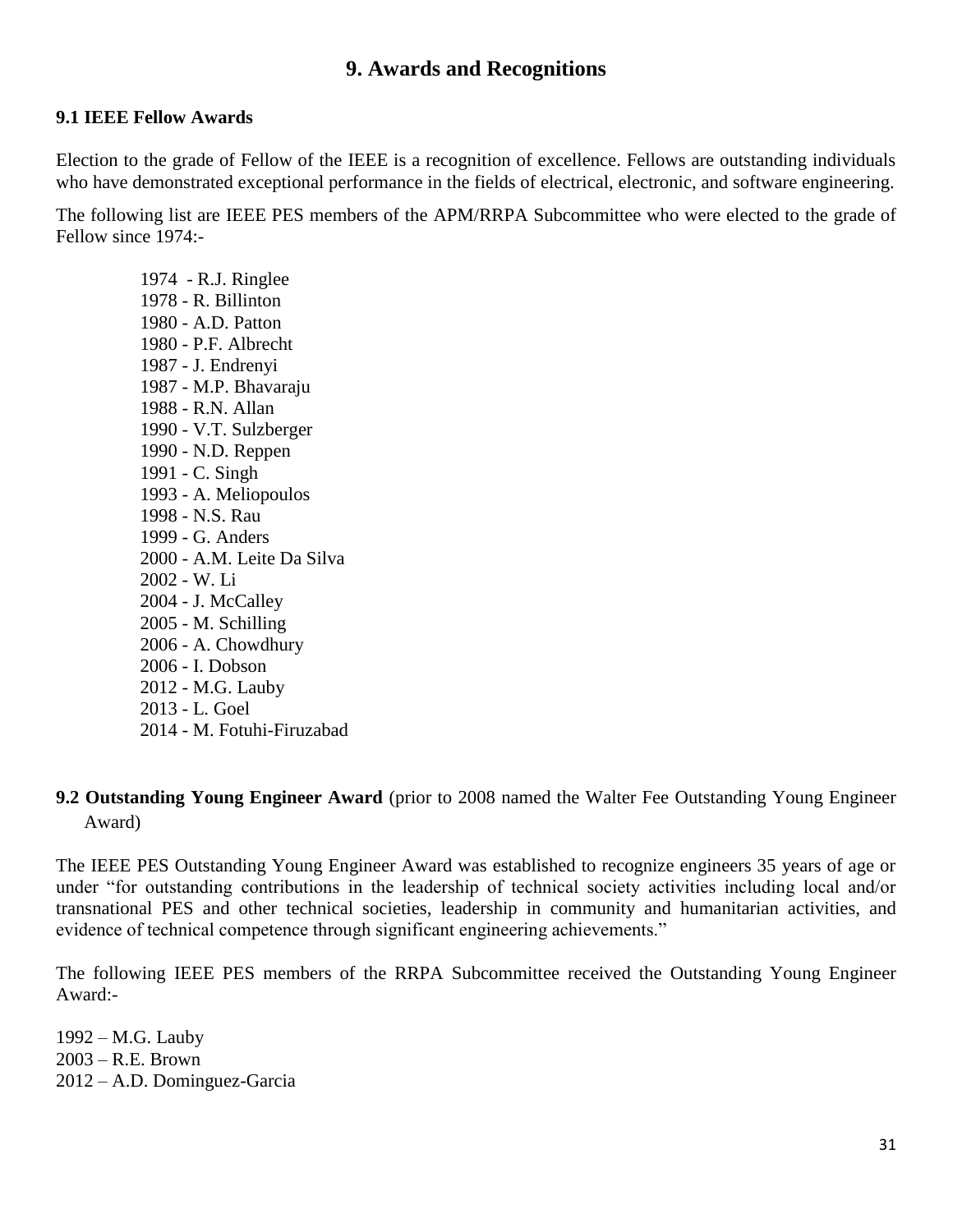## **9.3 IEEE Power & Energy Society Lifetime Achievement Award**

2014 - V.T. Sulzberger

For pioneering leadership in developing reliability analysis methods, performing reliability assessments of interconnected transmission systems, and establishing transmission reliability planning standards applied in North America during a 50-year career.

## **9.4 IEEE Charles Proteus Steinmetz Award**

### 2008 – R. Billinton

For contributions and influence in the development of power system reliability standards.

## **9.**5 **IEEE Richard Harold Kaufmann Award**

### $2000 - A.D.$  Patton

For contributions to power system reliability analysis and its application to industrial power facilities.

## **9.6 IEEE PES Outstanding Power Engineering Educator Award**

For outstanding contributions to power engineering education:-

1992 – R. Billinton 1998 – C. Singh 2009 – L. Goel

## **9.7 IEEE PES Roy Billinton Power System Reliability Award**

IEEE PES established the IEEE PES Roy Billinton Power System Reliability Award in 2009 to honour Roy Billinton and recognize outstanding individuals for their achievements in reliability of electric power systems. The RRPA subcommittee is proud of the establishment of this major and unique award in the power system reliability area, which represents recognition of contributions to the industry made by the reliability community including the RRPA subcommittee.

 $2010 - C$ . Singh

For contributions to the methodological developments, education and practice of power system reliability evaluation

## $2011 - W_{1}$  Li

For contributions to theoretical methods, computing tools, databases and industrial applications in reliability and probabilistic planning of power systems.

## 2012 – A.M. Leite Da Silva

For contributions to analytical and Monte Carlo simulation based methods in power system reliability assessment

## $2013 - R$ . N. Allan

For his inspiring vision of a safer, more efficient and reliable electric power system, his personal involvement with new technologies and his energetic support of power engineering students and professionals.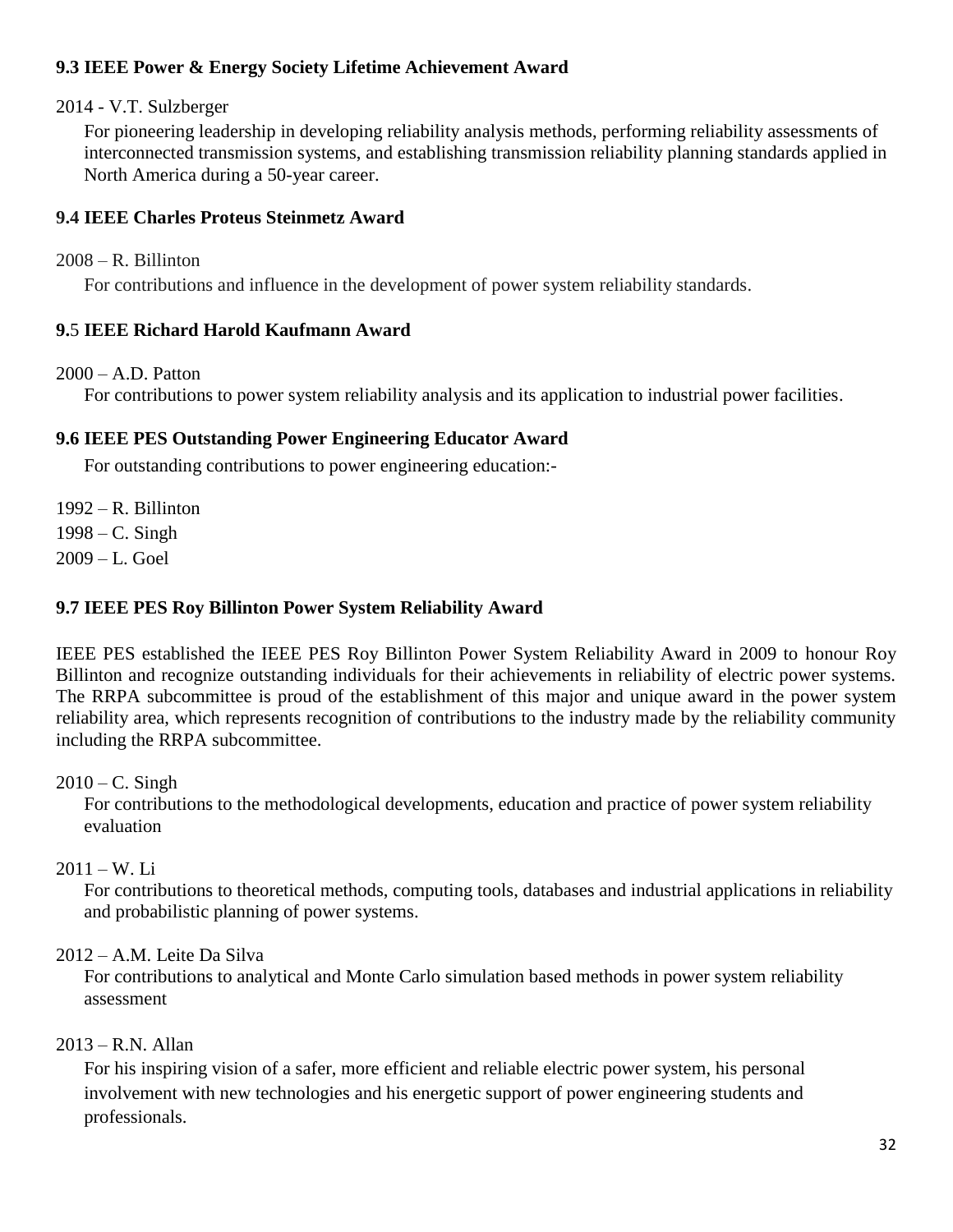### 2014 – M.G. Lauby

For contributions in the development and application of techniques for bulk power system reliability assessment, composite reliability, and data analysis.

2015 – M.P. Bhavaraju

For pioneering contributions to applications of reliability methods to energy and capacity markets and leadership in gaining industry acceptance of such methods in North America.

## **9.8 IEEE PES Prize Paper Award**

Each Technical Committee is entitled and encouraged to present an award to the author(s) of an outstanding technical paper. Committees can choose to submit the same paper for the IEEE PES Prize Paper Awards. The following colleagues received the award:-

1976 - L. G. Leffler, G. A. Cucchi, R. J. Ringlee, N. D. Reppen, and R. J. Chambliss Operating Reserve and Generation Risk Analysis for the PJM Interconnection

2014 – W. Wangdee and R. Billinton Probing the Intermittent Energy Resource Contributions from Generation Adequacy and Security Perspectives

## **9.9 IEEE-PES Technical Committee Recognition Award**

 $2015 - R$ . Billinton

.

For 50 Years of Involvement with the APM/RRPA Subcommittee.

## **9.10 IEEE-PES Technical Committee Recognition Award**

2005 - IEEE Standard 762 Working Group (Chair: A. Ford).

- 2007 Electric Delivery System Reliability Tutorial Working Group (Chair: J. Mitra)
- 2015 Understanding, Prediction, Mitigation and Restoration of Cascading Failures (Chair: M. Papic).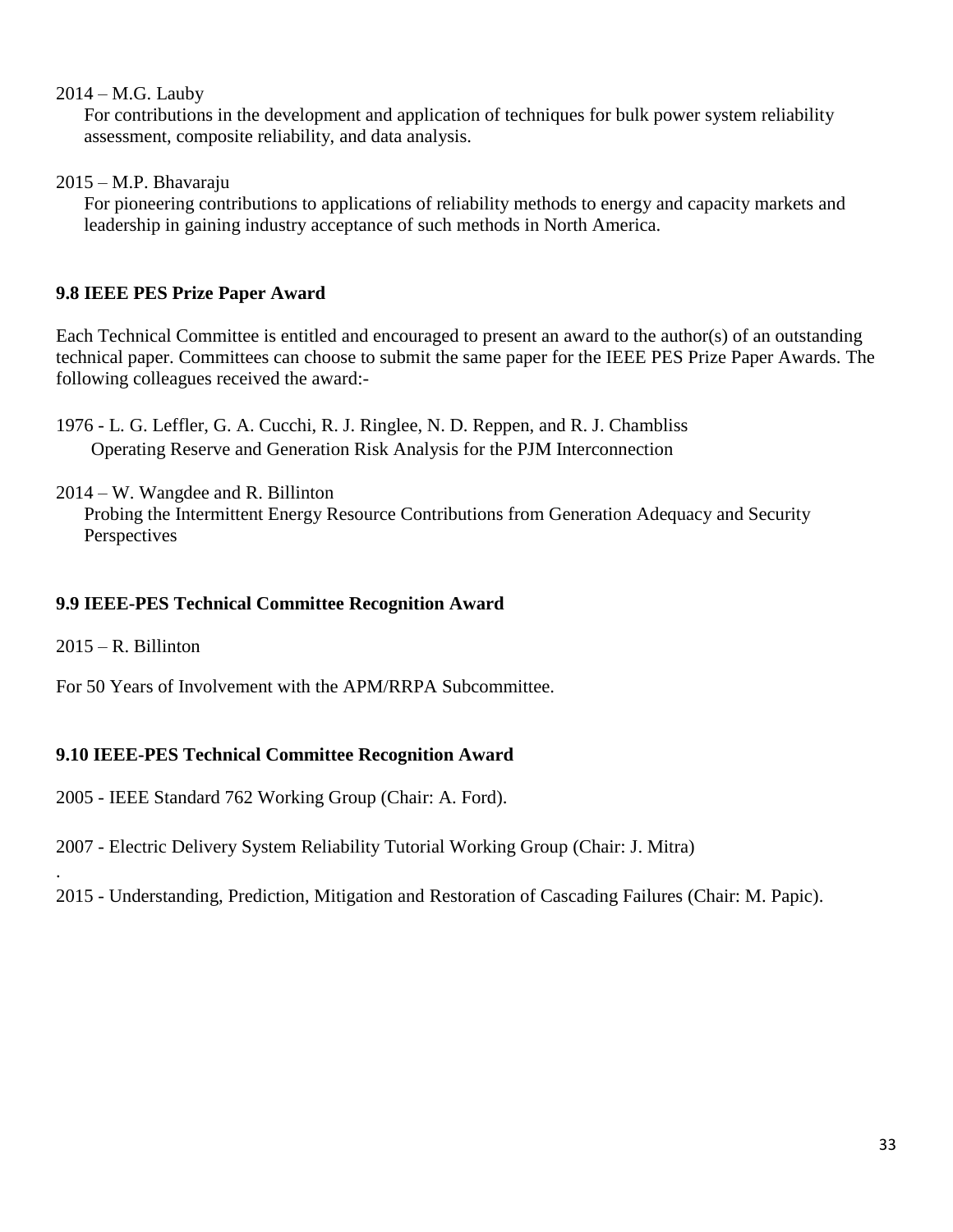## **10. Panel Sessions**

- 1. 82 WM 147 7 September 1982. "Bulk Power System Reliability Assessment. Why and How? Part I: Why?" A Panel Discussion sponsored by the Application of Probability Methods Subcommittee. Chair: J. Endrenyi, P.F. Albrecht, R. Billinton, G.E. Marks, N.D. Reppen, and L. Salvaderi.
- 2. Panel Session: "Utility Application of Reliability in Least Cost System Planning", 1993 PES SPM, Chair: A. F. Vojdani.
	- a) Introduction. A.F. Vojdani
	- b) Value-of-Service Based Generation Reliability Analysis. R.D. Williams
	- c) Development of Reliability Based Transmission Planning Techniques for the Southern Company. W. Gambel.
	- d) Reliability Planning: BC Hydro's Practice. W. Li.
	- e) Value-Based Transmission Reliability Studies Using a Composite System Reliability Evaluation Program. L. Eng.
	- f) Value-Based Planning Lessons Learned at Duke Power Company. B.N. Suddeth.
- 3. Panel Session: "Reliability Issues in Todays' Electric Power Utility Environment". 1996 PES WPM. Later published as a paper. R. Billinton, L. Salvaderi, J.D. McCalley, H. Chao, Th. Seitz, R.N. Allan, J. Odom, C. Fallon, "Reliability Issues in Todays' Electric Power Utility Environment", IEEE Transactions on Power Systems, Vol. 12, No. 4, November 1997.
- 4. Panel Session: "What is Planning in a Competitive Industry". 1996 PES SPM, Chair: D. Logan, R. Bordely, J. Eschbach, D. Fromholzer, T. Myers, R. Phillips.
- 5. Panel Session: "Power System Dynamic Performance with Reference to Recent Cascading Outages", 1997 PES WPM. Chair: C.W. Taylor.
	- a) Analysis of the Power Blackout of June 8, 1995 in the Israel System. Y. Hain.
	- b) Overview of Recent WSCC Cascading Outages, C.W. Taylor,
	- c) NERC Perspective, V.C. Sulzberger,
	- d) NERC Monitoring of Disturbances, J. F. Hauer,
	- e) Simulation of July 2 and August 10 Power Failures. K. Morrison, M. V. Venkatasubramanian, B.H. Chowdhury.
	- f) Transmission Line Protective Relaying Considerations. G. L. Michel, M. Adibi, J.C. Agee, B.L. Agrawal, S.R. Brockshink, J.H. Doudna, K. Kozminski.
	- g) Pacific Gas & Electric HVDC, SVC and TCSC Performance, C.W. Taylor.
	- h) Advance Reactive Power Compensation Control, M. Bahrman.
	- i) Dynamic Security Assessment, Y. Mansour.
	- j) Technical Issues Raised by the Western System Outages of July 2 and August 10, 1996, G. Cauley.
- 6. Panel Session. "Risk-Based Dynamic Security Assessment". 1999 PES SPM, Chair: P. Kundur.
	- a) An Overview of Risk Based Security Assessment. J.D. McCalley, V. Vittal, N. Abi-Samra
	- b) Voltage Risk Assessment. J.D. McCalley, V.Vittal, N. Abi-Samra, H. Wan, Y. Dai.
	- c) An Application of a Risk Based Methodology for Defining Security Rules against Voltage Collapse.
	- C. Lebrevelec, Y. Schlumberger, M. De Pasquale.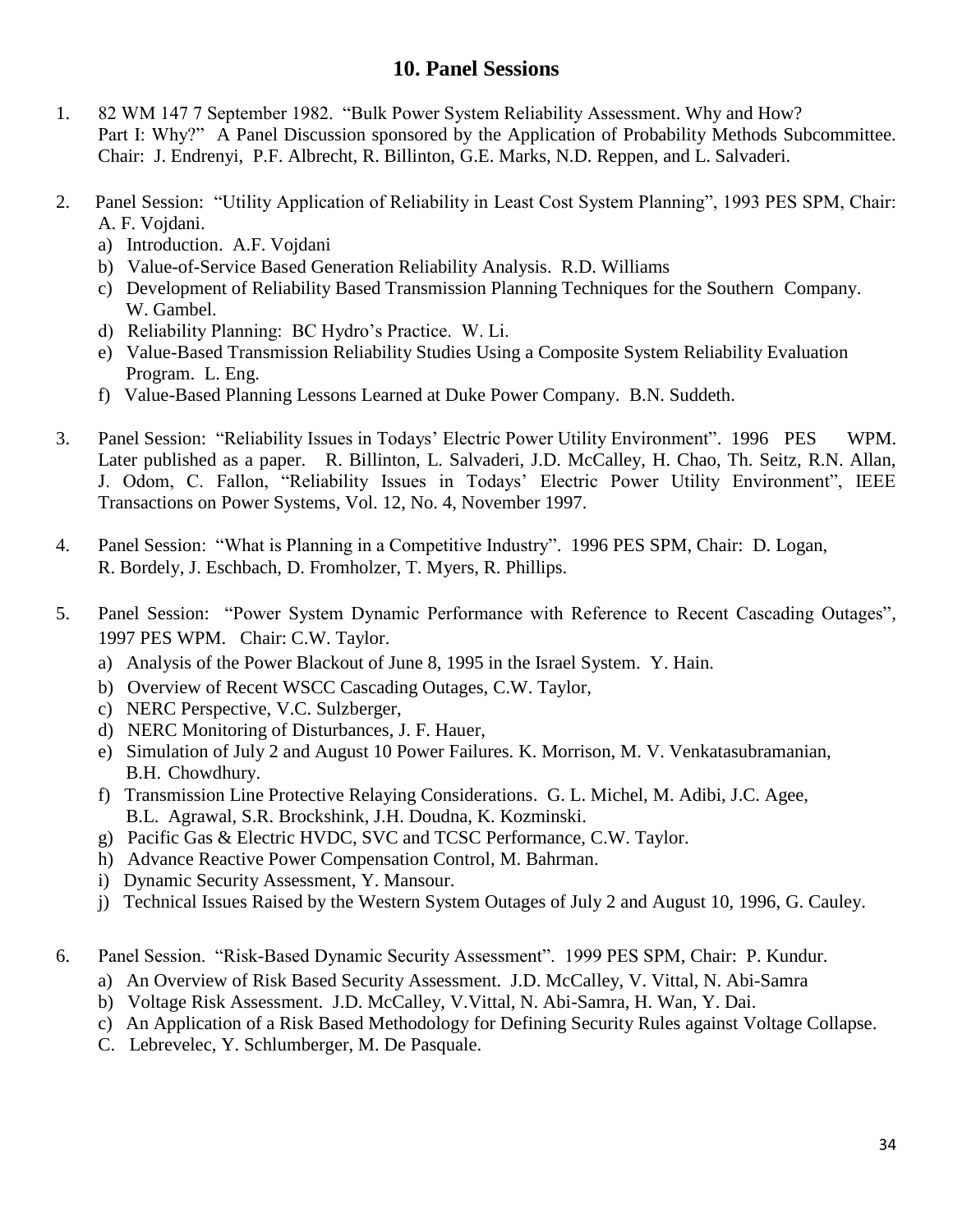- d) WSCC Voltage Stability Criteria, Undervoltage Load and Shedding Strategy, and Reactive Power Reserve Monitoring Methodology. A. Abed.
- e) Dynamic Security Risk Assessment. A.M.L. Da Silva, J.L. Jardim, A.M. Rei, J.C.O. Mello.
- f) Transient Instability Risk Assessment. V. Vittal, J.D. McCalley, V.Van Acker, W.Fu, N. Abi-Samra.
- g) Probabilistic Angle Stability Index. J.A. Momoh, M. Elfayoumy, W. Mittelstadt, Y.V. Makarov.
- h) A Framework for Incorporating Voltage and Transient Stability Considerations in Well-Being Evaluation of Composite Power Systems. S. Aboreshaid, R. Billinton.
- 7. Panel Session. "Are Generating Capacity Markets Working?" 2000 PES WPM, Singapore. Chair: D, Logan, Speakers: G. Doorman, N., N. Rau, D. Shirmohammadi. G. Thorpe
- 8. Panel Session: "Reliability Information in a Competitive Market", 2000 IEEE PES SPM, Chair: D. Logan
	- a) Network Augmentation for Reliability Reasons, H. Outhred
	- b) European Perspective, K. Staschus
	- c) Power Marketing Perspective, P. Barber
	- d) Equipment and System Reliability Data Collection in Canada, R. Billinton
	- e) GADS and the Competitive Market, M. Curley
	- f) U.S. Utility Reliability Data, D. Logan
- 9. Panel Session: "Market Based Generation Adequacy: How do we achieve it?" 2001 IEEE PES WPM, Chair: M.P. Bhavaraju
	- a) A Generating Company's Perspective, B. Bleiweis
	- b) An Independent System Operator's Perspective, A. Ford
	- c) The Naysayers Have Been Proved Wrong, D. Logan
- 10. Panel Session. "Reliability Centered Maintenance. 2005 PES GM. Chair: L. Bertling,
	- a) On Evaluation of RCM for Maintenance Management of Electric Power Systems, L. Bertling
	- b) **E**xperience of RCM for Substation Equipment at Fingrid, P. Yli-Salomaki
	- c) Measuring the Impacts of an RCM Program on Power System Performance, I.P. de Siqueira
	- d) Managing the Introduction of RCM Experiences from a Swedish Hydro Power Company, F. Backlund.
	- e) Reliability Centered Asset Maintenance Method for Assessing the Impact of Maintenance in Power Distribution Systems, L. Bertling, R.N. Allan, R. Eriksson.
	- f) Maintenance Management as Part of Asset Management, G. Cliteur.
- 11. Panel Session, "Prevention and Mitigation of Cascading Scenarios and Blackouts". 2006, Dallas T & D Conference and Exhibition, Chair: J. McCalley.
	- a) A Comprehensive Approach for Prevention and Mitigation of Power Grid Blackouts. P. Kundur.
	- b) The Role of Real-time Field Data Processing in Monitoring and Mitigating Cascading Events, M. Kezunovic.
	- c) Wide Area Protection and Emergency Control. D. Karlsson.
	- d) Prevention vs. Coping Strategies. S. Talukdar.
	- e) Toward Understanding Catastrophic Failure Modes in Power Systems. J. Mitra, S. Ranade.
	- f) Defense Plan Against Wide Area Disturbances. D. Novosel.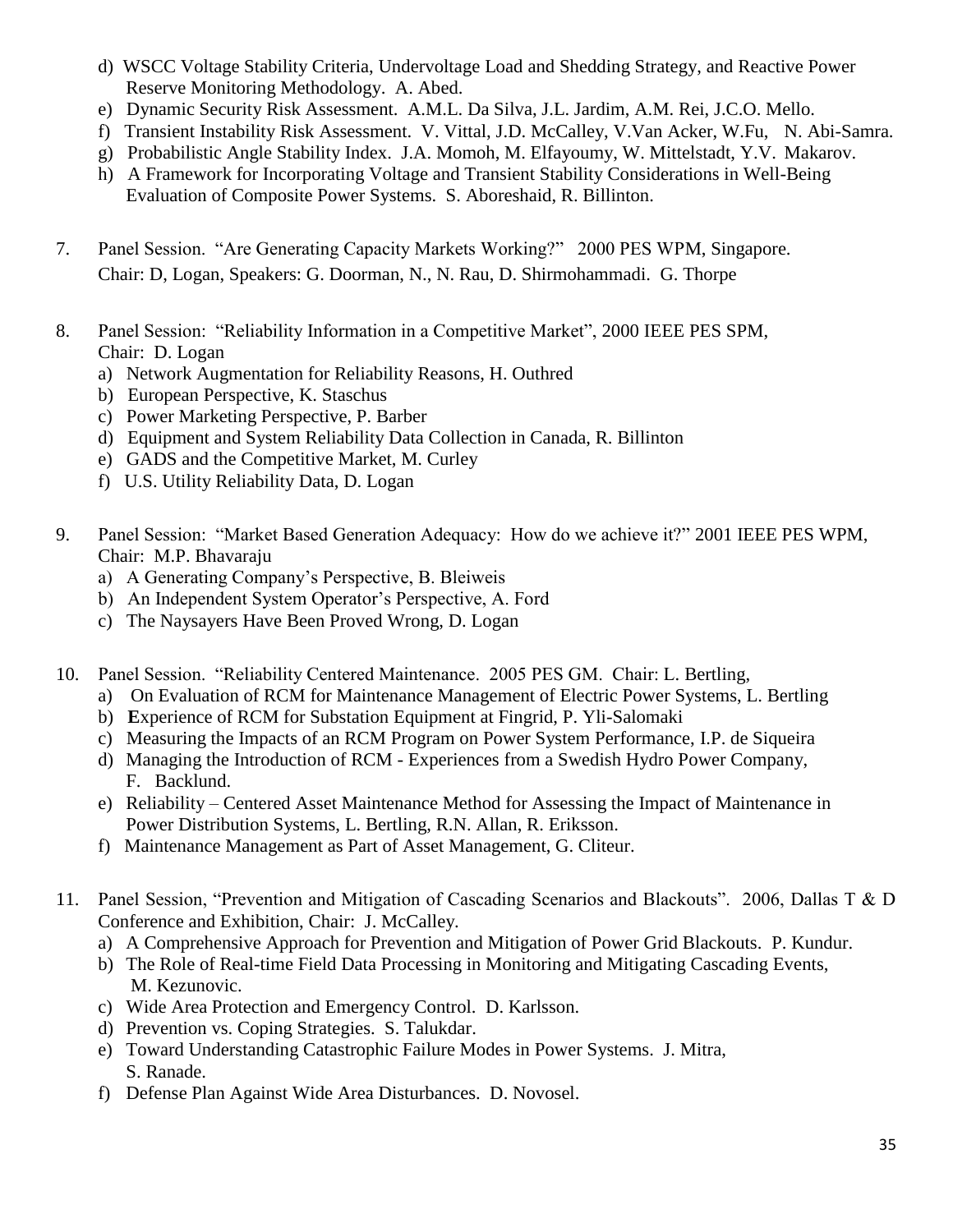- g) Preventing Blackouts by Means of Enhanced Control. M. Ilic.
- h) The Black Hole in System Security Emergency Reactive Power Control. W. Lachs.
- i) Operational Defense of Power System Cascading Outages. J. McCalley.
- 12. Panel Session, "Updated Data for Use in G&T Reliability Models". 2006 PES GM; Chair: A. A. Chowdhury.
	- a) 06GM0478 Are Reliability Measures Unreliable, R. Richwine
	- b) 06GM0501 Transmission Reliability Performance Assessment, E. Kram.
	- c) 06GM0507 Impacts of Deregulation and Power Market Design on Electric Supply Reliability Measures and Indices, S. Stallard
	- d) 06GM1034 Outage Data Concepts for Generation and Transmission Equipment, D. Koval, A.A. Chowdhury
	- e) 06GM1164 Power Plant Performance Indices in New Market Environment, IEEE Standard 762 Working Group Activities and GADS Database, G. Curley.
- 13. Panel Session, "Towards a Balanced, Flexible, and Diversified Energy Portfolio". 2006 PES GM. Chair: P. Nitu.
	- a) 06GGM1101 Contributions of Renewable Energy Resources to Resource Diversity. G. Gross.
	- b) 06GM1111 Better Prediction Models for Renewables by Training with Entropy Concepts. V. Miranda.
	- c) 06GM1248 An Analysis of the Impacts of Wind Generation on the Ontario Electricity System. L. Lauzon, M. Brower, B. Bailey, P. Nitu
	- d) 06GM0959 Determining and Exploiting the Distribution Function of Wind Power Forecasting Error for the Economic Operation of Autonomous Power Systems, A. Tsikalakis, Y. Katsigiannis, P. Georgilakis, N. Hatziargyriou.
	- e) 06GM1043 A Quantitative Analysis of the Net Benefits of Grid Integrated Wind, E. Denny, G. Bryans, J. Fitzgerald, M. O'Malley.
	- f) 06GM1255 Canadian Tax Incentives for Using Energy Efficient and Alternative Renewable Resources, V. Munroe, M. Brown.
- 14. Panel Session, "Test Systems for Economic and Reliability Analysis". 2010 PES GM. Chairs: L. Bertling, C. Schaffner.
	- a) 2010GM0991 Test System Requirements for Modeling Future Power Systems. K. Bell, N. Tleis.
	- b) 2010GM1073 Test Systems for Economic Analysis An Introduction. C. Schaffner, X. Zhang.
	- c) 2010GM1499 Test Systems for Reliability and Adequacy Assessment of Electric Power Systems. R. Billinton, D. Huang.
	- d) 2010GM1554 Test Cases for Unit Commitment and Hydro Thermal Scheduling Problems. A. Diniz.
	- e) 2010GM1594 The Chilean Test System for Economic and Reliability Analysis. R. Palma-Behnke.
	- f) 2010GM1202 Small Test Systems for Power System Economic Studies. F. Li, R. Bo.
- 15. Panel Session, "Engineering Reliable Cyber-Physical Electrical Energy Systems". 2010 PES GM. Chair: A. Dominguez-Garcia.
	- a) 2010GM1511 Reliability Assurance of Cyber-Physical Power Systems. C. Singh, A. Sprintson.
	- b) 2010GM1522 Data Integrity Attacks and their Impacts on SCADA Control Systems.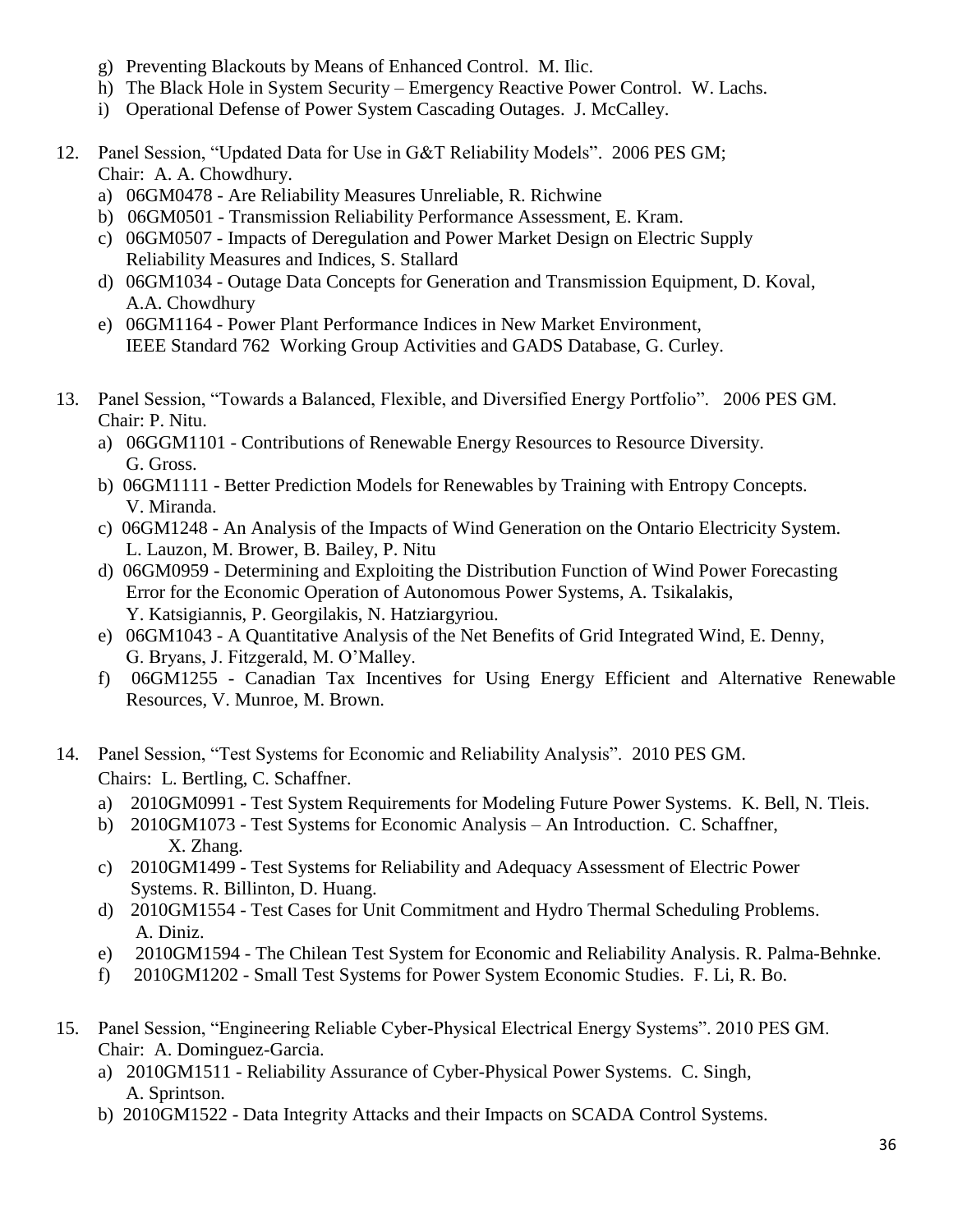S. Sridhar, G. Manimaran.

- c) 2010GM1637 Progress Towards a Resilient Power Grid Infrastructure. W. Sanders.
- d) 2010GM1646 Models and Techniques for the Reliability Analysis of the Smart Grid, A. Bose.
- e) 2010GM1719 Electricity Infrastructure Security: Towards Reliable Resilient and Secure Cyber-Physical Power and Energy Systems. M. Amin.
- 16. Panel Session: "Advances and Applications of Test Systems for Economic and Reliability Analysis". 2011 PES GM. Chair: L. Bertling.
	- a) 2011GM0020 The Development of a Smart Distribution Grid Testbed for Integrated Information Management Systems. N. Lu, P. Du, P. Paulson, F. L. Greitzer, X. Guo, M. Hadley.
	- b) 2011GM0942 Reduced Network Modeling of WECC as a Market Design Prototype. J. Price, J. Goodin,
	- c) 2011GM1082 Validation of Hydrothermal Test Cases for Economic Analysis. R. Palma-Behnke, A. Diniz.
	- d) 2011GM1277 Use of Common Information Model (CIM) In Electricity Market at California ISO. E. Haq, D. Haller, K. Rahman, B. Iverson.
	- e) 2011GM1328 On Use of Reliability Test Systems: A Literature Survey. L. Bertling, P. Bangalore, T. Le.
	- f) 2011GM1527 Operating-Conditions and Decisions-Driven Test Systems (OCDTS), M. Ilic.
- 17. Panel Session: "Practical Aspects of Probability Applications for Common Mode and Dependent Outage Events". 2012 PES GM, San Diego. Chair: M. Papic.
	- a) 2012GM0066-Basic Models and Methodologies for Common Mode and Dependent Transmission Outage Events, R. Billinton.
	- b) 2012GM1460 Overview of Common Mode Outages in Power Systems, PACME Task Force.
	- c) 2012GM0950 Dependent Mode Outages in Analysis and Prediction of Multiple Outage States, A.W. Schneider, Jr.
	- d) 2012GM0244 NERC's Transmission Availability Data System and Analysis, M. G. Lauby, J.J. Bian. A.D. Slone.
	- e) 2012GM0640 Common Mode Event Perspectives from the Canadian Electricity Association. J. Schaller.
	- f) 2012GM0805 Western Electricity Coordinating Council Experience in the Collection of Transmission Common-Mode and Dependent Outages. B. Keel, M. Papic, D. Tucker.
- 18. Panel Session: "Statistical Resource Modeling for Renewable Integration" Sponsored by RRPA SC and WSPCC, 2013 PES GM, Vancouver. Chair: C, Dent.
	- a) GM0326 Forecasting and Scheduling of Renewables in North American Power Systems: Current Status and Future Trends, M. Ahlstrom.
	- b) GM0330-Space Time and Multivariate Aspects in Probabilistic Forecasting, P. Pinson, J. Tastu, H. Madsen.
	- c) GM0328 Recent Advances in Time Series Related to Renewables, I. Eckley.
	- d) GM0839 Network Planning in Renewable Integration Studies: Changing the Planning Paradigms, P. Ruiz.
	- e) GM0850 Distribution Estimation for Generation Adequacy Assessment, C. Dent.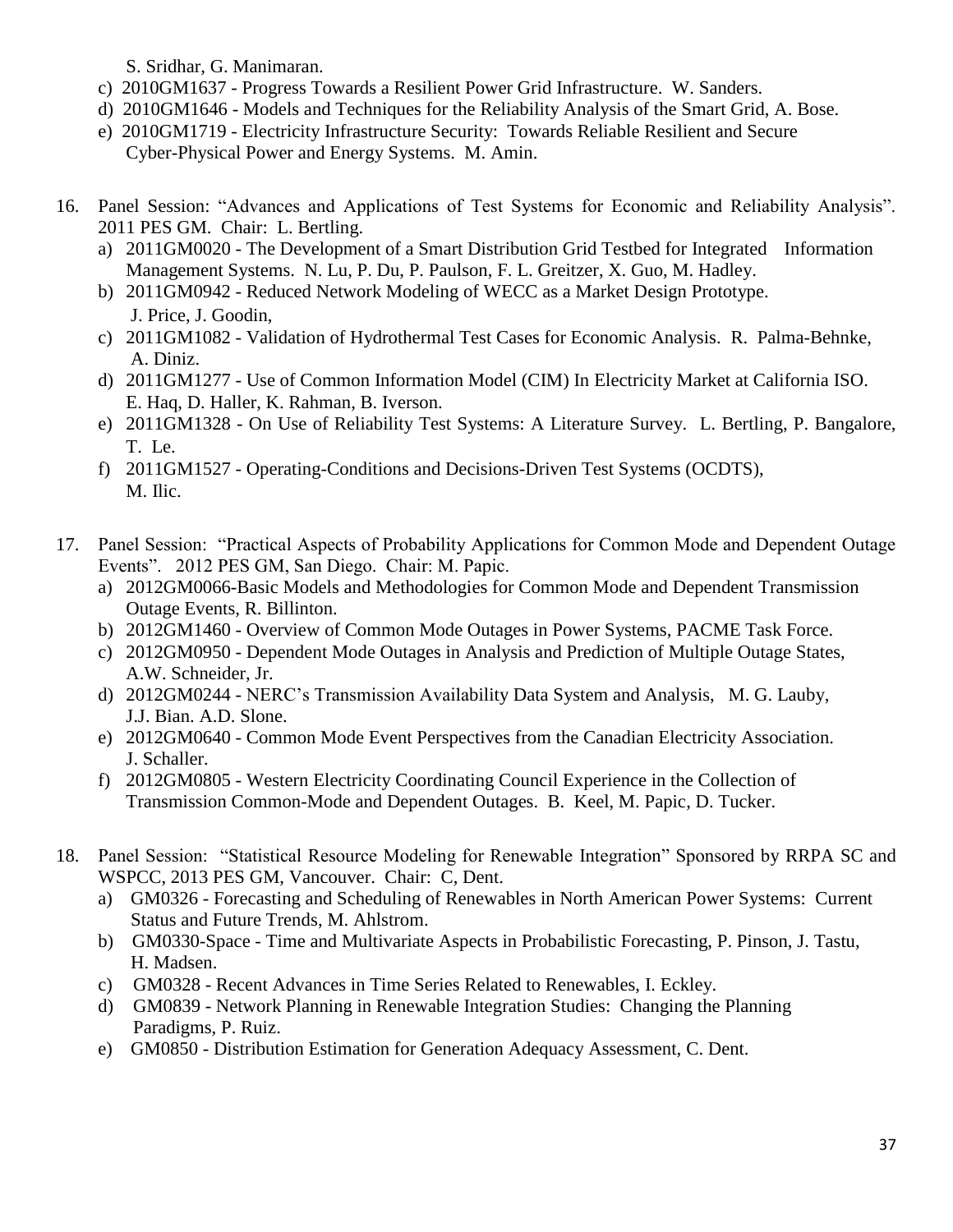- 19. Panel Session: "Mitigation and Prevention of Cascading Outages: Methodologies and Practical Applications" Sponsored by RRPA SC and CAMS of PSACE Committee. 2013 PES GM, Vancouver. Chairs: M. Papic, P. Hines
	- a) Ex-post Analysis of the Blackout on 8 September 2011 in the US Southwest. M. Papic, R. Cummings.
	- b) Ex-post Analysis of the Blackouts on 30 and 31 July 2012 in India. A. Gaikwad.
	- c) Ex-post Analysis of the Blackout on 4 November 2006 in Europe. V. Terzija.
	- d) Ex-post Analysis of the Blackout on October 26 2012 in Brazil. M. Veiga Pereira.
	- e) Wide-Area Measurements in Prevention of Cascading Outages. D. Kosterev.
	- f) Mitigation and Prevention of Cascading Outages: Methodologies and Practical Applications. M. Vaiman.
	- g) Preventing Cascading Outages by Islanding. J. Bialek.
	- h) Benchmarking Models and Data for Cascading Failure Analysis. S. Miller.
	- i) Using Branching Processes to Estimate Cascading Blackout Risk. I. Dobson.
	- j) Using Random Chemistry and Influence Graphs to Estimate Cascading Blackout Risk. P. Hines.
- 20. Panel Session: "HVDC Grid Reliability". 2013 PES GM, Vancouver.
	- Chair: L. Bertling Tjernberg,
	- a) GM0994 Experiences from HVDC Technologies, A. Gole
	- b) GM0995 Industry Experience of HVDC Reliability Data Collection an Utilization, N. Dhaliwal.
	- c) GM0996 Preliminary Results from Cigré B4 60 on HVDC Grid Reliability, N. Macleod.
	- d) GM0997 HVDC Grid Developments in China, L. Cheng.
	- e) GM0998 Examples of HVDC Grid Projects, N. Kirby
	- d) GM0999 Examples of HVDC Grid Projects, J. Giri
- 21. Panel Session: "Reliability Impacts of Demand Response Integration". 2014 PES GM. Chair: M. Parvania, Co-Chair: M. Fotuhi-Firuzabad.
	- a) 14PESGM1197 Where Is Demand Response Going? J. Bian.
	- b) 14PESGM0794 Demand Response Applications to the Co-optimization Planning of Generation and Transmission. M. Shahidepour.
	- c) 14PESGM1282 Demand Response for Ancillary Services, D. Callaway.
	- d) 14PESGM0938 Characterizing Statistical Bounds on Aggregated Demand Response-Based Reserve Resources A. Abiri-Jahromi, F. Bouffard.
	- e) 14PESGM1765 Mitigating Uncertainty with Flexibility: Analytical Models for the Risk of Following Distributed Renewable Generation with Demand Response. A. Scaglione.
	- f) 14PESGM0805 Impacts of Demand Response on Power Systems with High Penetration of Wind Generation. L. Wu.
	- g) 14PESGM0813 Demand Response and Reliability in ComEd. S. Bahramirad.
	- h) 14PESGM0811 Demand Response: Good or Bad for Reliability? M. Bollen.
- 22. Panel Session: Adequacy of Power Systems with Renewable Energy Sources. 2014 PES GM. Chair: W. Li,
	- a) 14PESGM2312 Risk Based Methods for Short Term Wind Power Commitment. R. Karki, R. Billinton, S. Thapa.
	- b) 14PESGM2315 Geographical Diversity of Renewable Sources and Power System Adequacy. C. Singh.
	- c) 14PESGM2317 Chronological Power Flow for Planning Transmission Systems Considering Intermittent Sources. A. Leite Da Silva.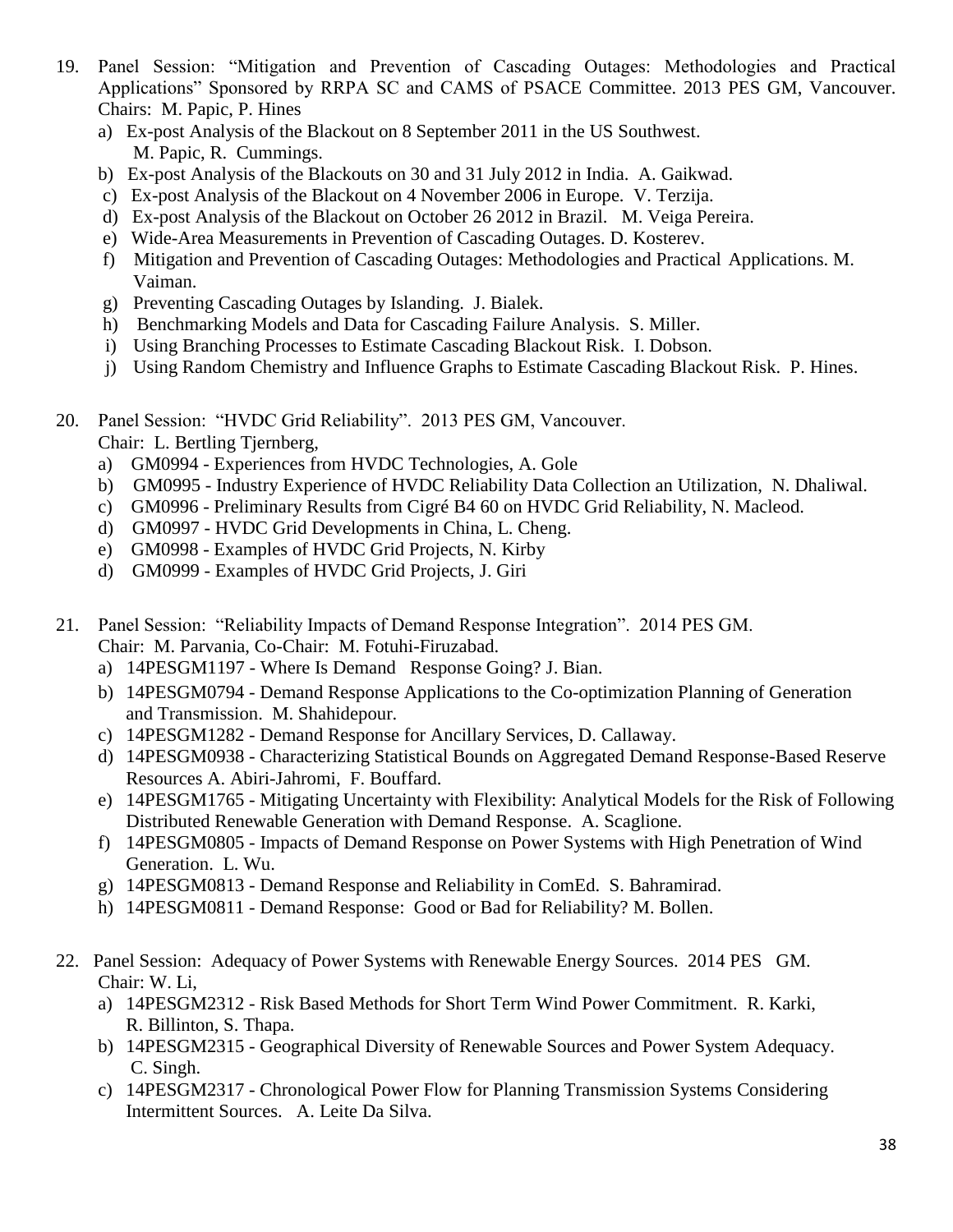- d) 14PESGM2313-Simulation Tools for Reliability Analysis of Power Systems with Renewable Sources. P. Jirutitijaroen.
- e) 14PESGM2311 Web Based Online Adequacy Reliability Information System for Power Systems Including Intermittent Resource Generators, J. Choi/
- f) 14PESGM2316- M icrogrid Reliability Evaluation including Storage and Control Strategy K. Xie.
- g) 14PESGM2314-Engineering of Storage for Mitigation of Variability J. Mitra.
- 23. Panel Session "Cascading Failures: Advanced Methodologies, Restoration and Industry Perspectives", 2015 PES GM, Denver, Chair(s): M. Papic and W. Sun (Sponsor: CAMS, Co-Sponsor: RRPA SC)
	- a) 15PESGM1075 [Dynamic probabilistic risk assessment of cascading outages,](http://submissions.mirasmart.com/pesgm2015/Itinerary/TechnicalProgramSubmissionDetail.asp?id=1075) P. Henneaux
	- b) 15PESGM1074 [Estimating Cascading Failure Risk with Random Chemistry,](http://submissions.mirasmart.com/pesgm2015/Itinerary/TechnicalProgramSubmissionDetail.asp?id=1074) P. Hines
	- c) 15PESGM1070 [Extracting information from observed cascading data,](http://submissions.mirasmart.com/pesgm2015/Itinerary/TechnicalProgramSubmissionDetail.asp?id=1070) I. Dobson
	- d) 15PESGM1091 [An Innovative Tool for Probabilistic Risk Assessment of Power and ICT system](http://submissions.mirasmart.com/pesgm2015/Itinerary/TechnicalProgramSubmissionDetail.asp?id=1091)  [Subjected to Wide Area Disturbances Due to Weather/Environment Events,](http://submissions.mirasmart.com/pesgm2015/Itinerary/TechnicalProgramSubmissionDetail.asp?id=1091) E. Ciapessoni
	- e) 15PESGM1073 [Current industry practice with cascading outage events,](http://submissions.mirasmart.com/pesgm2015/Itinerary/TechnicalProgramSubmissionDetail.asp?id=1073) M. Papic
	- f) 15PESGM1080 [NERC Event Analysis of Cascading Outages,](http://submissions.mirasmart.com/pesgm2015/Itinerary/TechnicalProgramSubmissionDetail.asp?id=1080) B. Cummings
	- g) 15PESGM1081 [Applications and Analysis Tools for monitoring dynamics on the grid,](http://submissions.mirasmart.com/pesgm2015/Itinerary/TechnicalProgramSubmissionDetail.asp?id=1081) P. Overholt
	- h) 15PESGM1079 [Impacts of Blackouts,](http://submissions.mirasmart.com/pesgm2015/Itinerary/TechnicalProgramSubmissionDetail.asp?id=1079) M. Adibi
	- i) 15PESGM1076 [Addressing Restoration Issues in New England and Future Challenges,](http://submissions.mirasmart.com/pesgm2015/Itinerary/TechnicalProgramSubmissionDetail.asp?id=1076) M. Henderson
	- j) 15PESGM1078 [Microgrid in restoration,](http://submissions.mirasmart.com/pesgm2015/Itinerary/TechnicalProgramSubmissionDetail.asp?id=1078) C. Liu
	- k) 15PESGM1071 [Review of Restoration Methodologies, Blackstart Capabilities](http://submissions.mirasmart.com/pesgm2015/Itinerary/TechnicalProgramSubmissionDetail.asp?id=1071) Using Renewable in [Restoration,](http://submissions.mirasmart.com/pesgm2015/Itinerary/TechnicalProgramSubmissionDetail.asp?id=1071) W. Sun
	- l) 15PESGM1072 [Restoration Methods and Applications in China and Development of EPRI's](http://submissions.mirasmart.com/pesgm2015/Itinerary/TechnicalProgramSubmissionDetail.asp?id=1072)  [Restoration Tool,](http://submissions.mirasmart.com/pesgm2015/Itinerary/TechnicalProgramSubmissionDetail.asp?id=1072) Y. Hou
- 24. Panel session "Demand Response for Reliable Integration of Variable Renewable Energy" 2015 PES GM, Chair(s): M. Parvania and M. O'Malley
	- a) PESGM2015 003055. Drivers for the Value of Demand Response Under Increased Levels of Wind and Solar Power, E. Hale
	- b) PESGM2015 003075. Experience with Demand Response and Renewable Resources in the PJM Market, P. Sotkiewicz
	- c) PESGM2015 001177. Grid Integration of Variable Generation Considering Demand Response Forecasting Errors, J. Wang
	- d) PESGM2015 001205. Integrating Variable Renewable Energy and the Synergies with Demand Response, S. Nolan
	- e) PESGM2015 003073. Reducing Renewable Generation Integration Barriers with Demand Response, M. Hummon
	- f) PESGM2015 001176. Whole System Approach to Assessing Benefits of Demand Response in Supporting Cost Effective Integration of Renewables, G. Strbac
- 25. Panel Session: "Industrial Resource Adequacy Studies: Current Practices and Research Needs", 2015 PES GM, Chair(s): C. Dent and J. Fazio
	- a) 15PESGM3065 Practical Experience of LOLE Calculation in the Western Interconnection, M. Papic
	- b) 15PESGM3066 Uncertainty Impact on Operation and Planning of North American Bulk Power System, N. Abdel-Karim
	- c) 15PESGM3067 Inclusion of solar generation in adequacy studies: a survey by the PES "Capacity Value of Solar Power" Task Force, J. Black